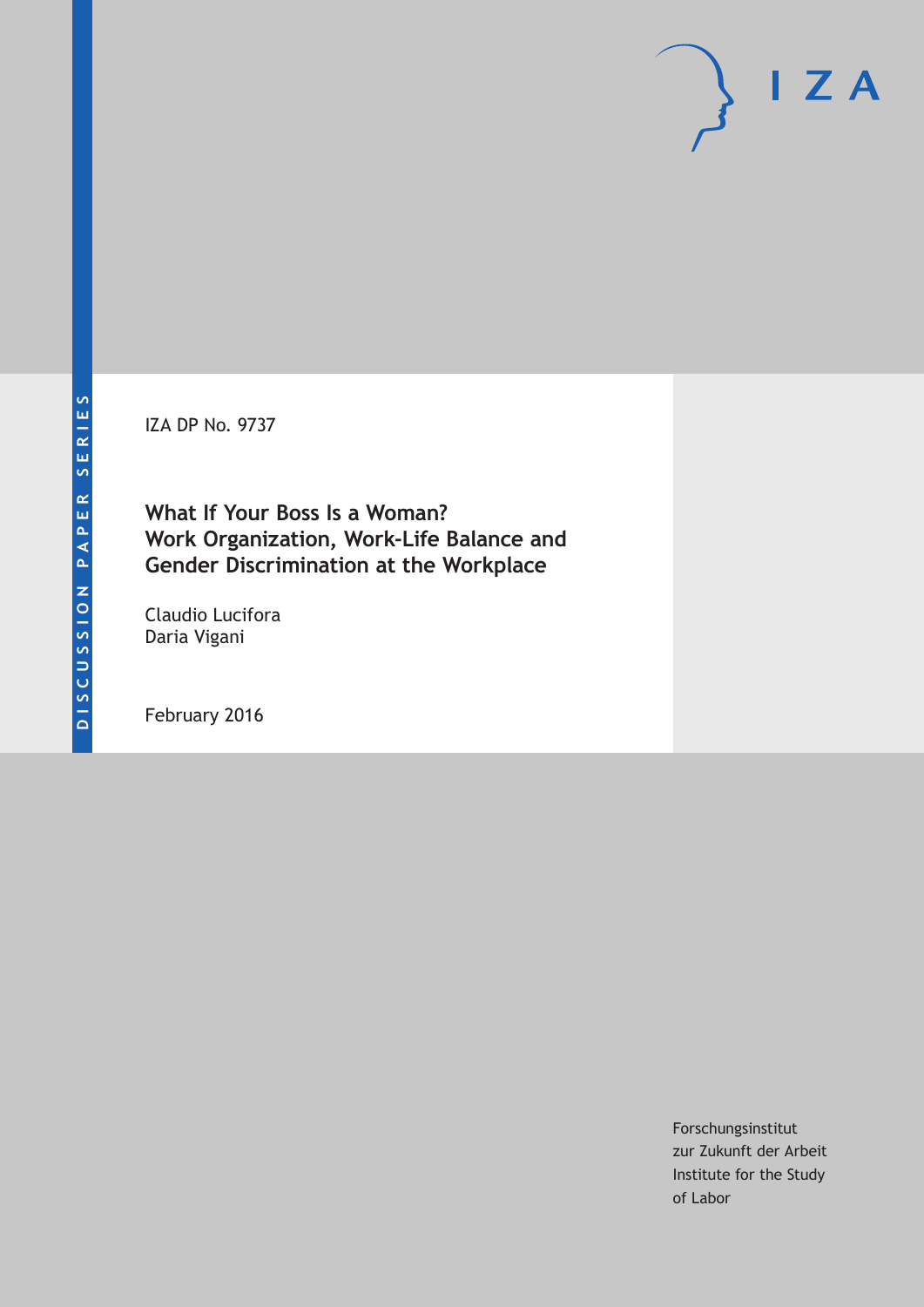# **What If Your Boss Is a Woman? Work Organization, Work-Life Balance and Gender Discrimination at the Workplace**

## **Claudio Lucifora**

*Università Cattolica del Sacro Cuore and IZA* 

### **Daria Vigani**

*Università Cattolica del Sacro Cuore* 

Discussion Paper No. 9737 February 2016

IZA

P.O. Box 7240 53072 Bonn **Germany** 

Phone: +49-228-3894-0 Fax: +49-228-3894-180 E-mail: iza@iza.org

Any opinions expressed here are those of the author(s) and not those of IZA. Research published in this series may include views on policy, but the institute itself takes no institutional policy positions. The IZA research network is committed to the IZA Guiding Principles of Research Integrity.

The Institute for the Study of Labor (IZA) in Bonn is a local and virtual international research center and a place of communication between science, politics and business. IZA is an independent nonprofit organization supported by Deutsche Post Foundation. The center is associated with the University of Bonn and offers a stimulating research environment through its international network, workshops and conferences, data service, project support, research visits and doctoral program. IZA engages in (i) original and internationally competitive research in all fields of labor economics, (ii) development of policy concepts, and (iii) dissemination of research results and concepts to the interested public.

IZA Discussion Papers often represent preliminary work and are circulated to encourage discussion. Citation of such a paper should account for its provisional character. A revised version may be available directly from the author.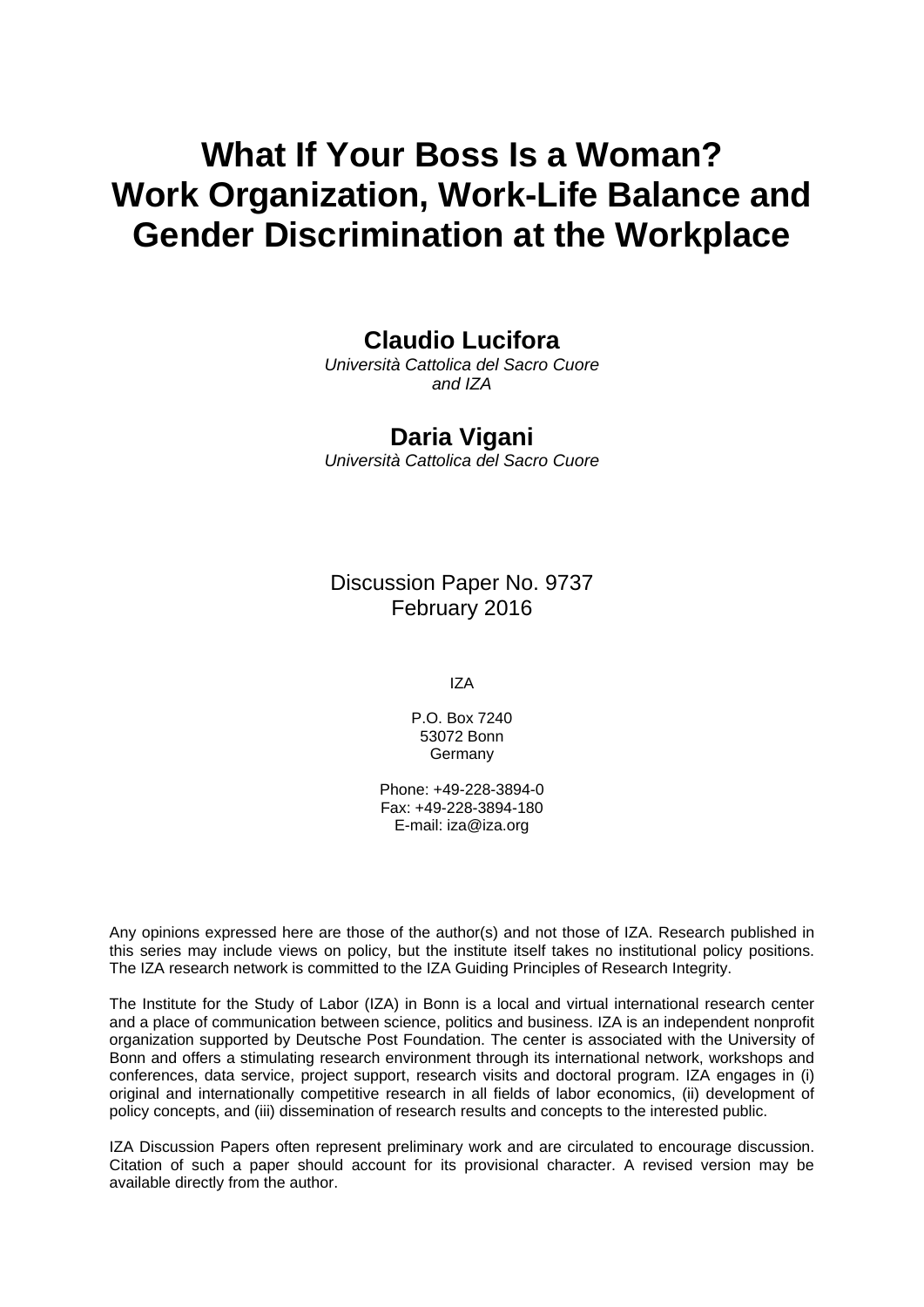IZA Discussion Paper No. 9737 February 2016

# **ABSTRACT**

# **What If Your Boss Is a Woman? Work Organization, Work-Life Balance and Gender Discrimination at the Workplace1**

In this paper, we investigate the association between female leadership, work organization practices and perceived gender discrimination within firms. Using data for 30 European countries for the period 1995-2010, we find that having a female "boss" is associated with lower overall gender discrimination at work. The female boss effect, however, differs across gender: it is associated with lower discrimination among female employees, but higher among male employees. We also investigate the underlying mechanisms that shape gender discrimination within firms. We find evidence of a "women helping women" pattern through spill-over effects which reduce discrimination among women, but increase discrimination among men, particularly in female-dominated jobs. A better balance between work and life, a supportive work environment and flexible working time, particularly for women in high-skilled jobs, are shown to be effective in reducing gender discrimination. The above findings are robust to a number of specification changes and different sub-populations in our sample. Further, similar results are found when more traditional measures of gender imbalance, such as wages or career prospects, are used. Finally, to account for potential endogeneity and selection, arising from the non-random distribution of females in higher-rank jobs, we jointly estimate the selection process and the discrimination equation, finding support for a causal interpretation of the results.

JEL Classification: J16, J70, J81

Keywords: gender discrimination, female leadership, work organization

Corresponding author:

 $\overline{a}$ 

Daria Vigani Department of Economics and Finance Università Cattolica del Sacro Cuore Largo Gemelli 1 20123 Milan Italy E-mail: daria.vigani@unicatt.it

<sup>1</sup> We would like to thank Eve Caroli, Lorenzo Cappellari, Maria De Paola, Paul Gregg, Jo Blanden and participants at the conferences "Reducing Inequality" NY City (June 2015), "Inequality and Social Mobility" Rome (September 2015), as well as in seminars held at Università Cattolica del S.C. (2015) and Collegio C.A. (2015) for helpful comments. Daria Vigani acknowledges financial support from UCSC. EWCS data have been kindly provided by Eurofound.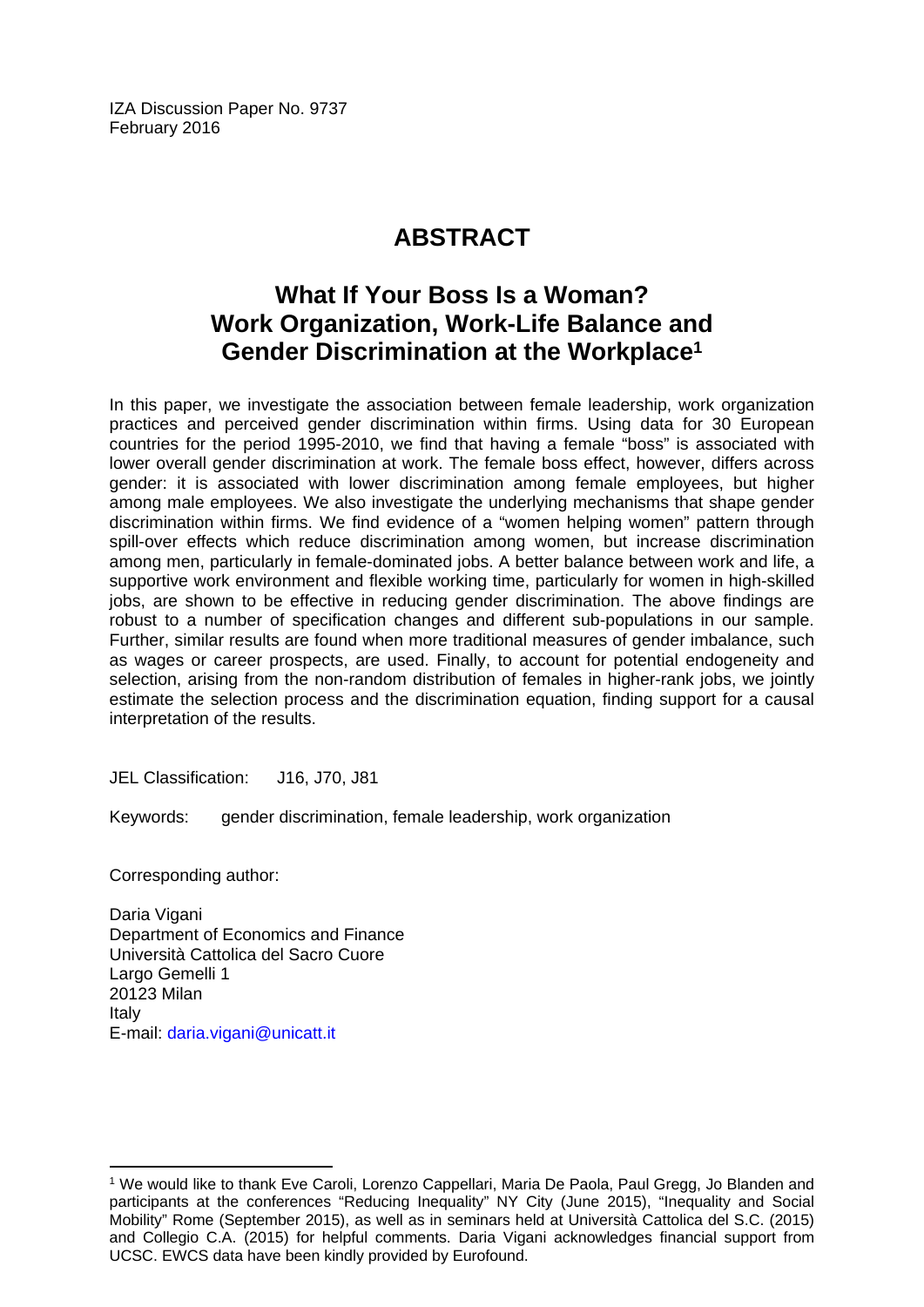IZA Discussion Paper No. 9737 February 2016

### **NON-TECHNICAL SUMMARY**

We investigate the association between female leadership, work organization practices and perceived gender discrimination within firms. Using data for 30 European countries for the period 1995-2010, we find that having a female "boss" is associated with lower overall gender discrimination at work. The female boss effect, however, differs across gender: it is associated with lower discrimination among female employees, while discrimination is higher among male employees.

When we investigate the underlying mechanisms that shape gender discrimination within firms, we find evidence of a "women helping women" pattern through spill-over effects which reduce discrimination among women, and increase discrimination among men, particularly in female-dominated jobs. A better balance between work and life, a supportive work environment and flexible working time, particularly for women in high-skilled jobs, are shown to be effective in reducing gender discrimination.

The above findings are robust to a number of specification changes and different subpopulations in our sample. We find similar results when more traditional measures of gender imbalance, such as wages or career prospects, are used. Finally, to account for potential endogeneity and selection, arising from the non-random distribution of females in higher-rank jobs, we jointly estimate the selection process and the discrimination equation, finding support for a causal interpretation of the results.

The implications of the above findings for gender discrimination at work are numerous. First, promoting a higher presence of women in leadership positions, all along the occupational structure, is an effective way of reducing gender bias and discrimination toward women in workplaces. This has a direct (causal) effect, as well as an indirect (spill-over) effect on female subordinates in predominantly female jobs. While there is evidence of an adverse effect on male employees in predominantly female jobs, it is difficult to say whether this is the result of reversal of (taste or statistical) discrimination against women, or a genuine behavioral effect of women discrimination toward men.

Second, our results show that when there is a gender bias in the way work is organized (long working hours, rigid working-time schedules and low work-life balance) women are more likely to be penalized, as compared to men. Thus, promoting family-friendly work practices such as part-time work, flexible working time and parental leave arrangements is another effective way to better balance work and life across gender, particularly for women (and men) with caring responsibilities.

Whether this should be done through company's welfare provided schemes, through public subsidies for part-time work and child care facilities, or both is yet to be assessed. Conversely, any company or public policy that disproportionately rewards long and inflexible working time schedules, either through company bonuses or tax-breaks on overtime work, as well as career concerns that are centered on high work intensity and rank-ordered tournaments are most likely to reduce equality of opportunities for women in organizations. While affirmative action and mandatory quotas for women in executive boards may reverse this pattern, our results suggest that female leadership can have a welfare improving effect on gender discrimination all along the occupational hierarchy.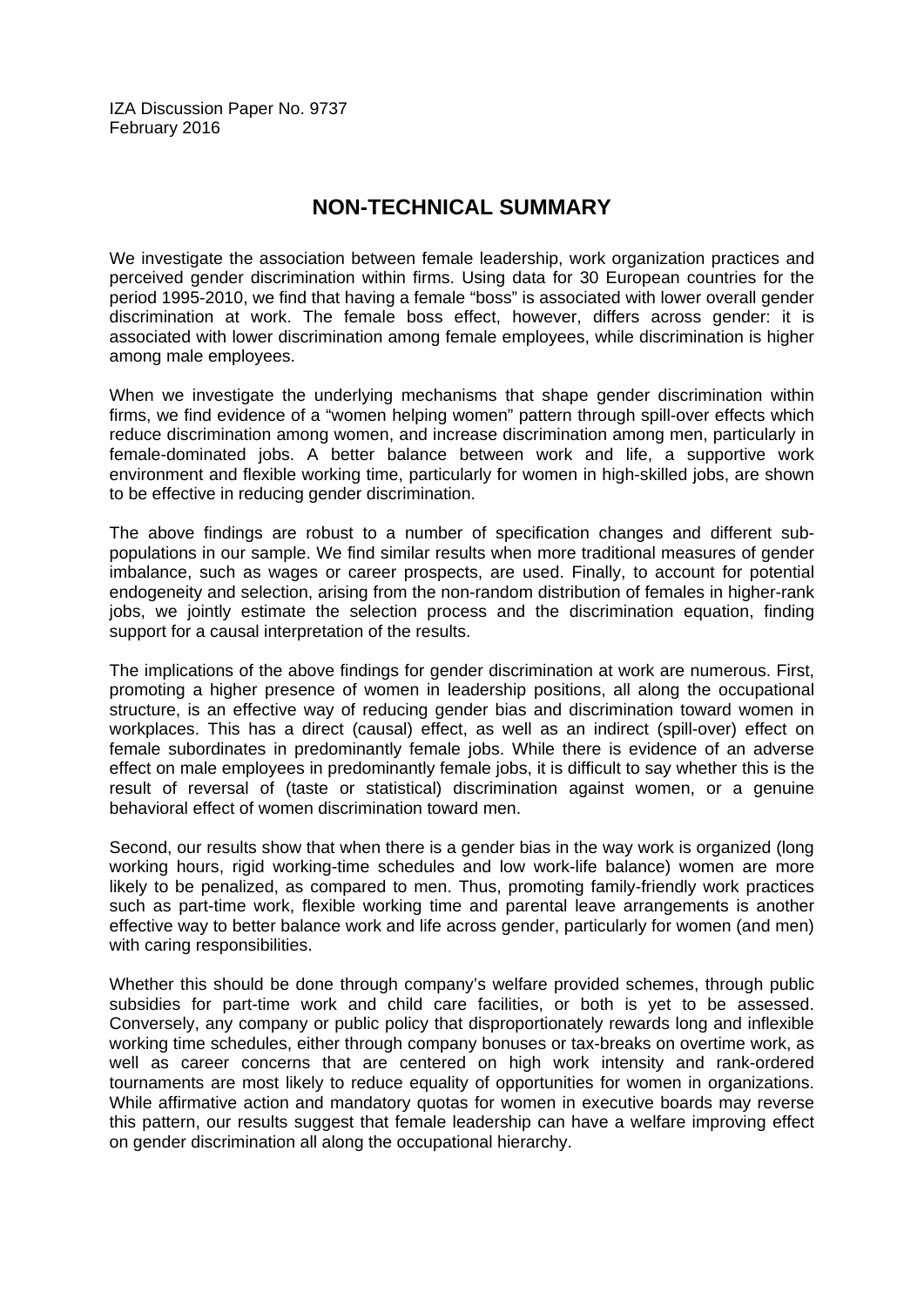### 1 Introduction

Despite the remarkable increase, over the past decades, of female participation in education, labor market and political life, women are still paid less than men and are largely under-represented in supervisory, managerial and executive positions. As reported in a recent study by the European Commission, even if women in Europe account for around 45 per cent of employment and over 55 per cent of people in tertiary education, their proportion in high-level economic decision-making is still very low, as compared to men, with large differences across countries (between 15 and 3 per cent, European Commission, 2012). Empirical studies show that, besides cultural factors, market imperfections and social norms, women segregation in lower layers of the occupational hierarchy also depends on work organization and equal opportunity practices adopted within firms [\(Bertrand et al., 2014;](#page-32-0) [Goldin, 2014\)](#page-33-0). In particular, when the standards for pay rise, performance-related-pay bonuses and promotions are centered on long working hours, rigid work schedule and seniority, women are less likely to close the wage gap with men and move up the company hierarchy. Conversely, family-friendly work practices such as part-time work, flexible working time and parental leave arrangements make it easier for women with caring responsibilities to balance work and life [\(OECD, 2007\)](#page-33-1).

Along with the evidence showing the existence of a gender pay gap and the relative under-representation of women in leadership positions, a growing body of literature has investigated the existence of differences in behavioral characteristics across gender [\(Bertrand, 2011;](#page-32-1) [Niederle, 2014\)](#page-33-2). While the empirical evidence is still controversial, different studies, using both experimental and survey-based methods, have shown that women tend to be less individually oriented and more likely to exhibit a cooperative behavior [\(Croson and Gneezy, 2009;](#page-32-2) [Fortin, 2008\)](#page-32-3). Women are also generally considered more trust-worthy and oriented toward ethical behavior and integrity [\(Dollar et al., 2001;](#page-32-4) [Goldin, 2006\)](#page-33-3), they often shy away from competition, are more risk averse and behave more generously when faced with economic decisions [\(Dohmen et al., 2011;](#page-32-5) [Niederle and Vesterlund, 2007\)](#page-33-4).

These differences in behavior across gender, particularly when considering high ranked and leadership positions, may have important implications in terms of economic and social outcomes within firms. Several contributions in the literature have looked at the effect of gender in top management positions, in terms of management style [\(Bertrand and Schoar, 2003;](#page-32-6) [Matsa and Miller, 2013\)](#page-33-5) as well as gender composition of the board [\(Ahern and Dittmar, 2012\)](#page-31-0), on firms' economic and financial performance.

Other studies have explicitly focused attention on the effect of gender, in leadership positions, on wage policies and equal opportunity practices within firms [\(Flabbi](#page-32-7) [et al., 2014;](#page-32-7) [Fortin, 2008\)](#page-32-3). While there is evidence that the introduction of equal opportunity and equal treatment laws has contributed to reduce gender inequalities in the labor market, the gender gap in both pay and access to high-rank occupations is still remarkable [\(IMF, 2013;](#page-33-6) [Olivetti and Petrongolo, 2016;](#page-33-7) [Weichselbaumer and](#page-33-8) [Winter-Ebmer, 2007\)](#page-33-8).

One aspect that has been less investigated in the economics literature is the direct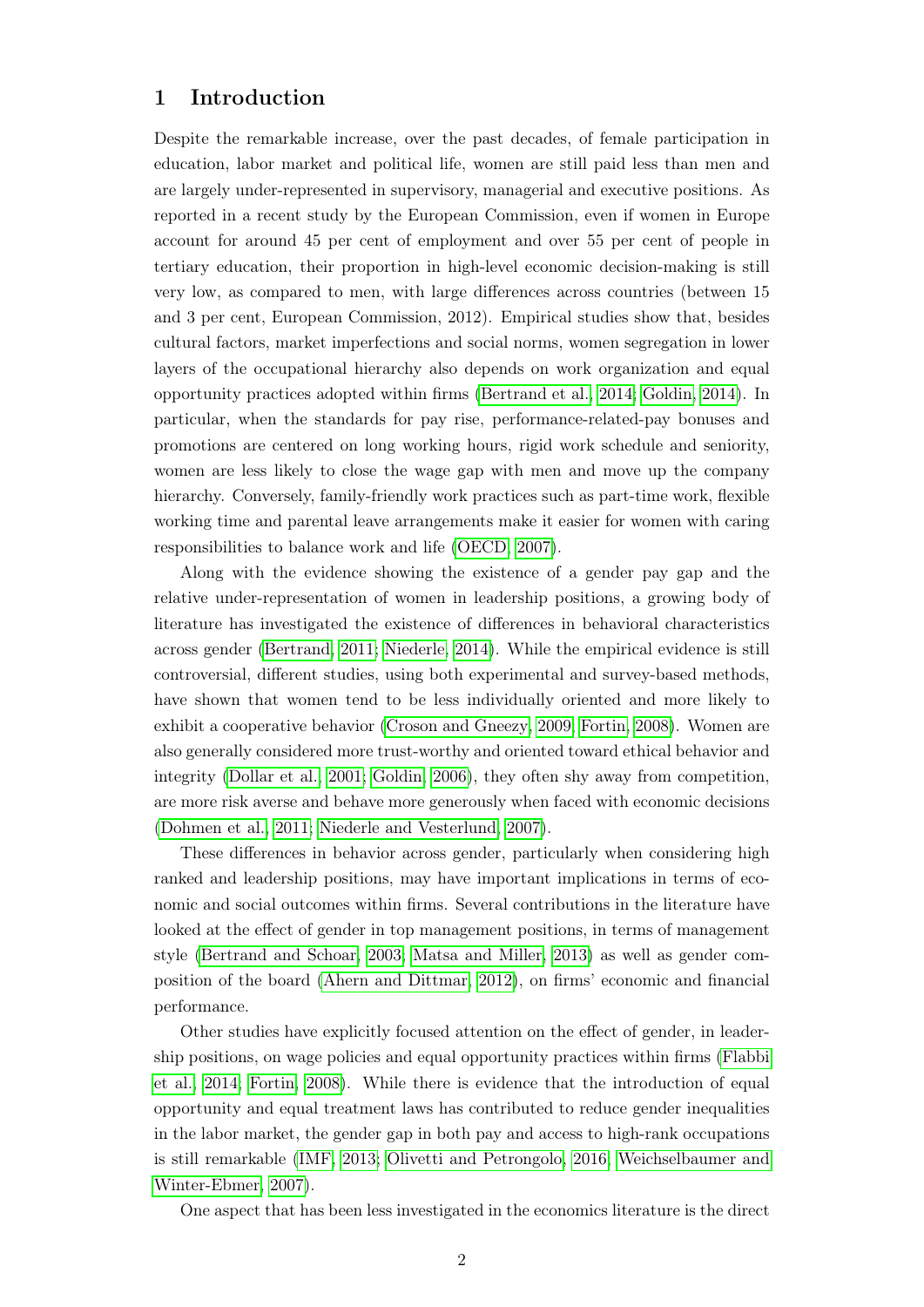effect of female leadership and organizational arrangements on gender inequality in firms. Although the relationship between an employee and her supervisor or boss is central to the performance of the firm and the well-being of employees they oversee, still relatively little is known about whether having a female manager or supervisor makes a difference in terms of gender balance and discriminatory behavior at the workplace, and whether that differs for men and women [\(Artz et al., 2014;](#page-31-1) [Booth and](#page-32-8) [Leigh, 2010;](#page-32-8) [Cardoso and Winter-Ebmer, 2007;](#page-32-9) [Gagliarducci and Paserman, 2015;](#page-33-9) [Lazear et al., 2012;](#page-33-10) [Neumark and Gardecki, 1998\)](#page-33-11).

In this paper, we take a step in this direction and investigate the association between female leadership (i.e. having a female "boss"), work organization practices and perceived gender discrimination, reported by employees within firms. We contribute to different strands of the literature. First, to the literature on discrimination which has mainly used indirect measures - such as gender differentials in wages, call-back rates, promotions, etc. -, while we rely on a direct measure of perceived gender discrimination, experienced and reported by the individuals at the workplace. Second, to the literature on the effect of leadership on employees' outcomes, investigating the effects of female leadership on gender discrimination at work, which we match with work organization and work-life balance arrangements to assess whether familyfriendly work practices play a role. Third, we complement existing evidence from laboratory or field experiments on the behavioral determinants of gender discrimination, using survey-based evidence on a large number of countries and over a long span of time. Finally, we address the potential endogeneity and selection arising from the non-random distribution of females, across jobs and occupations, explicitly modeling the selection process for accessing supervisory and managerial positions jointly with the probability of reporting discrimination.

The paper is organized as follows. In section 2 we review the evidence on the links between female leadership, work organization arrangements and discrimination at the workplace. Section 3 describes the data and the main variables of interest. Section 4 presents the empirical strategy and our baseline results. In section 5, we delve deeper into the mechanisms that are at work in shaping the relationship between female leadership and gender discrimination, testing several behavioral hypotheses. Section 6 and 7 address selection issues and present a number of robustness checks. In section 8 we discuss the main implications of our findings for firms and for public policy.

# 2 Female leadership, work organization and gender discrimination

There are several reasons why female leadership may have an effect on gender inequalities within firms. First, if wage determination and career advancements are affected by taste-discriminatory behavior of (mainly male) supervisors and managers, a larger representation of women at the top of the occupational hierarchy is expected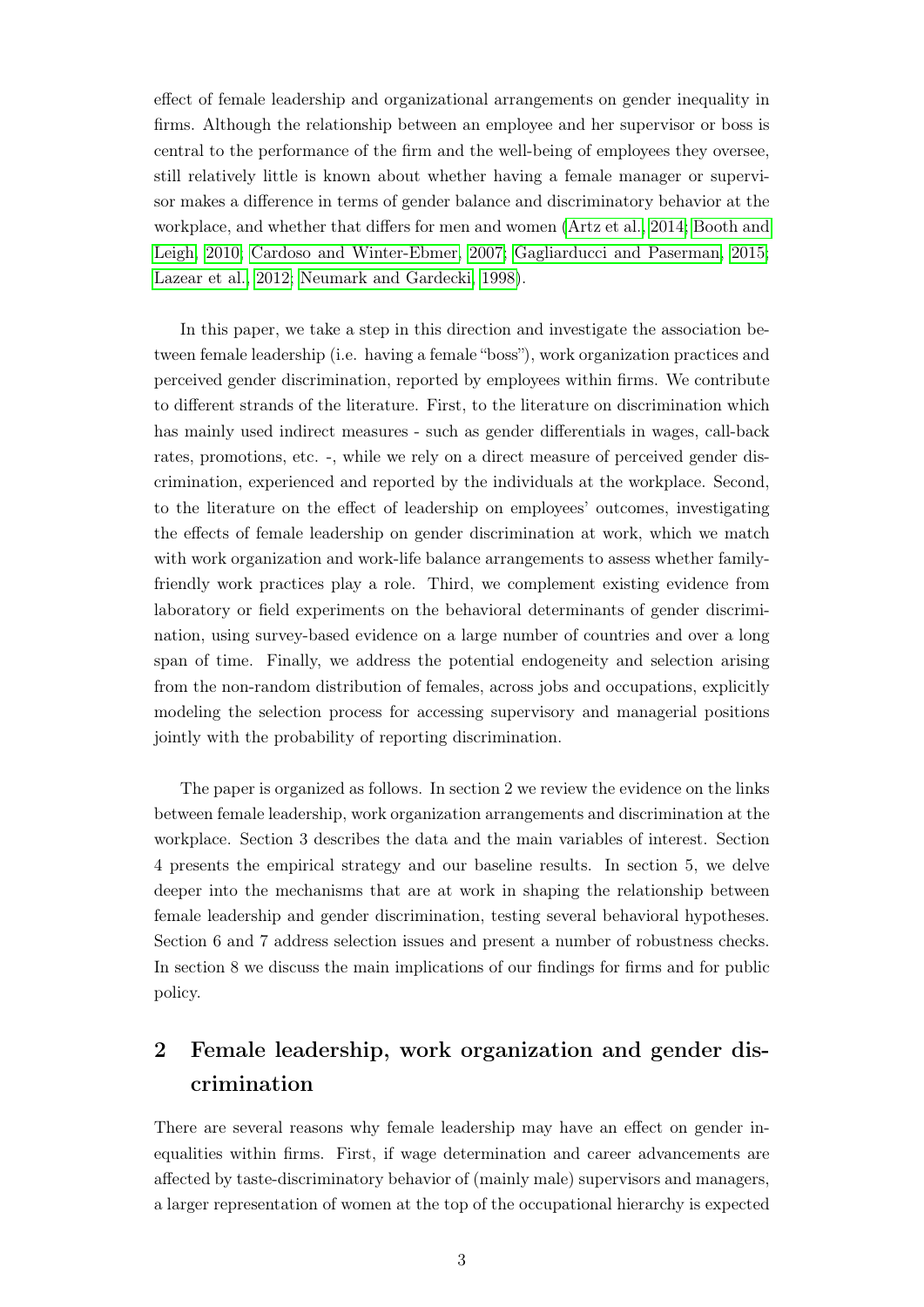to reduce the gender wage gap and provide more opportunities (for women) to be promoted [\(Albrecht et al., 2003;](#page-31-2) [Becker, 1957\)](#page-32-10). Second, it has been argued that under imperfect information female managers might be better at inferring other women unobserved productivity, hence reducing statistical discrimination toward women [\(Aigner and Cain, 1977\)](#page-31-3). In this respect, females are likely to receive higher wages when employed by a female manager rather than by a male, while lower wages are likely to be paid to males by female managers. Third, on top of the effect on wages, female leadership may be expected to adopt a management style that is less biased toward women, introducing family-friendly policies and balanced work-life practices. However, while this is expected to be beneficial for women and their well-being, it is less obvious what the effects on men would be. Fourth, behavioral differences across gender - i.e. risk aversion, competitive attitude and gender identity - may affect the way women behave in predominantly male work environments, as opposed to women who are in predominantly female jobs. Finally, quite independently from gender attributes, work practices and pay policies within firms can influence both the share and the distribution of women in the occupational hierarchy as well as the gender wage gap.

The above propositions have been extensively investigated in a number of papers, which have focused on specific segments of the labor market and on selected countries, reporting mixed evidence. [Cardoso and Winter-Ebmer](#page-32-9) [\(2007\)](#page-32-9) find evidence, for Portugal, that female executives, compared to male executives, increase women's wages within firms, while they lower men's wages. [Bell](#page-32-11) [\(2005\)](#page-32-11) investigates the gender pay gap in executive positions in US firms and shows that the magnitude of the gender pay gap is statistically related to the gender of the CEO, such that female executives are found to promote more women and pay them more as compared to male executives.

A recent study, by [Flabbi et al.](#page-32-7) [\(2014\)](#page-32-7), looks at the effect of female leadership, among Italian CEO, on the entire distribution of wages. Their findings show that females at the top (bottom) of the wage distribution receive higher (lower) wages when employed in a firm led by a female CEO; while the opposite holds for men (i.e. lower wages at the top and higher at the bottom). The idea is that female leadership is able to reverse statistical discrimination against women, but the side effect is a similar distortion on men's wages. Another interesting implication is that a change from male to female leadership reduces gender pay inequalities at the top of the distribution and increases them at the bottom, while there is virtually no effects on the average wage. These findings have been challenged in a paper by [Gagliarducci and](#page-33-9) [Paserman](#page-33-9) [\(2015\)](#page-33-9), who study the effect of the gender composition of top managers in Germany on workplace arrangements and pay. They find no statistically significant effect of female leadership, or the share of women in high-rank occupations, on the gender wage gap. A similar result is found by [Bertrand et al.](#page-32-0) [\(2014\)](#page-32-0), in the context of Norwegian firms, who find no effect of female board members on the overall gender wage gap.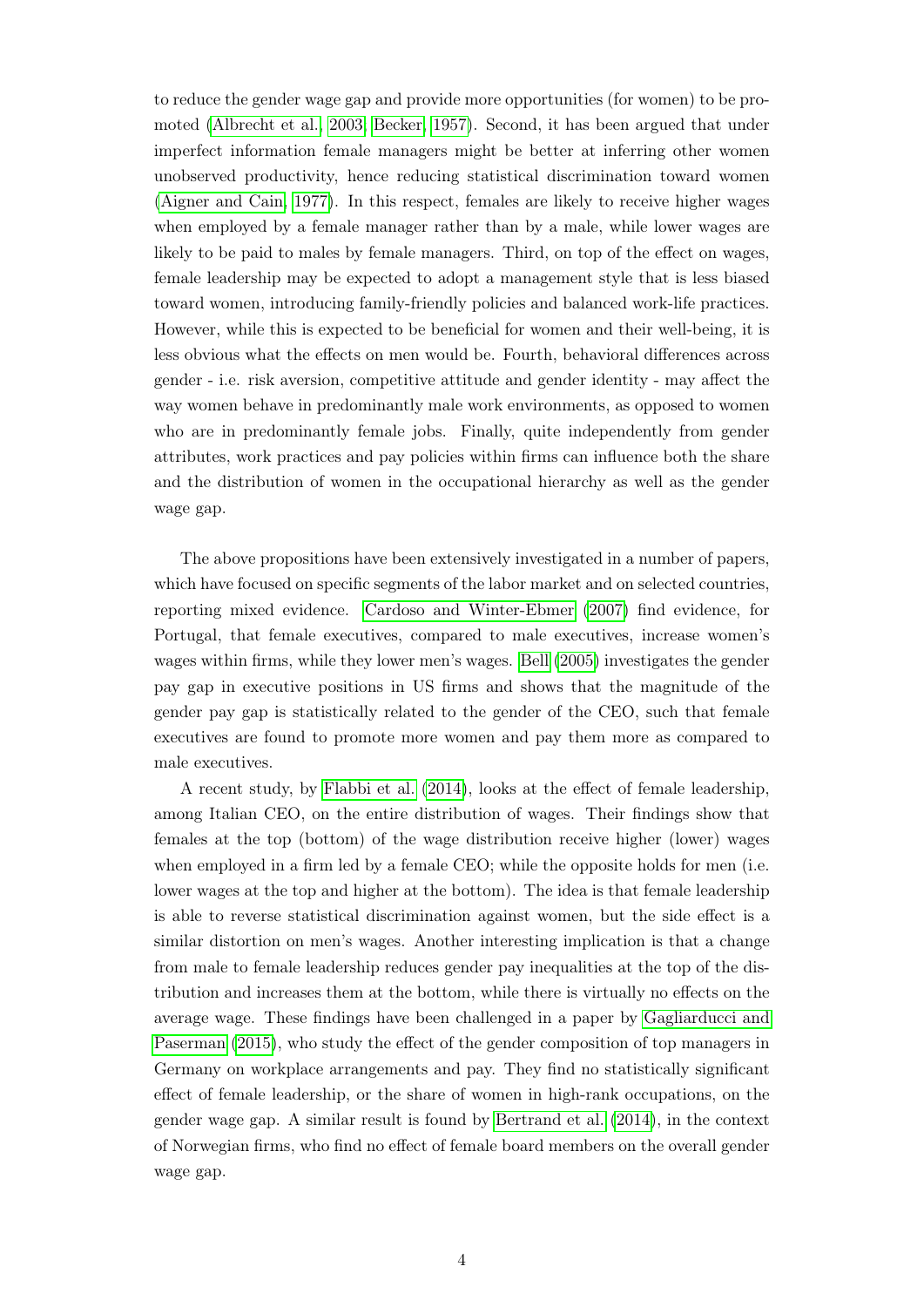Experimental and field studies have focused more on the role of behavioral traits. Women are shown to be more likely to enter competitive settings if surrounded by other women rather than men [\(Niederle and Vesterlund, 2007\)](#page-33-4). Also women applying to predominantly male jobs seem to experience lower levels of discrimination as compared to men applying to predominantly female jobs [\(Niederle, 2014\)](#page-33-2). There is also evidence of a so-called "Queen bee syndrome" whereby women who have reached the top ranks of the occupational hierarchy, particularly in male dominated occupations, often hinder the career progression of other females [\(Bagues et al., 2014\)](#page-32-12).

While, as discussed above, female leadership is expected to organize work in a way that is less gender biased and more family-friendly, evidence in this respect is scarce and rather controversial. Results show that the effect of female leadership is heterogeneous and depends on a number of factors, such as: the gender composition of lower layers within the organization, whether the occupation considered is predominantly male or female and how pay incentives are designed. Greater female representation at higher ranks is found to generate positive spillovers on women's career advancements in Norway [\(Kunze and Miller, 2014\)](#page-33-12) and in promoting female representation among directors and executives in the US: a pattern that has been called "women helping women" [\(Matsa and Miller, 2013\)](#page-33-5). In an analysis of the propensity to hire and retain females among athletic directors, [Bednar and Gicheva](#page-32-13) [\(2014\)](#page-32-13), find instead no evidence that gender is strongly predictive of a supervisor's female-friendliness.

The general idea behind the "women helping women" hypothesis is that spillovers from female bosses are assumed to be effective in reducing gender imbalances, which is what justifies public policies to promote female leadership (such as affirmative action and quotas). However, as shown in the empirical literature, spillovers from (female) bosses are likely to be very heterogeneous according to the gender of the subordinate, the share of females in the occupation and other workplace attributes. Although the evidence from existing studies is mixed, the main findings suggest that female bosses are more likely to promote women and pay them more, as compared to male bosses, which should reduce gender inequalities and discrimination against females. Spillover effects often work in opposite direction when the subordinate is a male, so that men may lose out when their boss is female rather than male [\(Car](#page-32-9)[doso and Winter-Ebmer, 2007;](#page-32-9) [Flabbi et al., 2014\)](#page-32-7). Moreover, these effects are likely to differ in predominantly female (male) jobs, due to behavioral differences across gender - such as risk aversion, competitive attitude and gender identity -, as well as to composition effects, since it is more difficult to promote a woman when female employees are the majority in a given layer of the occupational hierarchy. Female leadership can also have negative spillovers on gender discrimination, when for example women in managerial or supervisory positions use their discretionary power to prevent other women from receiving pay bonuses or progressing in the occupational hierarchy [\(Bagues et al., 2014\)](#page-32-12).

Finally, female leadership and a higher share of women in the firm are also fre-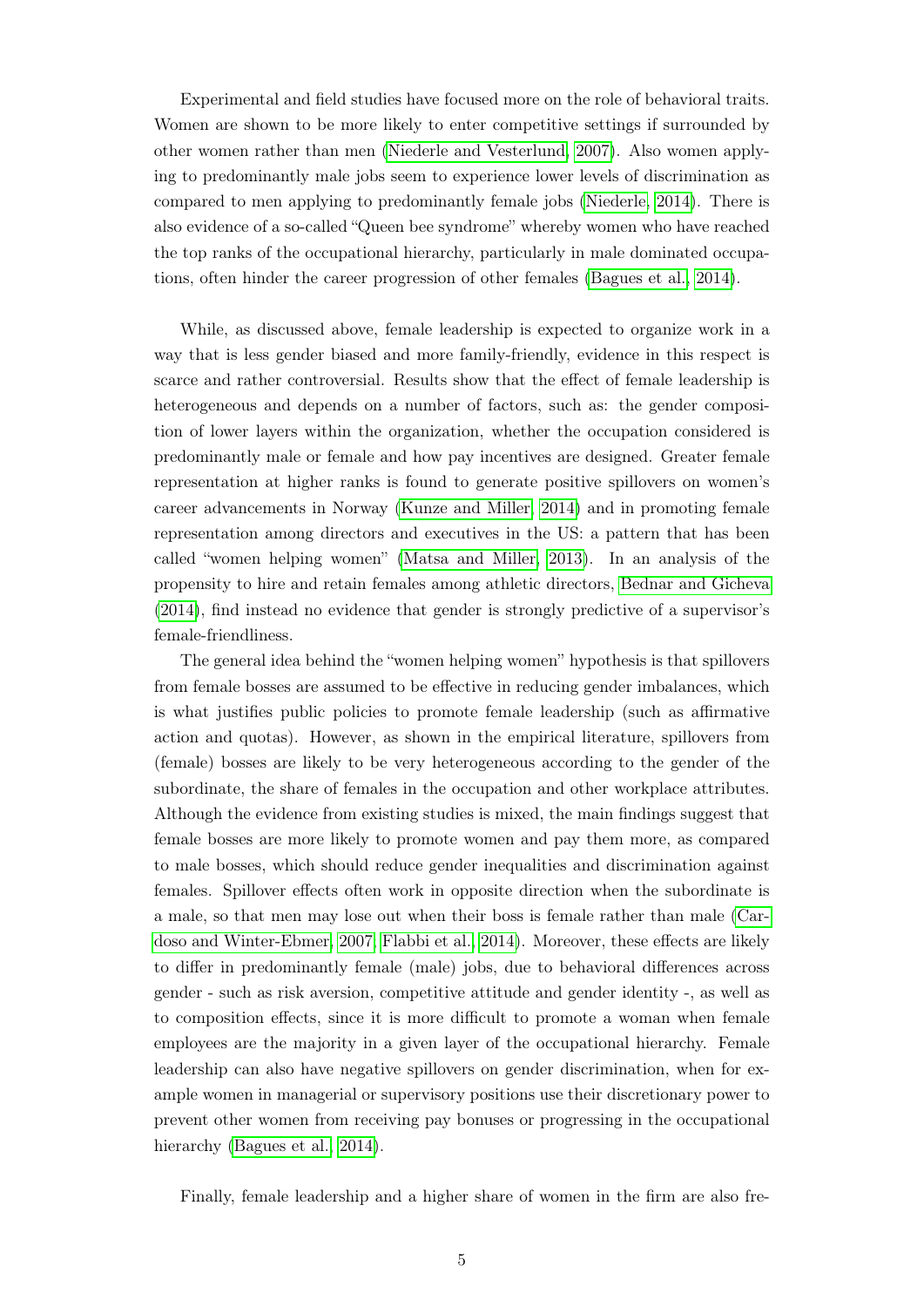quently associated with a more favorable work environment in terms of time flexibility and work-life balance practices, with beneficial effects on wage inequalities and gender balance in occupational attainment. Of course, working time flexibility, while being of great value for women, may also entail a cost for the firm. Most of the studies that have investigated the effects of female leadership on gender inequality have mainly focused on the patterns between occupations, for example analyzing how female CEO and women in executive positions affect the gender pay gap or the promotion opportunities of male and female employees within firms [\(Cardoso](#page-32-9) [and Winter-Ebmer, 2007;](#page-32-9) [Flabbi et al., 2014\)](#page-32-7), as well as asking why females tend to be segregated in selected occupations [\(Barbulescu and Bidwell, 2013;](#page-32-14) [Bertrand](#page-32-0) [et al., 2014\)](#page-32-0). However, since a large part of gender inequalities and discrimination take place within occupations, the above explanations miss an important part of the story[2](#page--1-0) .

The traditional view has always claimed that work-life balance practices are amenities introduced in organizations at the expense of efficiency, such that pay levels in more favorable work environment are expected to be lower. Hence, compensating differentials should explain why there is a gender pay gap within firms, and why women tend to be concentrated in selected occupations. In particular, much of the existing gender gap in firms appears to be due to how firms select, reward and organize the work of their employees who have different preferences in terms of time flexibility and work-life arrangements [\(Goldin, 2014;](#page-33-0) [Goldin and Katz, 2012\)](#page-33-13).

In a recent paper, [Goldin](#page-33-0) [\(2014\)](#page-33-0) shows that occupations where work is organized around long working hours, inflexible work schedules and where employees are not easily substitutable, pay and promotion probabilities exhibit non-linearities that disproportionately benefit those employees (mostly men) who are able (or prefer) to work under tight constraints, thus increasing gender inequalities. This is likely to be observed in high-rank/high-pay occupations, involving high commitment and effort, in occupations selecting employees through highly competitive rank-ordered tournaments, that disproportionately reward winners, as well as where the organization of work is rather inflexible. In such occupations the penalty attached to time flexibility and other job-related amenities is very large and affects mostly women. Conversely, in jobs where work is organized around more standardized tasks and flexible time schedules, where responsibilities are more evenly shared among employees and parttime work is more diffused, gender differences in pay and promotion are likely to be less pronounced [\(Bloom et al., 2009;](#page-32-15) [Datta Gupta and Eriksson, 2012;](#page-32-16) [Kato and](#page-33-14) [Kodama, 2015\)](#page-33-14).

 $2$ [Goldin](#page-33-0) [\(2014\)](#page-33-0) shows that saturating a traditional Mincerian wage equation with 3 digit occupational dummies, or weighting equally male and females across occupations, the residual gender pay inequality is reduced by less than 1/3, meaning that the other 2/3 depend on other factors. A relevant part of the residual gender inequality is shown to be related to how the work is organized and rewarded in firms, and how the tasks and responsibilities are allocated across gender.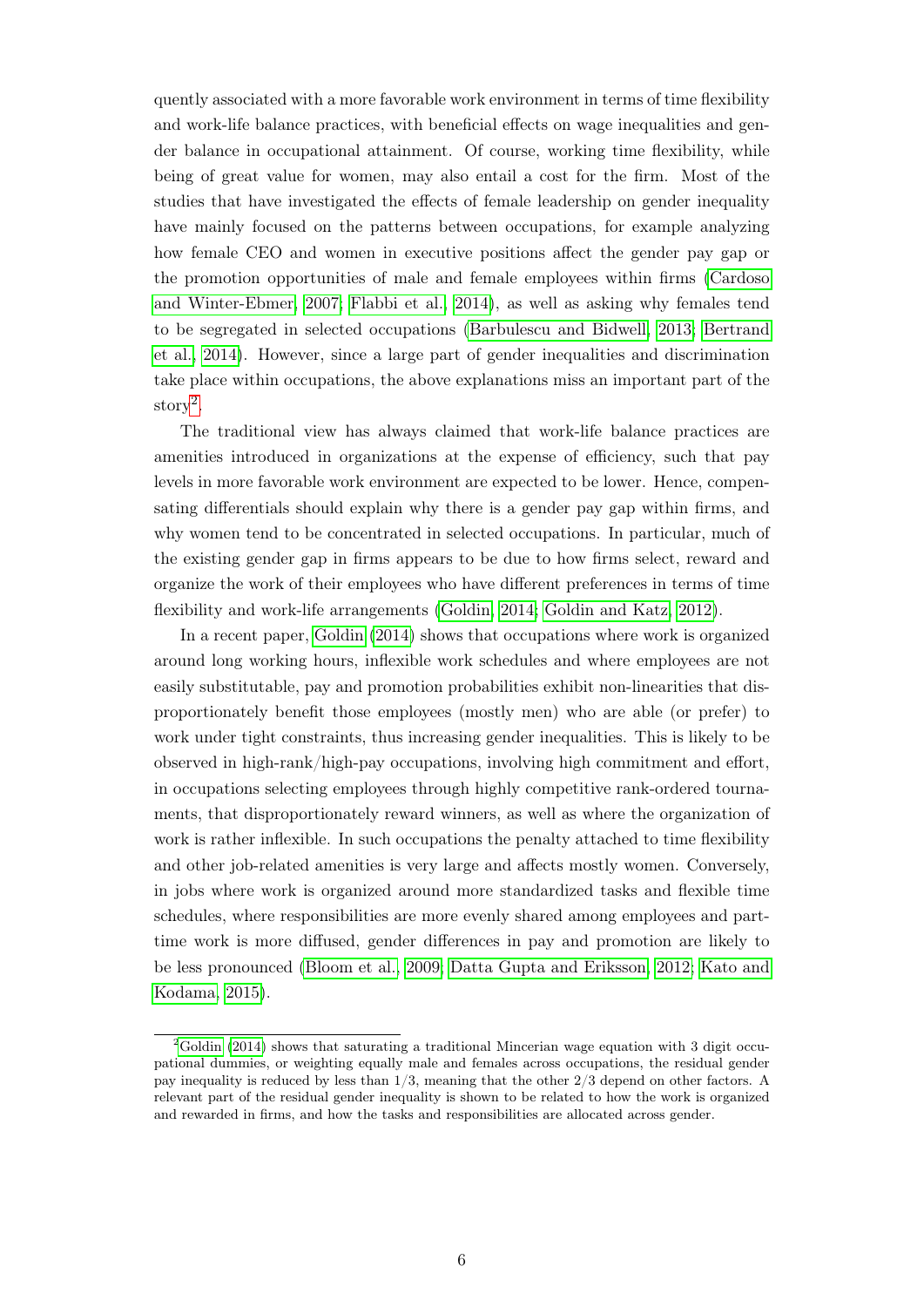#### 3 Data and descriptive statistics

#### 3.1 Sample selection and variables description

We use four waves (1995, 2000, 2005 and 2010) of the European Working Conditions Survey (EWCS), a unique source of data combining a large coverage of countries (EU-28 plus Turkey and Norway)[3](#page--1-0) , with detailed information on employees demographics, job attributes, working conditions and indicators of self-reported satisfaction, health and discrimination at the workplace. The survey is also very rich in terms of management and work organization arrangements [\(Eurofound, 2012\)](#page-32-17). Our sample includes workers, aged 15 to 65, employed in the non-agricultural sector<sup>[4](#page--1-0)</sup>. Overall, our final sample consists of 63, 318 observations.

Gender discrimination in our dataset is assessed asking respondents to answer the following question: "Over the past 12 months, have you been subjected at work to discrimination on the basis of your sex?". Hence, what we observe are specific episodes of discrimination as perceived and reported by employees, likely to reflect: either a missed promotion or pay increase which was granted to a co-worker of the opposite sex, or a bias in the allocation of tasks across gender. Notice that both the wording of the question, as well as the recall time limit, may induce reporting bias in our measure of discrimination, such that for employees may be more likely to report direct discrimination episodes occurred at the workplace, neglecting other forms of hidden discrimination and occupational segregation. In our sample, around 2\% of respondents reported to have been subjected to gender discrimination, this share goes up to 3% when we look at women only, conversely the share of men reporting gender discrimination is much lower.

Since measures of direct discrimination are not common in the literature and are open to criticism for being sensitive to individual judgment, as well as to variations in the work environment, we also replicate the analysis using more standard variables such as earnings and career advancements. The earnings variable we use is defined as net monthly earnings, while for career advancements we rely on a specific question about employees' expectations over career prospects in the current job <sup>[5](#page--1-0)</sup>. Since both variables are available only in the 2010 survey, the analysis on earnings and career advancement is restricted to the last wave of EWCS data.

Female leadership is measured through the question "Is your immediate boss a man or a woman?". Respondents whose immediate "boss" is a woman account for  $24.4\%$  of the sample, and over  $3/4$  of employees with a female boss are women. The share of female bosses has been growing over time, it was 21% in the 1995 wave and

<sup>3</sup>Belgium, Denmark, Germany, Greece, Spain, France, Ireland, Italy, Luxembourg, Netherlands, Austria, Portugal, Finland, Sweden and UK are present in each wave, while Norway, Bulgaria, Czech Republic, Estonia, Latvia, Lithuania, Hungary, Poland, Romania, Slovenia, Slovakia, Croatia, Malta, Cyprus and Turkey entered the survey in 2005. The whole empirical analysis is carried out using either country level post-stratification weight or cross-national weights [\(Eurofound, 2010\)](#page-32-18)

<sup>4</sup>Retired individuals, students in full-time education, self-employed and employees in the armed force have been excluded. We also set to missing all observations in which the respondent replied "Don't Know" or "Refusal".

<sup>&</sup>lt;sup>5</sup>The exact wording of the question is, "my job offers good prospects for career advancement" and respondents have to agree or disagree (on a 5-point scale, from strongly agree to strongly disagree) with the statement. We recoded the variable as a dummy taking value one if the respondent agrees or strongly agrees and zero otherwise.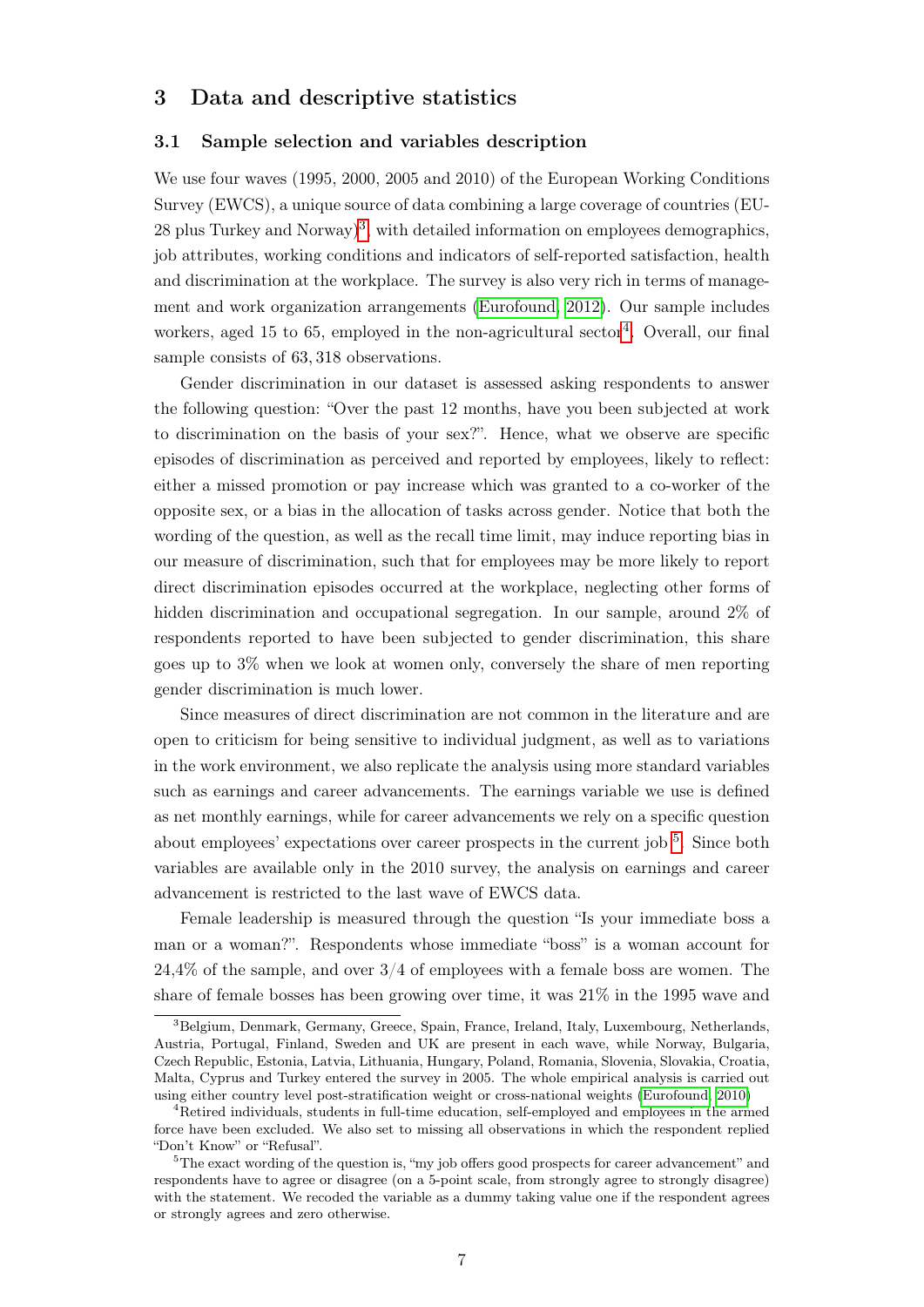27% in 2010. It is worth noting that the above definition of female leadership differs, in several ways, from the definition used in most studies in the literature. First, it is directly reported by the worker and not indirectly inferred from occupational classifications or other external information, which in our case should reduce measurement error and missclassifications. Second, the definition of female boss encompasses any leadership position along the whole hierarchical structure and not just female CEO or other executive positions. In this respect, while women who have reached the very top of the organizational hierarchy can certainly make a difference in contrasting discrimination within firms and promoting more family-friendly work environment, it is probably true that the immediate boss (whether manager or supervisor) is what matters most for gender imbalances and discriminatory behaviors at the workplace in terms of allocation of workloads, discretionary pay increase and career advancements.

In the empirical analysis we include a large set of controls capturing individual, firm and job characteristics. Managerial policies and work organization practices, which may be relevant for gender inequalities within firms (such as, work-life balance, flexible working time and other family-friendly arrangements), have been grouped into 3 broad areas: work intensity (job involves working at high speed or tight deadlines; having enough time to get the job done), *time flexibility* (working more than 40 hours a week/10 hours a day at least once a month; having the chance to take a break when wished), and work environment (receiving support from colleagues; able to balance work and life). Further information on other working conditions and social activities in which respondents are involved outside work are used to carry out robustness and sensitivity analyses. The full list of variables used and their means are reported in Table A1 in the Appendix.

While the information available in EWCS data are ideal to exploit the wide differences in management, work organization and other institutional arrangements across European workplaces, there are also some obvious limitations. Two in particular are worth mentioning: first, data are not drawn from an employer-employee survey, which makes impossible to identify employees that work in the same firm and account for their common unobserved characteristics; second, data do not allow to follow the same individual over time and thus account for individual time invariant unobserved heterogeneity. The trade-off, with respect to some existing studies which use employer-employee panel data drawn from administrative data, is that those studies (with few exceptions) have to rely on more limited or imprecise information on work practices and firms' attributes, and generally focus on a single country<sup>[6](#page--1-0)</sup>. In our data, the availability of detailed information on employees' work tasks, firm's

 ${}^{6}$ [Cardoso and Winter-Ebmer](#page-32-9) [\(2007\)](#page-32-9) use administrative data from the Ministry of Employment in Portugal; [Flabbi et al.](#page-32-7) [\(2014\)](#page-32-7) match the Italian social security archive with two company surveys; [Bertrand et al.](#page-32-0) [\(2014\)](#page-32-0) used data from the Norwegian Registry Archives merged with the Register of Business Enterprises and the Register of Company Accounts. [Datta Gupta and Eriksson](#page-32-16) [\(2012\)](#page-32-16) and [Gagliarducci and Paserman](#page-33-9) [\(2015\)](#page-33-9) are able to match their employer-employee panel data (the first from Statistic Denmark, the second from IAB and social security data for Germany) with ad-hoc workplace surveys with information on management and work organization practices similar to our own. [Kato and Kodama](#page-33-14) [\(2015\)](#page-33-14) use firm-level data from Japan.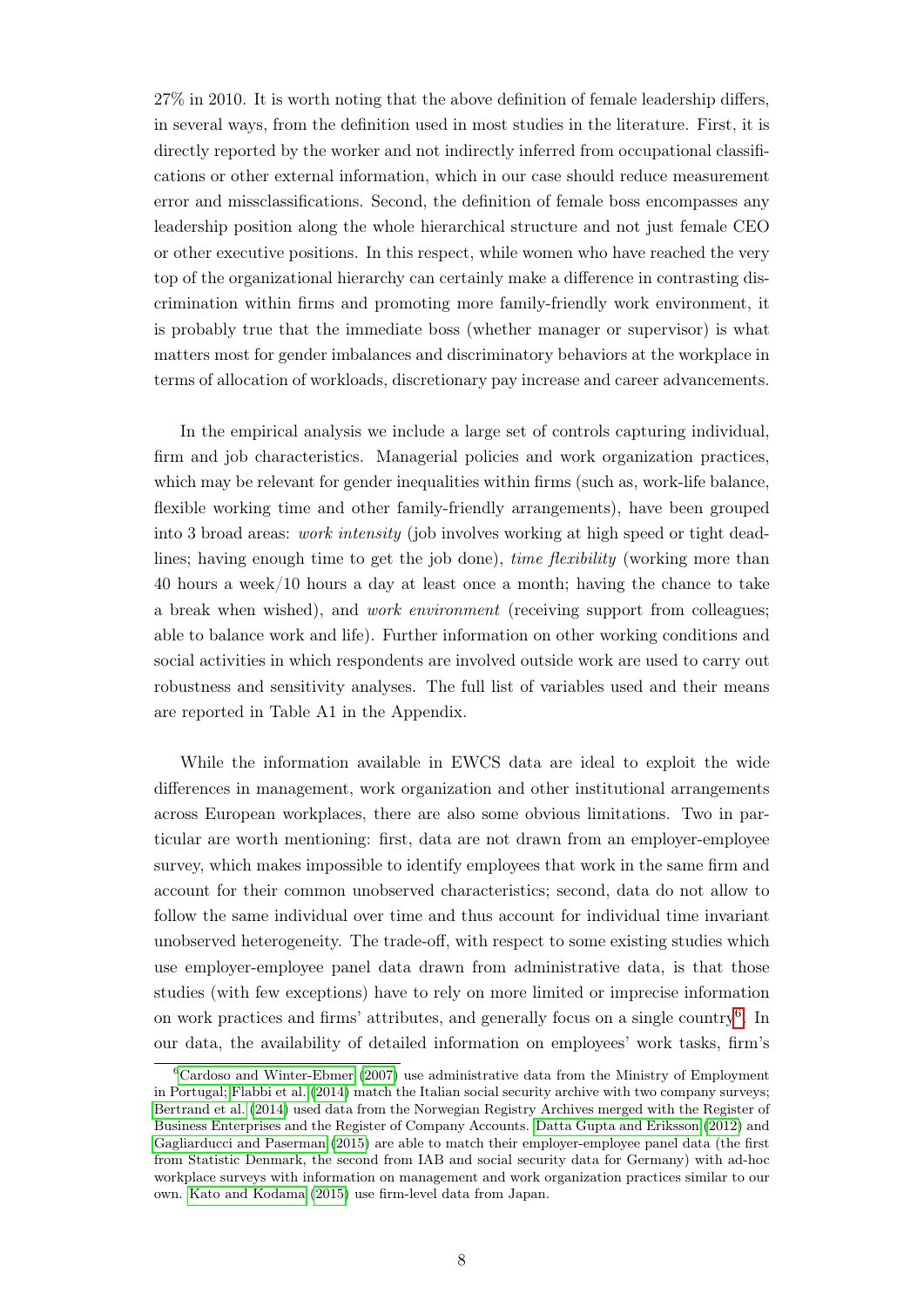attributes and work organization practices, allows us also to investigate the mechanisms through which female leadership and family-friendly arrangements are related to gender discrimination, without relegating them to fixed effects. Moreover, the coverage of up to 30 European countries for nearly two decades, constitutes a clear advantage in terms of generalizability and external validity of our results [\(Bloom](#page-32-15) [et al., 2009\)](#page-32-15).

#### 3.2 Descriptive statistics

Summary statistics for our main variables of interest are reported in Table 1.We compare jobs where the boss is a woman with jobs where the boss is a man. Aggregate figures show that leadership is polarized by gender: jobs where female employees are the majority are more likely to have a woman as a boss (78%), while the opposite occurs among male employees (66.6%).

|              | <b>Boss</b><br>man | <b>Boss</b><br>woman |                       | <b>Boss</b><br>man | Boss<br>woman |
|--------------|--------------------|----------------------|-----------------------|--------------------|---------------|
| Demographics |                    |                      | Job and Firm          |                    |               |
| male         | 66.65              | 21.90                | private sector        | 76.33              | 57.40         |
| female       | 33.35              | 78.10                | small firm $<$ 100    | 68.11              | 69.74         |
| Age          |                    |                      | Work organization     |                    |               |
| < 25         | 11.20              | 11.08                | pace of work          | 63.22              | 56.81         |
| $25 - 35$    | 29.73              | 29.66                | enough time           | 84.58              | 84.37         |
| $36 - 55$    | 51.32              | 50.86                | long hours            | 38.79              | 27.87         |
| > 55         | 7.75               | 8.39                 | breaks at work        | 60.12              | 54.12         |
|              |                    |                      | colleagues support    | 89.91              | 89.76         |
| Education    |                    |                      | work-life balance     | 66.50              | 72.62         |
| compulsory   | 14.07              | 10.56                | Gender discrimination |                    |               |
| secondary    | 51.94              | 49.81                | females               | 3.70               | 1.98          |
| tertiary     | 33.99              | 39.63                | males                 | 0.54               | 1.34          |
| Total        |                    |                      |                       | 75.6               | 24.4          |
| N            |                    |                      |                       | 47,890             | 15,427        |

Table 1 - Descriptive statistics: female leadership, job and firm characteristics

Note: The figures reported in the table are percentages.

Female bosses are more diffused in private sector jobs, while no remarkable differences are found by age, education or firm size. Female leadership is also more concentrated where working long hours is less common (i.e. above 40 hours worked in a week, and more than 10 hours worked in a day), and where the overall organization of work is more family-friendly (i.e. less intensive pace of work and better work-life balance arrangements). Notice that the higher concentration of family-friendly work environments and a higher share of women in jobs with a female boss suggest the existence of sorting by gender across jobs and workplaces on the basis of firms' attributes and work organization practices [7](#page--1-0) .

<sup>7</sup>Looking at gender differences in job attributes, part-time appears to be more common among female employees (25.7% as opposed to 5% among male), net earnings are higher for men (the average gender pay gap for 2010 is 23%) and a larger fraction of male employees reports expecting good career prospects (34% as opposed to less than 30% of women).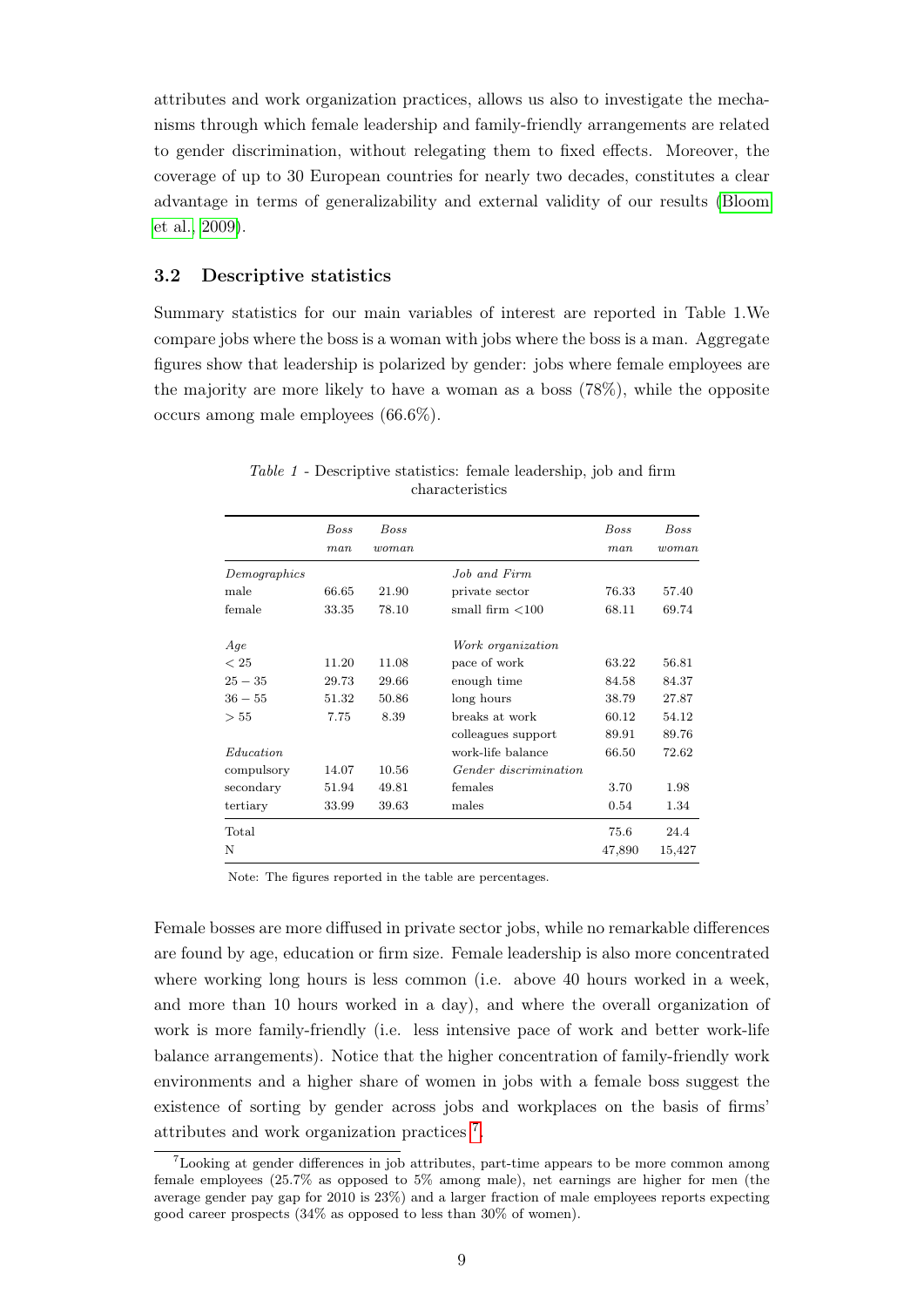Gender discrimination also shows a lower incidence among female employees when the immediate boss is a woman  $(2\%$  for females, 1.3 % for males), while the opposite occurs in jobs with a male boss (4% for females, less than 1% for males).

Below we further inspect the association between gender discrimination and the share of females in selected occupations. In Figure 1 we plot the share of female employees in the job (left panel) and the share of bosses who are women (right panel) against gender discrimination (separately for males and females). The figure shows that gender discrimination perceived by female (male) employees is highest in predominantly male (female) occupations and it decreases as the share of women increases (decreases). A similar pattern is found when the share of female bosses in the occupation is considered, showing that discrimination among women decreases also when the share of female bosses increases, while the opposite holds for males.

Figure 1 Gender discrimination, female share and share of female bosses by occupation



The similarity of trends with respect to gender discrimination between the share of female employees in the job and the share of female bosses are also indicative of a pattern where the presence of a woman as immediate boss is associated to a larger share of females in the occupation and a lower gender discrimination for women, but higher for men.

# 4 Empirical analysis: does having a female "boss" make a difference?

To investigate the relationship between female leadership and perceived gender discrimination, we estimate a probability model where discrimination is a binary outcome and having a woman as immediate boss is our variable of interest. Since, as shown in the descriptive analysis, female leadership is more likely to be found in jobs where women are over-represented and the organization of work is more family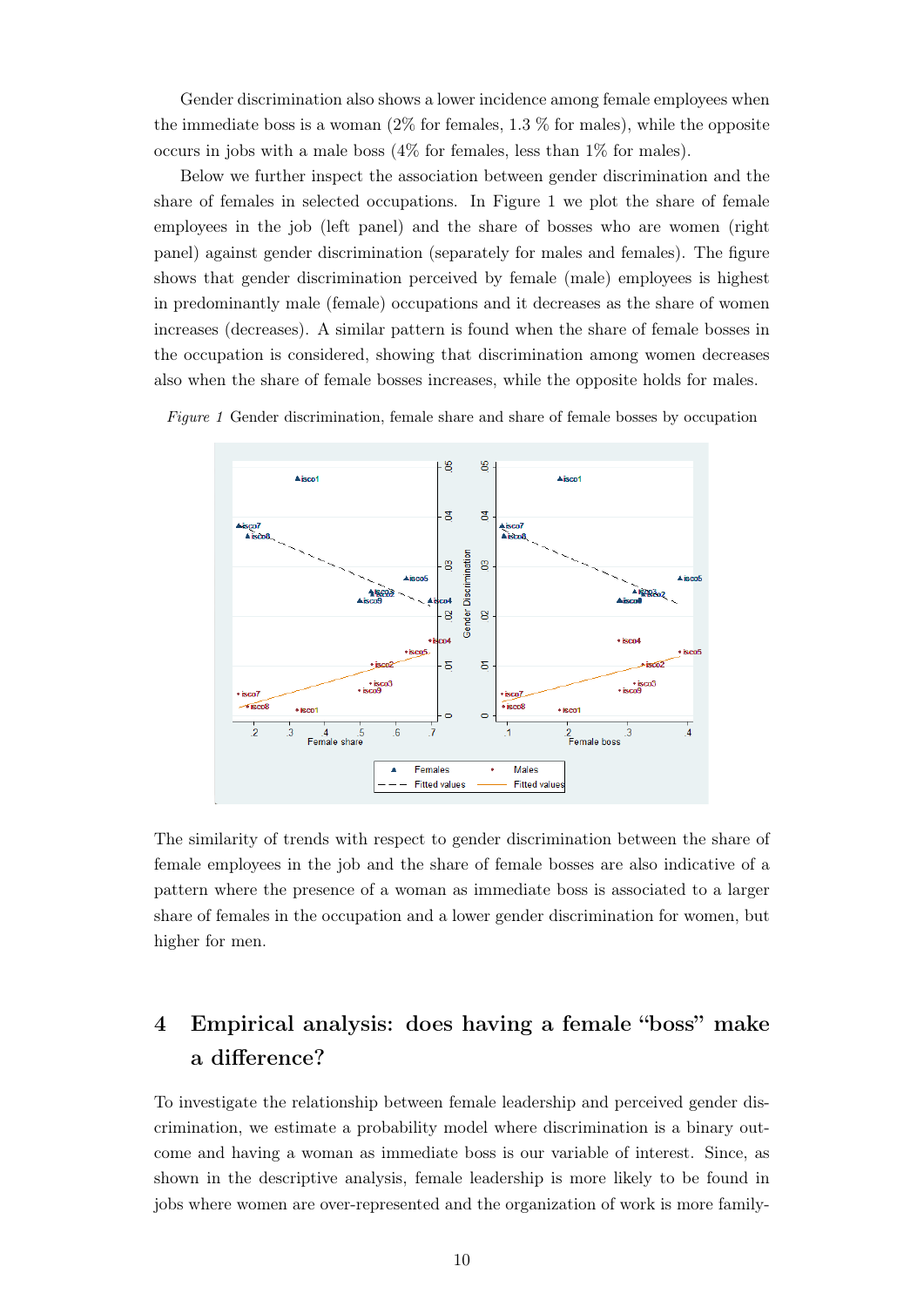friendly, we always control for the share of female employees in the job, as well as a number of work organization attributes. In practice, our baseline model is specified as follows:

$$
Pr(Discr_{ijt} = 1) = \phi(\alpha + \gamma bosswoman_{ijt} + \delta femaleshare_{ijt} + \beta_1 WO_{ijt} +
$$
  
+  $\beta_2 X_{ijt} + c_j + t_t + \varepsilon_{ijt}$  (1)

where  $Discri_{it}$  is a latent dummy variable that takes value 1 if individual i, in country  $j$  at time  $t$  experienced and reported gender discrimination at the workplace. The variable  $bosswoman_{ijt}$  is a binary indicator that takes value 1 when the employee has a woman as immediate boss, while  $f$ *emaleshare*<sub>ijt</sub> is the share of female employ-ees in the job<sup>[8](#page--1-0)</sup>.  $WO_{ijt}$  is a set of work organization variables that describe employees' work intensity (working at high speed or tight deadlines, not-having enough time to get the job done), working time flexibility (working more than 40 hours a week/more than 10 hours a day, taking a break when wished), and whether there is a good work environment (work-life balance and receiving support from colleagues). Finally,  $X_{ijt}$ is a set of covariates, controlling for demographics (gender, age groups, educational attainment and marital status), job-related attributes (occupational dummies at 2 digit ISCO-88 and tenure) and other firm characteristics (industry dummies at 2-digit NACE, log of firm's size and public sector). All specifications also include country  $(c_i)$  and time fixed effects  $(t_t)$ .

Equation (1) is estimated as a simple probit on the pooled sample, as well as separately for females and males. In the robustness analysis we experiment further specifications where we include additional controls for the work environment (employees' satisfaction with working conditions, job security, favorable work environment and having friends at work), as well as information on individual attitudes (risk aversion[9](#page--1-0) ), and social preferences (activities outside work). We also replicate the analysis replacing our direct measure of perceived discrimination with more traditional variables used in the gender discrimination literature, such as earnings and career advancements.

One additional fundamental problem in estimating equation (1) is that the presence of women in higher rank of the occupational hierarchy (i.e. supervisory and managerial positions) within firms is unlikely to be randomly distributed across jobs and workplaces. In other words, differences between jobs where the boss is female and those where the boss is male might depend, on top of the observed factors, also on job and workplace characteristics that are unobserved. Moreover, the likelihood of observing more females in some jobs, as well as more female bosses, may also depend on the lower propensity to discriminate against women, such that reverse

<sup>&</sup>lt;sup>8</sup>Female share represents the average share of female employees in the job, where the latter is identified by occupation, firmsize, country and year.

<sup>9</sup>To measure employees' risk aversion we exploit the following questions: "Does your job require the use of protective equipment?" and "Do you always use it when it's required?". We then built a binary indicator for risk aversion that takes value 1 if the answer to both questions is "yes", while it is 0 if the job requires the use of protective equipment but the individual answered "no" to the second question. The latter question however is available only in the  $5<sup>t</sup>h$  wave (2010).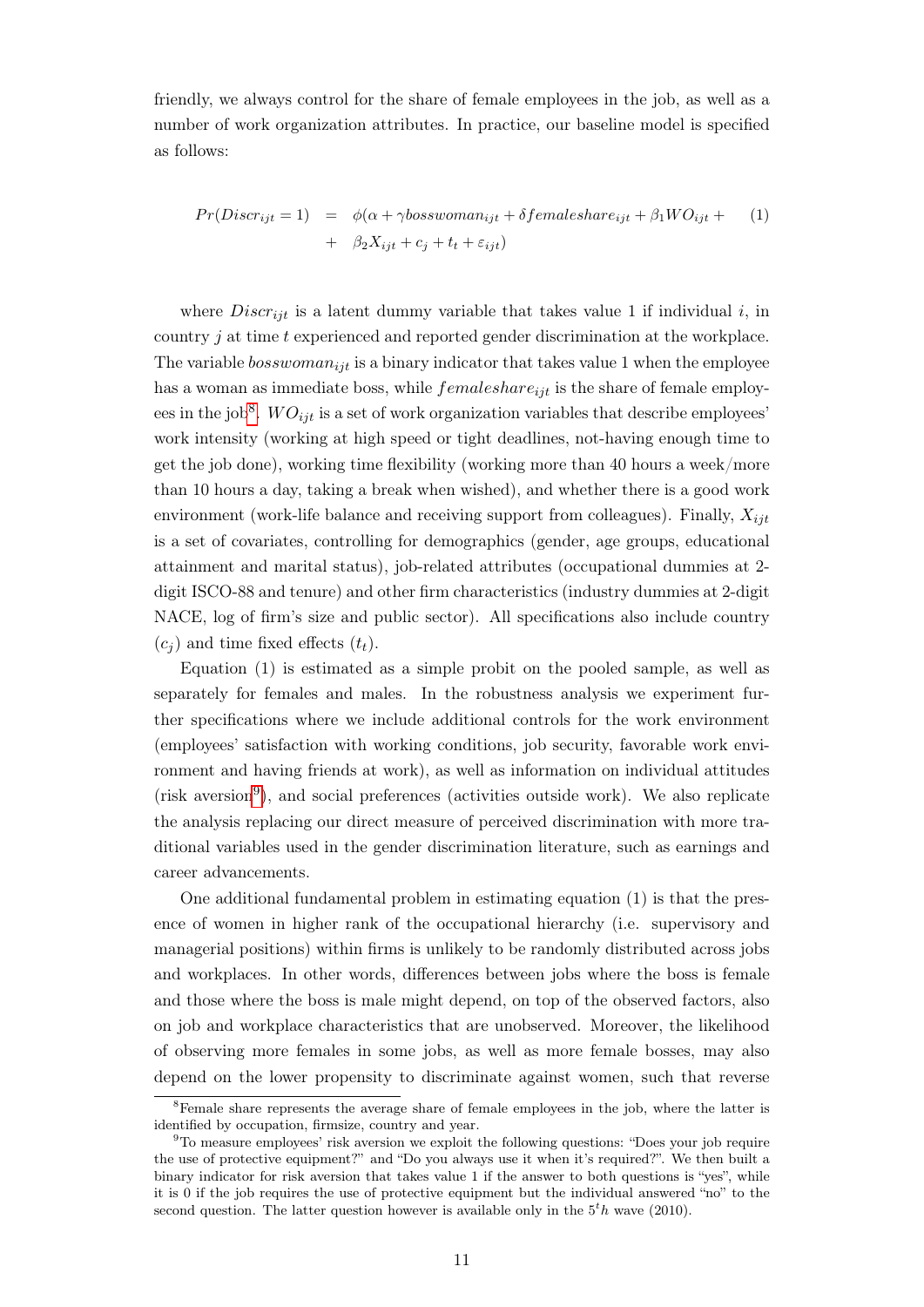causation is also likely to affect our estimates. While we do a good job in controlling for most factors that, in the gender discrimination literature, have been shown to be relevant in explaining inequalities across gender at the workplace, still estimates of the effect of bosswoman in equation (1) cannot be interpreted in a causal way. In this respect, to account for unobserved heterogeneity, we estimate the model saturating our baseline specification with country-time-firm size fixed effects, as well as with country specific time trends. Also, to address the potential problems associated with the existence of a selection process driving females in leadership positions, we complement our analysis estimating the selection process for a woman to become a "boss" jointly with the gender discrimination equation. In this case, our identification strategy is based on a set of instruments drawn from external information related to both institutional differences in the generosity of national parental leave systems, and labor market institutions influencing employees' career opportunities.

#### 5 Results

We begin estimating equation (1) on the pooled male-female sample. Table 2 reports the estimated coefficients under different specifications. We include the bosswoman dummy variable, the *female* dummy and the *femaleshare* variable indicating the share of females in the job, while the list of other controls is reported at the bottom of Table 2. In columns 2 to 4 additional variables are added to control for work intensity, time flexibility and work environment. The estimated coefficient on the female dummy indicates that female employees always report higher gender discrimination at the workplace, as opposed to male employees.

Other controls for demographic attributes (not reported in Table 2) show that discrimination is lower for older workers and those in couple, while the share of women in the job and educational attainment are never statistically significant<sup>[10](#page--1-0)</sup>.

The presence of a female boss is statistically significant and negatively associated with gender discrimination, and the results do not change (see the estimated coefficient of bosswoman in columns 2, 3 and 4) as we include additional controls on work organization practices, work-life balance and work environment characteristics.

In our preferred specification, reported in column 4, work organization attributes show that high work intensity (in terms of pace of work together with not-having enough time to get the job done) is positively correlated with gender discrimination, while time flexibility (in terms of working long hours and being able to take a break when needed) and a favorable work environment (work-life balance and support from colleagues) are negatively correlated with discrimination. These findings provide support for the hypothesis that female leadership is associated to lower perceived gender discrimination at work, and that the presence of a supportive work environment and a better balance between work and life further contribute to reinforce their perception.

In terms of (average) marginal effects, simply shifting from a male to a female boss - ceteris paribus - implies an overall reduction of 0.6 per cent in the likelihood

<sup>&</sup>lt;sup>10</sup>The full set of results (column 4) is presented in the Appendix; Tables A2 and A3.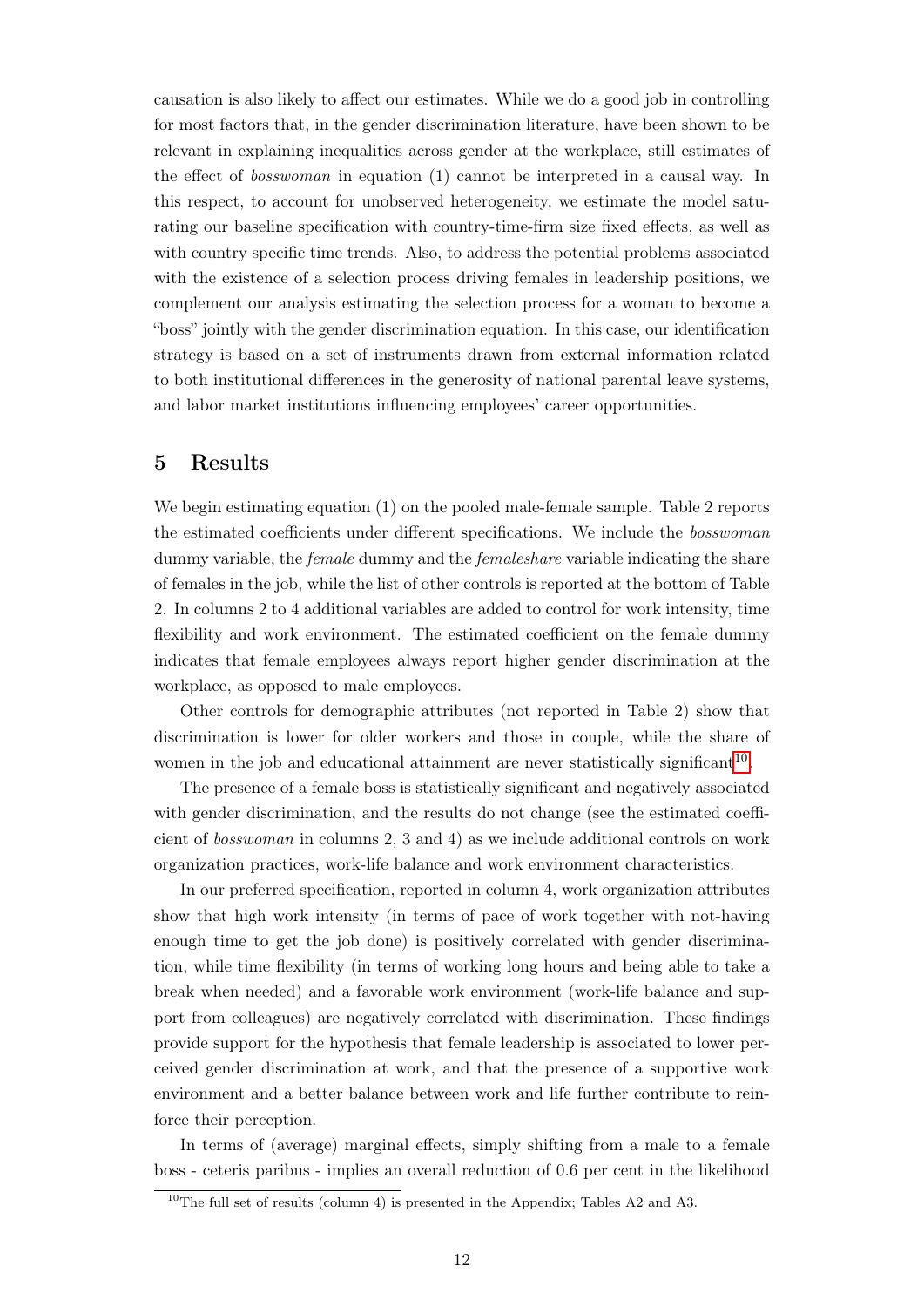of reporting gender discrimination.

|                          | Pooled sample |             |             |             |  |
|--------------------------|---------------|-------------|-------------|-------------|--|
|                          | (1)           | (2)         | (3)         | (4)         |  |
| bosswoman                | $-0.165***$   | $-0.183***$ | $-0.187***$ | $-0.183***$ |  |
|                          | (0.0536)      | (0.0531)    | (0.0528)    | (0.0528)    |  |
| female                   | $0.701***$    | $0.713***$  | $0.746***$  | $0.753***$  |  |
|                          | (0.0591)      | (0.0592)    | (0.0605)    | (0.0612)    |  |
| Work intensity           |               |             |             |             |  |
| pace of work             |               | $0.241***$  | $0.210***$  | $0.193***$  |  |
|                          |               | (0.0512)    | (0.0516)    | (0.0522)    |  |
| enough time              |               | $-0.290***$ | $-0.239***$ | $-0.195***$ |  |
|                          |               | (0.0513)    | (0.0512)    | (0.0514)    |  |
| Time Flexibility         |               |             |             |             |  |
| long hours               |               |             | $0.245***$  | $0.193***$  |  |
|                          |               |             | (0.0471)    | (0.0484)    |  |
| breaks at work           |               |             | $-0.193***$ | $-0.168***$ |  |
|                          |               |             | (0.0437)    | (0.0437)    |  |
| Work Environment         |               |             |             |             |  |
| colleagues support       |               |             |             | $-0.0983$   |  |
|                          |               |             |             | (0.0599)    |  |
| work-life balance        |               |             |             | $-0.363***$ |  |
|                          |               |             |             | (0.0538)    |  |
| constant                 | $-2.620***$   | $-2.491***$ | $-2.527***$ | $-2.155***$ |  |
|                          | (0.189)       | (0.199)     | (0.210)     | (0.222)     |  |
|                          |               |             |             |             |  |
| Female share             | ✓             | ✓           | ✓           |             |  |
| Demographics             | ✓             | ✓           | ✓           |             |  |
| Industry and occupation  |               |             |             |             |  |
| Country and Year dummies |               |             |             |             |  |
| pseudo- $R^2$            | 0.0847        | 0.1012      | 0.1111      | 0.1216      |  |
| N                        | 63,318        | 63,318      | 63,318      | 63,318      |  |

Table 2 - Gender discrimination and female leadership

\* p  $\leq 0.1$ , \*\* p  $\leq 0.05$ , \*\*\* p  $\leq 0.01$ ; robust standard errors in parentheses.

Demographics (3 age classes, 2 dummies for educational attainment, dummy for the presence of a partner); Industry and occupation (7 dummies for occupation, 9 dummies for industry, tenure, log of firm size and a public sector dummy).

These findings are consistent with both taste and statistical theories of discrimination. In the first case, female bosses are found to have no (or at least lower) taste for gender discrimination, as opposed to male bosses, which could be rationalized in terms of prejudice, cultural factors and social norms [\(Bertrand, 2011\)](#page-32-1). In the second case, female bosses are deemed to be better at assessing the (unobserved) productivity of their female subordinates, thus improving the (gender) allocation of work, as well as the rewards, thereby reducing discrimination [\(Aigner and Cain, 1977\)](#page-31-3).

An underlying hypothesis of the empirical specification reported in Table 2 is that, while gender discrimination is found to be higher among women, the association of having a female boss (as well as other characteristics) with gender discrimination is restricted to be the same across males and females. However, as found in the literature, the gender of the boss may be expected to play a role in shaping the relationship between discrimination, work environment and leadership. To assess this, in Table 3, we estimate our preferred specification separately for male and female employees<sup>[11](#page--1-0)</sup>. Interestingly, the coefficient of the variable *bosswoman* shows

<sup>&</sup>lt;sup>11</sup>Since there are no male employees that report gender discrimination in the "Electricity, gas and water supply" industry, as well as in Estonia, 1, 057 observations are dropped from the male equation.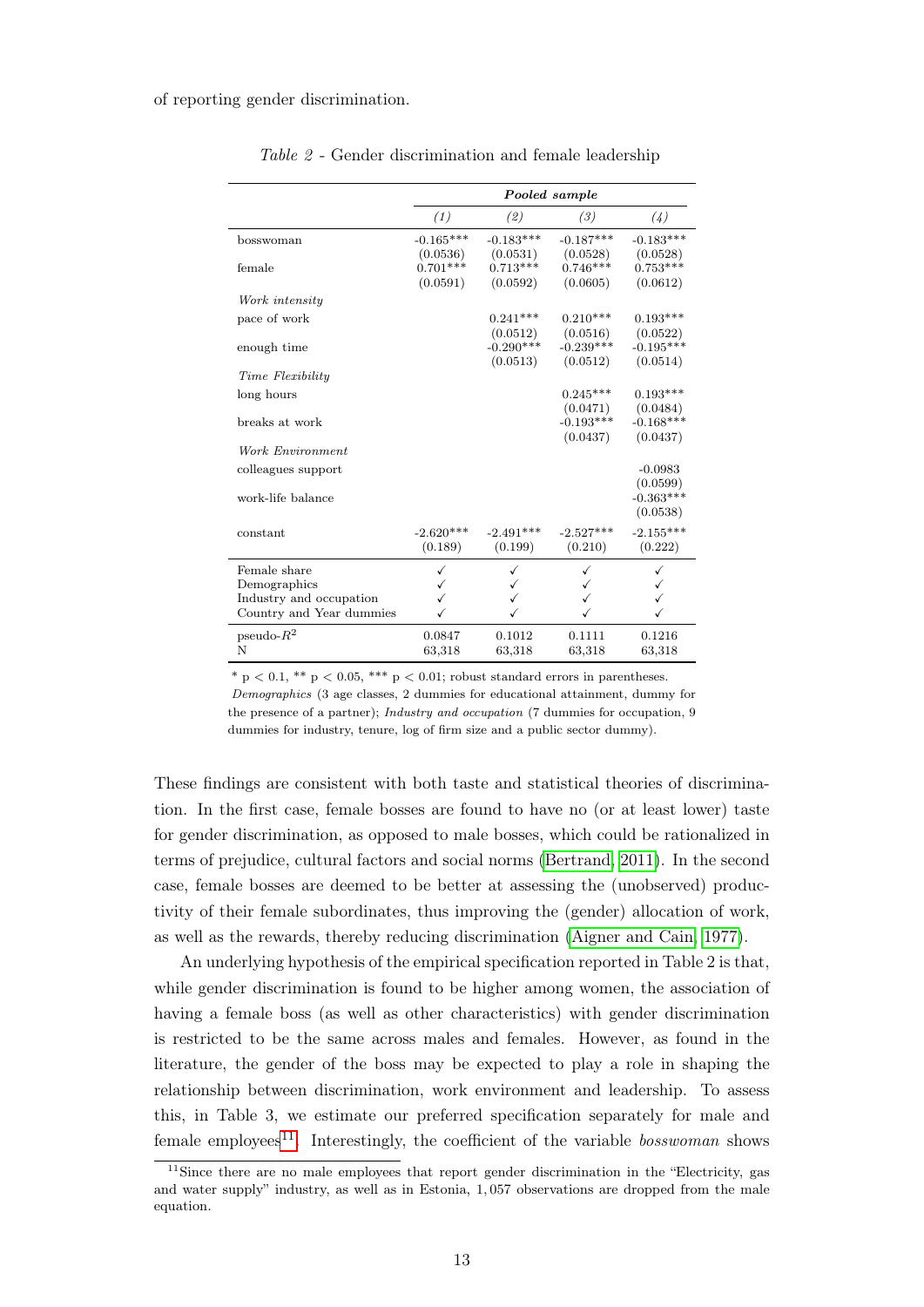an opposite sign across gender: female leadership, ceteris paribus, is found to be associated with lower perceived gender discrimination among female employees, while it is associated with higher discrimination among males.

This finding supports existing evidence from laboratory and field experiments showing that female bosses tend to behave differently when dealing with female coworkers, as opposed to males, as well as when employed in predominantly female jobs compared to male-dominated jobs. In the context of statistical discrimination this also confirms the hypothesis that female bosses may have a comparative advantage in assessing females' (unobserved) productivity but not that of males, such that the lower gender discrimination perceived by female employees may come at a cost of a higher discrimination reported by males. In terms of (average) marginal effects, a shift from male to female boss is associated with a reduction in the probability of reporting discrimination among females of about 1.5 per cent, whereas it shows a 0.4 per cent higher probability of discrimination among males.

|                          | Females     |              |              | <b>Males</b> |              |              |  |
|--------------------------|-------------|--------------|--------------|--------------|--------------|--------------|--|
|                          | (1)         | (2)          | (3)          | (4)          | (5)          | (6)          |  |
| bosswoman                | $-0.241***$ | $-0.249***$  | $-0.246***$  | $0.197**$    | $0.200**$    | $0.207**$    |  |
|                          | (0.0568)    | (0.0565)     | (0.0564)     | (0.0991)     | (0.0989)     | (0.0990)     |  |
| Work intensity           |             |              |              |              |              |              |  |
| pace of work             | $0.224***$  | $0.180***$   | $0.157***$   | $0.338***$   | $0.328***$   | $0.319***$   |  |
|                          | (0.0581)    | (0.0591)     | (0.0598)     | (0.100)      | (0.0994)     | (0.0996)     |  |
| enough time              | $-0.285***$ | $-0.226***$  | $-0.180***$  | $-0.310***$  | $-0.279***$  | $-0.240***$  |  |
|                          | (0.0635)    | (0.0638)     | (0.0652)     | (0.0860)     | (0.0833)     | (0.0803)     |  |
| Time Flexibility         |             |              |              |              |              |              |  |
| long hours               |             | $0.333***$   | $0.274***$   |              | 0.0911       | 0.0518       |  |
|                          |             | (0.0565)     | (0.0568)     |              | (0.0809)     | (0.0867)     |  |
| breaks at work           |             | $-0.224***$  | $-0.193***$  |              | $-0.106$     | $-0.0915$    |  |
|                          |             | (0.0522)     | (0.0523)     |              | (0.0778)     | (0.0778)     |  |
| Work Environment         |             |              |              |              |              |              |  |
| colleagues support       |             |              | $-0.128*$    |              |              | $-0.0260$    |  |
|                          |             |              | (0.0717)     |              |              | (0.120)      |  |
| work-life balance        |             |              | $-0.412***$  |              |              | $-0.273***$  |  |
|                          |             |              | (0.0636)     |              |              | (0.0948)     |  |
| constant                 | $-1.527***$ | $-1.559***$  | $-1.119***$  | $-2.999***$  | $-2.981***$  | $-2.738***$  |  |
|                          | (0.236)     | (0.244)      | (0.253)      | (0.393)      | (0.410)      | (0.442)      |  |
| Female share             | ✓           | $\checkmark$ | $\checkmark$ | $\checkmark$ | $\checkmark$ | $\checkmark$ |  |
| Demographics             | ✓           | ✓            | ✓            | ✓            | ✓            | $\checkmark$ |  |
| Industry and occupation  | ✓           | ✓            | ✓            | $\checkmark$ | ✓            | $\checkmark$ |  |
| Country and Year dummies | ✓           | $\checkmark$ | ✓            | $\checkmark$ | $\checkmark$ | $\checkmark$ |  |
|                          |             |              |              |              |              |              |  |
| pseudo- $R^2$            | 0.0676      | 0.0835       | 0.0965       | 0.1267       | 0.1289       | 0.1356       |  |
| N                        | 31,637      | 31,637       | 31,637       | 30,624       | 30,624       | 30,624       |  |

Table 3 - Gender discrimination and female leadership (by gender)

\* p  $< 0.1$ , \*\* p  $< 0.05$ , \*\*\* p  $< 0.01$ ; robust standard errors in parentheses.

Empirical specification as in Table 2, column 4.

While these effects may appear small in magnitude, it should be recalled that our indicator of gender discrimination measures a relatively "rare" event, that is an episode of gender discrimination experienced by the individual in the last 12 months. Work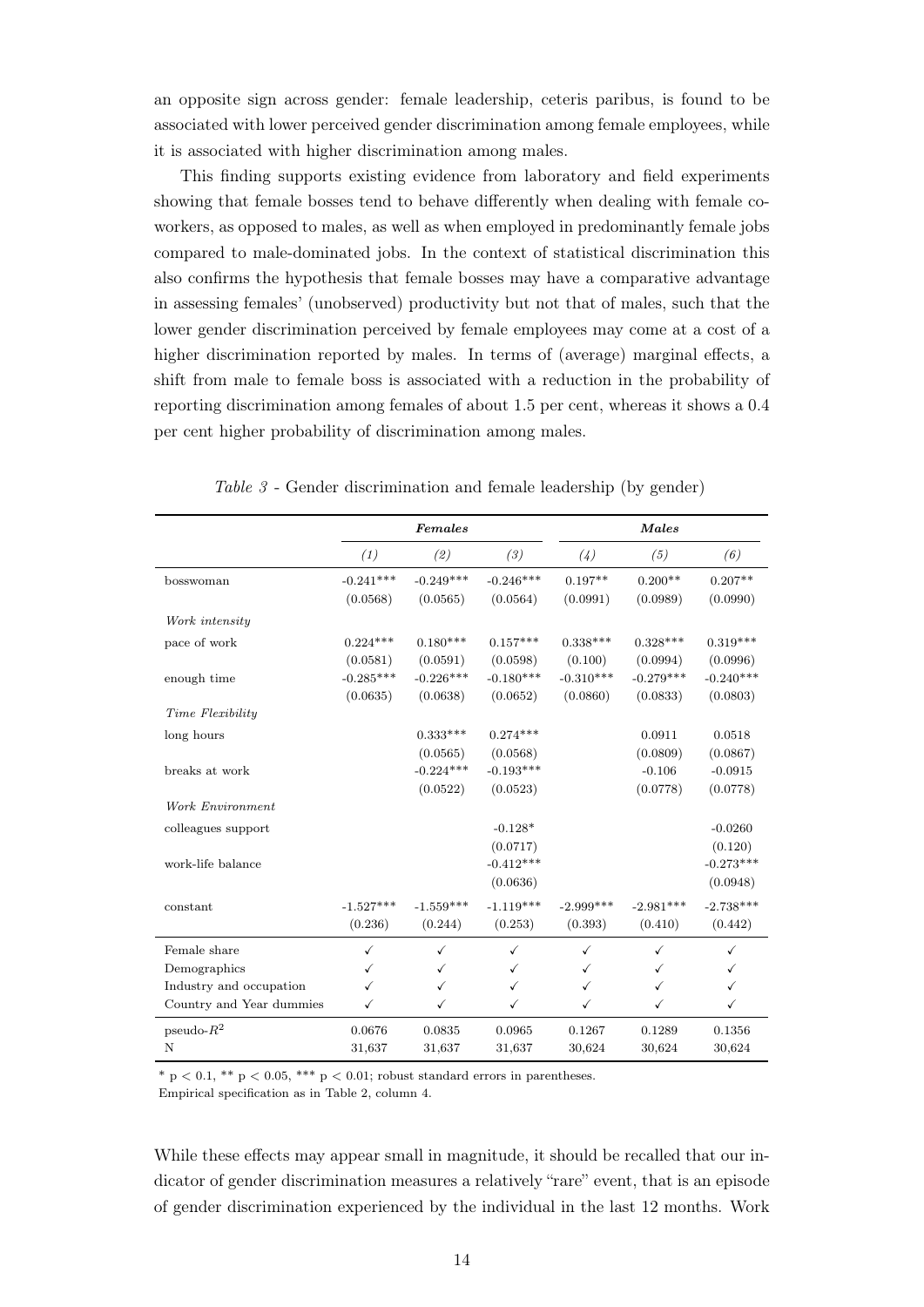organization attributes also show interesting differences and similarities across gender. Overall high work intensity, measured by the pace of work and not-having enough time, is positively associated with gender discrimination for both males and females, suggesting that the workload in the allocation of tasks contributes to gender imbalances within firms. Conversely, time flexibility, in terms of not working long-hours and being able to take a break when needed, only affects discrimination for female employees, having no effects on males. In line with the findings of [Goldin](#page-33-0) [\(2014\)](#page-33-0) - who argues that part of the gender pay gap found in most sectors and occupations can be explained by the presence of high rewards for (long) hours worked - we find that long and rigid working time schedules contribute to perceived gender discrimination among women but not among men. In other words, since women typically put more value on time flexibility than men, working long hours imposes a larger implicit cost on women and resulting higher perceived discrimination.

Practices directed at improving employees' work-life balance are strongly and negatively associated with gender discrimination for both sexes, but with an estimated (average) marginal effect that is significantly larger for females. Other aspects of the work environment, such as getting colleagues' support, are only weakly associated with lower discrimination for females, while the relationship is not statistically significant for men.

Overall, the above results confirm a number of stylized facts traditionally found in the gender discrimination literature. First, the presence of women in leadership positions is associated to a lower overall gender discrimination, both because women are those who mainly experience discrimination within workplaces and because the estimated marginal effect of the bosswoman dummy is larger (and negative) for women as compared to men (where it is positive), suggesting that the effect on women always dominates that on men. In this respect, it could be argued that female leadership has a welfare improving effect on employees' perceived discrimination. Second, gender discrimination within firms is generally associated to unfavorable work organization practices, while it appears to be alleviated by better work-life balance arrangements, that are generally more diffused in predominantly female jobs.

While the above findings are indicative of the role of women bosses and work organization practices on gender inequalities and discriminatory behaviors, they do not shed light on the channels through which female leadership and female representation interact within firms. The next section is devoted to the investigation of the mechanisms that shape gender differences and perceived discrimination in organizations.

#### 6 Mechanisms

There are several ways through which female leadership may influence gender imbalances and discrimination within firms. As discussed above, bosses are expected to generate spillovers on subordinates in terms of firms' hiring, promotion and compensation policies. Moreover, the gender composition of an organization, or the gender of the boss may shape the way these policies are implemented, as suggested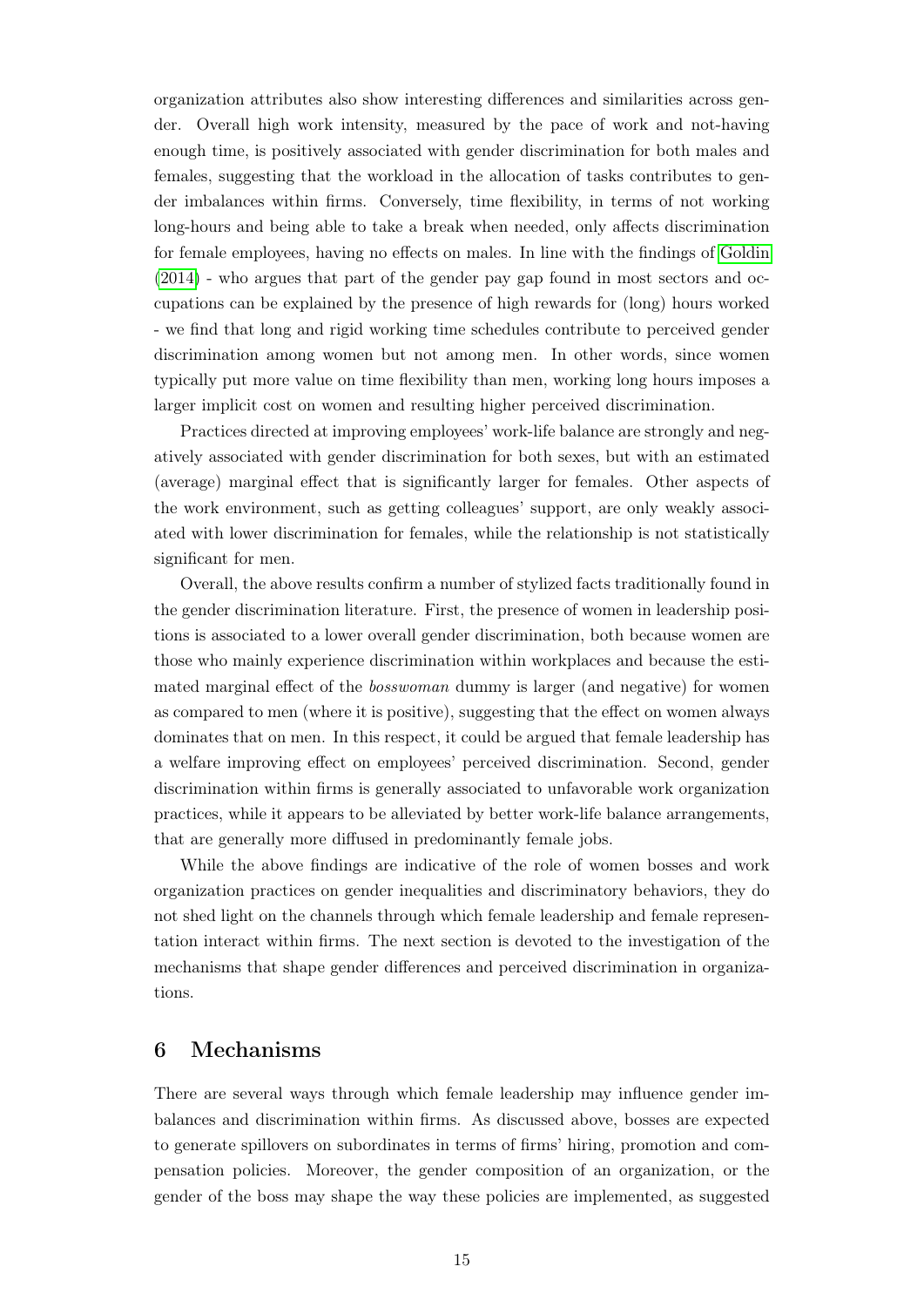by the "women helping women" hypothesis. Another interesting mechanism through which female leadership is expected to affect gender inequalities within firms is *via* the management style, the organization of work and the allocation of tasks within occupations. Hence, one reason why women tend to be concentrated in specific occupations may be related to the presence of a better gender balance, or a lower perceived penalty associated to working-time flexibility and work intensity, in jobs characterized by more family-friendly environments [\(Goldin, 2014\)](#page-33-0). In what follows we exploit the rich set of information on job attributes and work organization practices that are available in our dataset, in order to validate the empirical relevance of the above hypotheses.

|                          | $^{(1)}$    | (2)         | (3)         | (4)         | (5)         | (6)         |
|--------------------------|-------------|-------------|-------------|-------------|-------------|-------------|
|                          | F           | M           | F           | M           | F           | М           |
| bosswoman                | $-0.286$    | $0.435***$  |             |             |             |             |
|                          | (0.181)     | (0.205)     |             |             |             |             |
| femaleshare              | $-0.355$    | $0.707**$   |             |             |             |             |
|                          | (0.247)     | (0.343)     |             |             |             |             |
| bosswoman*femaleshare    | 0.0746      | $-0.445$    |             |             |             |             |
|                          | (0.305)     | (0.359)     |             |             |             |             |
| bosswoman*mostlywomen    |             |             | $-0.221***$ | 0.182       | $-0.477***$ | $0.413***$  |
|                          |             |             | (0.0653)    | (0.126)     | (0.0967)    | (0.178)     |
| bosswoman*mostlymen/even |             |             | $-0.291***$ | 0.242       | $-0.295***$ | 0.0447      |
|                          |             |             | (0.0916)    | (0.152)     | (0.142)     | (0.187)     |
| female share             |             |             | $-0.378$    | $0.657*$    | 0.145       | $1.181*$    |
|                          |             |             | (0.239)     | (0.342)     | (0.414)     | (0.637)     |
| constant                 | $-1.106***$ | $-2.771***$ | $-1.097***$ | $-2.748***$ | $-1.334***$ | $-2.538***$ |
|                          | (0.251)     | (0.447)     | (0.251)     | (0.447)     | (0.405)     | (0.713)     |
| pseudo- $R^2$            | 0.0965      | 0.1361      | 0.0967      | 0.1356      | 0.1292      | 0.1916      |
| N                        | 31,637      | 30,624      | 31,637      | 30,624      | 11,398      | 9,828       |
|                          |             |             |             |             |             |             |

Table  $\lambda$  - Gender discrimination and the "women helping women" hypothesis

\*  $p < 0.1$ , \*\*  $p < 0.05$ , \*\*\*  $p < 0.01$ ; robust standard errors in parentheses. Empirical specification as in Table 2, column 4.

In Table 4 we report estimates that evaluate the relevance of the "women helping women" hypothesis, that is the existence of spillover effects between a female boss and the presence of predominantly female (male) employees in the job, on perceived gender discrimination. Since the spillover effect of female leadership may differ across gender, we also run the analysis separately for male and female employees. In other words, we try to assess whether having a woman as immediate boss makes a difference when the subordinate employee occupies a predominantly male or female job.

To do this, in columns 1 and 2, we interact the bosswoman dummy with the share of females in the job, which we compute by occupation and firm size (large and small) in each country and year. Next, in columns 3 to 4, we interact the *bosswoman* dummy with two discrete indicators, one that takes value 1 when the share of females in the job - defined as above - is (strictly) above 50 per cent (i.e. mostlywomen), the other that takes value 1 when the share of females in the job is equal or below 50 per cent  $(mostlymen/even)^{12}$  $(mostlymen/even)^{12}$  $(mostlymen/even)^{12}$ . Finally, in columns 5 and 6, we rely on a more precise definition drawn from a specific question (i.e. available only in the 2010 wave)

 $12$ Experimentation with slightly different thresholds produces similar results.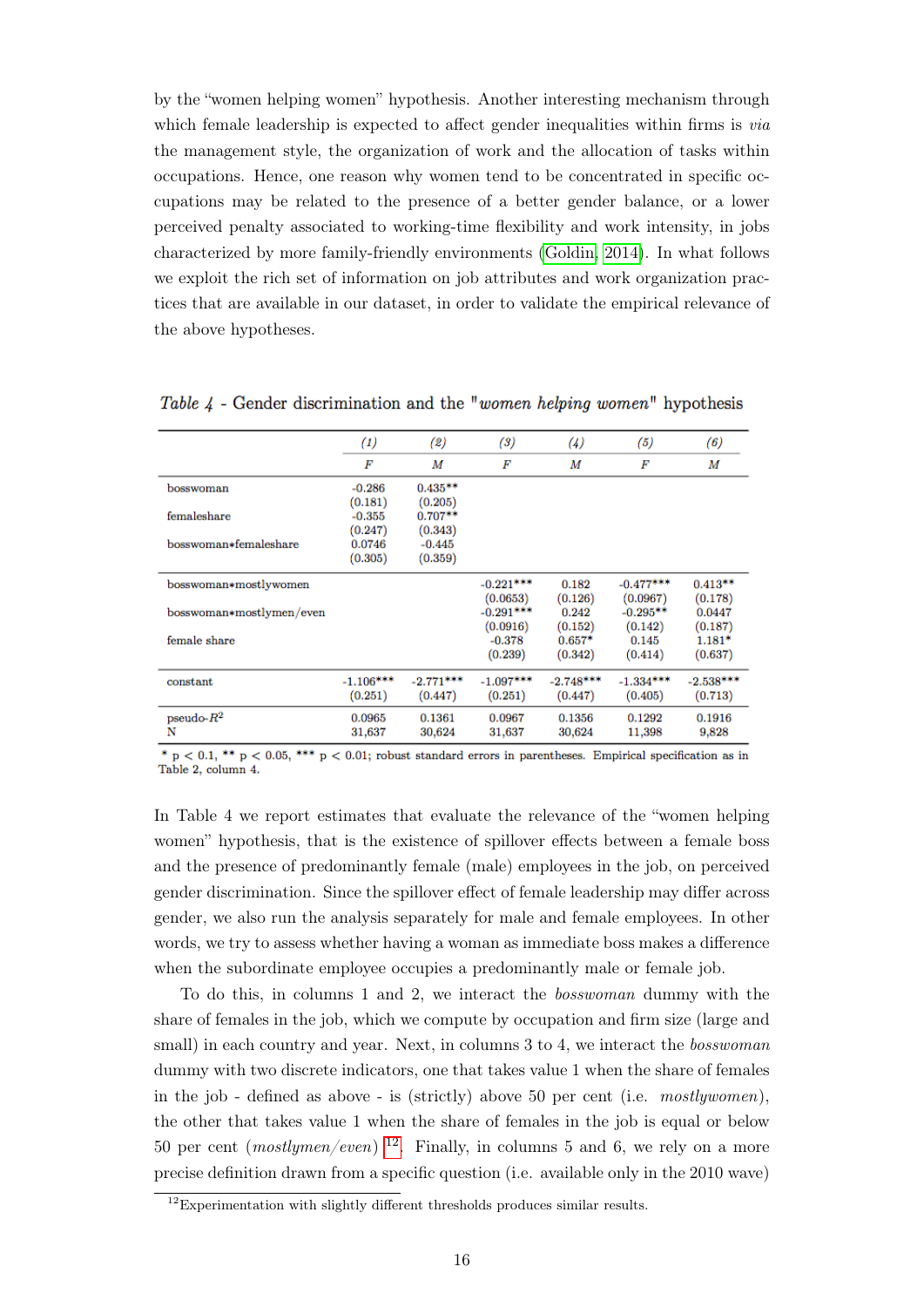asking the respondent about the predominantly female (or male) nature of similar jobs within the firm <sup>[13](#page--1-0)</sup>.

The estimated coefficients on the interaction terms reported in columns 1 and 2 show the expected sign but are never statistically significant. Since we rely on survey data to compute the share of females in the job, measurement error and the presence of attenuation bias may drive our estimates towards zero. In columns 3 and 5, the estimated coefficients on the interaction of the bosswoman dummy both with predominantly female and male type of jobs, show the expected negative sign and are always statistically significant, indicating that female bosses are likely to be associated with lower perceived discrimination by female employees across all type of jobs. Conversely, in the male equation, a positive and statistically significant coefficient is detected on the interaction of the bosswoman dummy and female dominated jobs (column 6), suggesting that male employees perceive to be discriminated by a female boss mainly when employed in female dominated jobs (or where the share of females in the job is higher).

In the last part of this section, we investigate the role of female leadership on gender discrimination considering how work is organized within occupations. We ask whether having an immediate boss who is a woman has a pervasive effect all along the hierarchical structure - i.e. higher ranks within occupations - and not just in executive or managerial positions [14](#page--1-0). In other words, we relate the way in which work is organized within occupations, to the role that female leadership can have in mitigating the gender inequalities, or gender bias, arising from informational asymmetries or differences across gender in work-life balance needs. We expect this mitigating effect of having a woman as a boss to be stronger in those occupations where work is organized around high commitment and effort, where time schedules are rather inflexible and tasks are not easily substitutable, such that women are more likely to be disadvantaged in terms of work-life balance [\(Goldin, 2014\)](#page-33-0). The analysis by occupation also has some additional advantages, first it contributes to mitigate the selection bias induced by the endogenous allocation of women between occupations (although not within them), second it allows an analysis of how female leadership interacts with work organization practices in explaining gender discrimination within workplaces, instead of relegating the effects to the (firms) fixed effects.

In Table 5, we report the estimates of our baseline specification for eight different occupational categories (1 digit ISCO-88 classification). Executive directors and managers are grouped in the highest rank of the occupational hierarchy; there are four different occupations for white-collar employees (Professionals, Technicians, Clerks and Service Workers), and three occupations for blue-collar workers (Craft and Trade, Plant operators and Elementary occupations). The above occupational classification is rather broad and likely to hide substantial heterogeneity, within each occupational level, across both skill levels and work tasks. Nevertheless, it tries

<sup>&</sup>lt;sup>13</sup>The exact wording of the question is: "At your place of work are workers with the same job title as you" (Mostly women/Mostly men/More or less equal numbers of men and women).

<sup>&</sup>lt;sup>14</sup>Given the definition of the *bosswoman* dummy variable, the interpretation of female leadership within each occupations is different compared to most existing studies in the literature.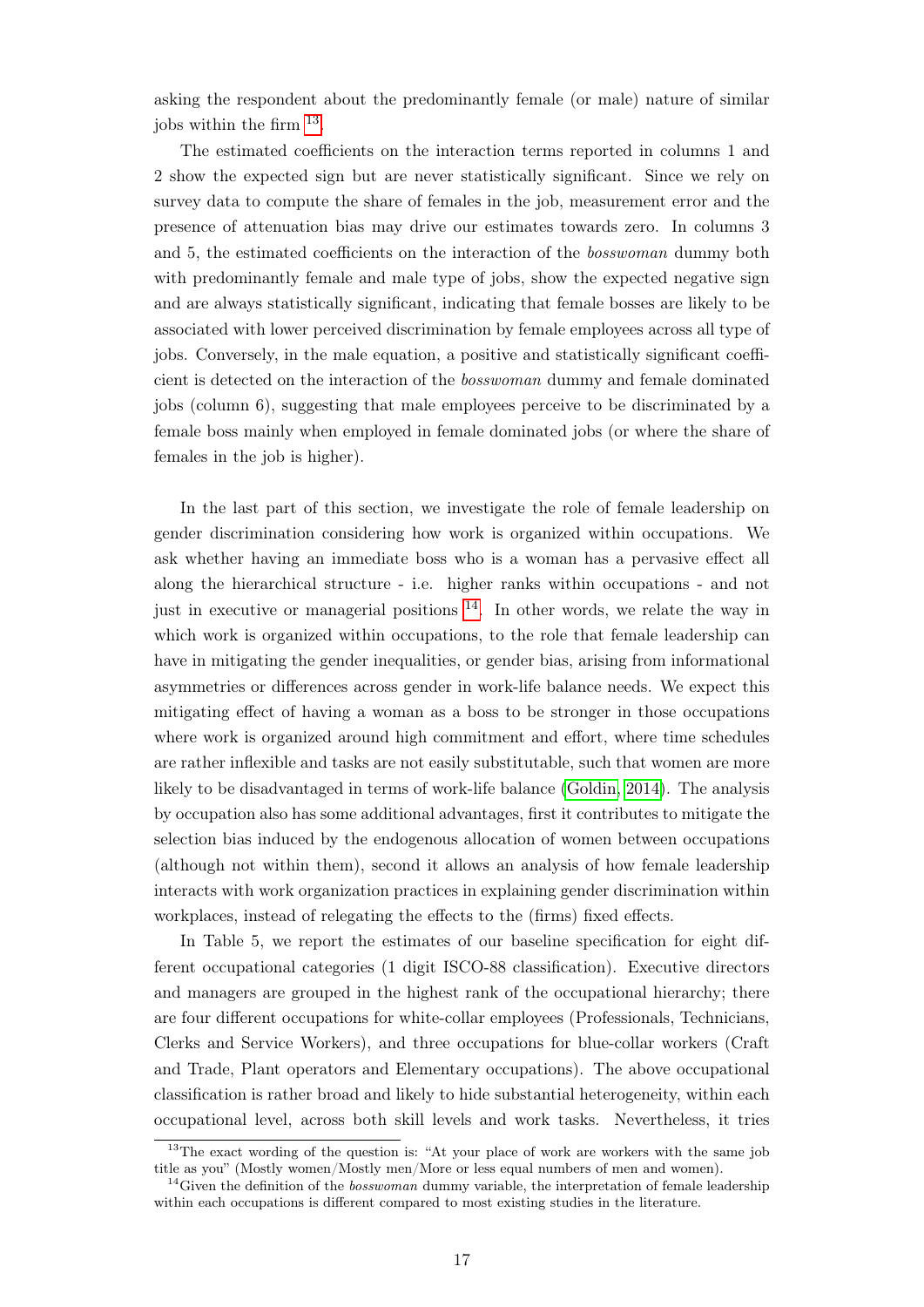|                                             | Managers                            | Professionals                            | $\label{eq:rechni} Technicians$  | Clerks                                                                  | Service wkrs                               | $Cnft \& Trade$                                    | Plant wkrs                      | $E$ lementary                                                               |
|---------------------------------------------|-------------------------------------|------------------------------------------|----------------------------------|-------------------------------------------------------------------------|--------------------------------------------|----------------------------------------------------|---------------------------------|-----------------------------------------------------------------------------|
| Whole sample                                |                                     |                                          |                                  |                                                                         |                                            |                                                    |                                 |                                                                             |
| bosswoman                                   |                                     |                                          |                                  |                                                                         |                                            |                                                    |                                 |                                                                             |
|                                             |                                     |                                          |                                  |                                                                         |                                            |                                                    |                                 |                                                                             |
| female                                      | $-0.239$<br>$(0.239)$<br>$2.241***$ | $-0.216*$<br>(0.114)<br>0.514***         | $-0.0894$<br>(0.116)<br>0.895*** |                                                                         |                                            |                                                    | $-0.328$<br>(0.246)<br>1.814*** |                                                                             |
|                                             | (0.297)                             | (0.116)                                  | (0.154)                          | $\begin{array}{c} -0.184 \\ (0.116) \\ 0.432*** \\ (0.133) \end{array}$ | $-0.177$<br>(0.114)<br>0.569***<br>(0.133) | $-0.352*$<br>$(0.204)$<br>$(0.200***$<br>$(0.162)$ | (0.215)                         | $\begin{array}{c} 0.00198 \\ (0.135) \\ 0.634^{***} \\ (0.139) \end{array}$ |
| Females                                     |                                     |                                          |                                  |                                                                         |                                            |                                                    |                                 |                                                                             |
| bosswoman                                   | $-0.282$                            | $0.359***$                               | $0.302***$                       |                                                                         |                                            | $-0.559***$                                        |                                 |                                                                             |
|                                             | (0.258)                             | (0.130)                                  | (0.116)                          | $-0.154$<br>$(0.127)$                                                   | $-0.250**$<br>(0.114)                      | (0.231)                                            | $-0.429$<br>$(0.282)$           | $-0.0434$<br>$(0.149)$                                                      |
| <b>Males</b>                                |                                     |                                          |                                  |                                                                         |                                            |                                                    |                                 |                                                                             |
| bosswoman                                   | $-0.0216$                           | $0.472***$                               | $-023***$                        |                                                                         |                                            |                                                    |                                 | $0.595**$                                                                   |
|                                             | (0.457)                             | (0.181)                                  | (0.211)                          | $-0.547**$<br>(0.260)                                                   | $(0.144)$<br>$(0.210)$                     | $-0.226$<br>$(0.299)$                              | $(0.0238)$<br>$(0.402)$         | (0.270)                                                                     |
| Occupational characteristics -              | percentage                          |                                          |                                  |                                                                         |                                            |                                                    |                                 |                                                                             |
| share of females                            | 31.8                                | 53.0                                     | 53.1                             | 69.8                                                                    | 63.3                                       | 15.9                                               | 18.0                            | 48.9                                                                        |
| share of partime                            | 4.8                                 | 20.6                                     | 13.1                             | 17.4                                                                    | 23.5                                       | $\frac{1}{3}$                                      | 4.0                             | 21.4                                                                        |
| long hours                                  | 58.9                                | 40.4                                     | 32.9                             | 21.9                                                                    | 37.5                                       | 37.8                                               | 43.3                            | 28.9                                                                        |
| z                                           | 3,461                               | 9,279                                    | 9,588                            | 8,511                                                                   | 9,233                                      | 10,269                                             | 6,669                           | 6,308                                                                       |
| * $p < 0.1$ , ** $p < 0.05$ , *** $p < 0.0$ |                                     | 1; robust standard error in parentheses. |                                  |                                                                         |                                            |                                                    |                                 |                                                                             |

| Catch - Catch - Catch - Catch - Catch - Catch - Catch - Catch - Catch - Catch - Catch - Catch - Catch - Catch -<br>i<br>ł      |  |
|--------------------------------------------------------------------------------------------------------------------------------|--|
| l<br>i<br>l                                                                                                                    |  |
| l<br>j<br>ċ<br>S Color S                                                                                                       |  |
| Contenter of the content of the content of contents of the content of the content of the content of the content<br>Í<br>l<br>i |  |
| l<br>I<br>i<br>l<br>í<br>l<br>)<br>Carlos                                                                                      |  |
| $\ddot{\phantom{a}}$<br>l<br>)<br>Santa S<br>Ì                                                                                 |  |
| ı<br>I<br>ś<br>l<br>I                                                                                                          |  |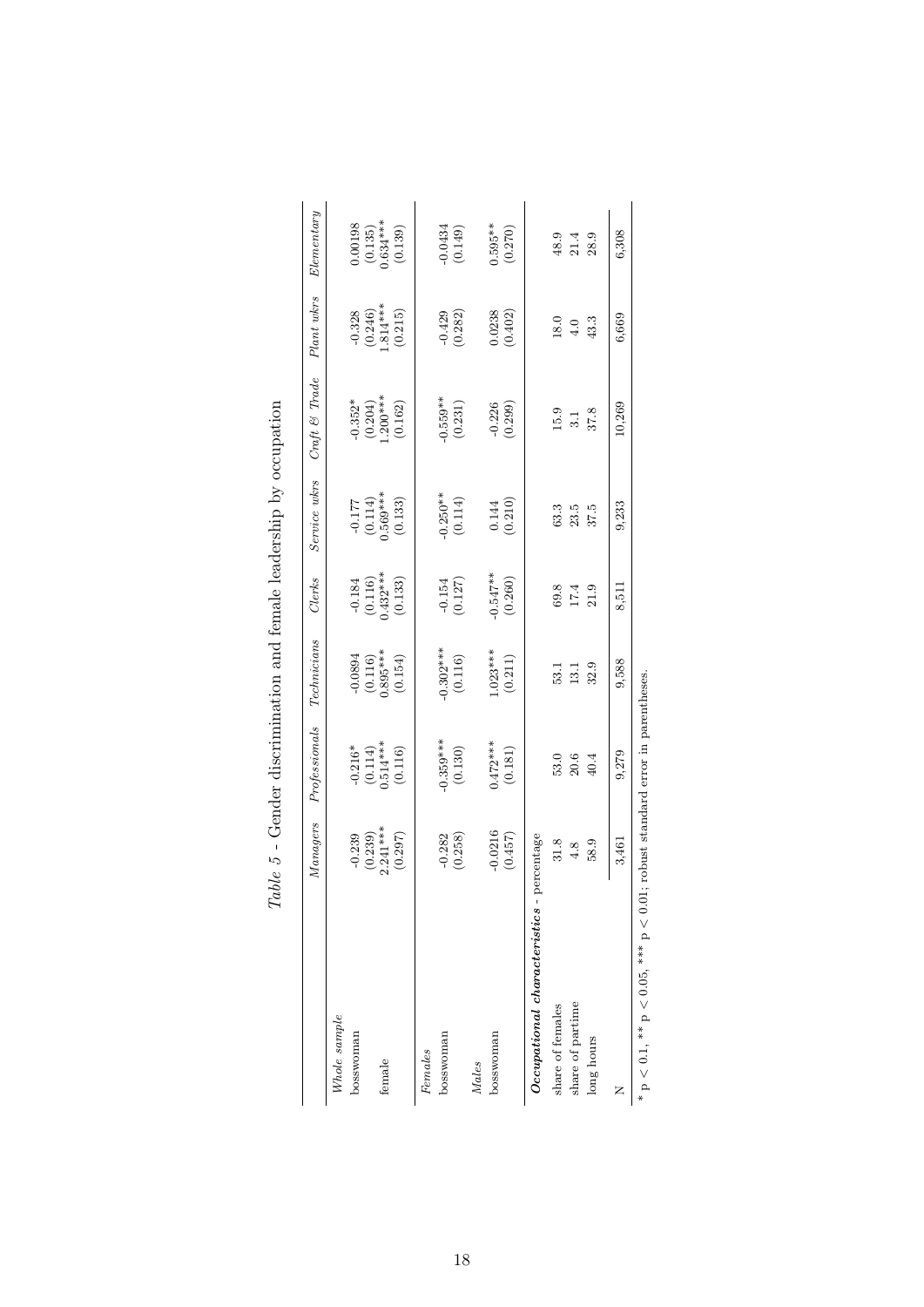to strike a balance between the number of observations necessary to run the analysis in each occupational group and a disaggregation suitable to characterize the relationship between female leadership and work organization practices. For each occupational level, we report the coefficient estimates of our variables of interest for the whole sample and separately for males and females. We also report the averages for selected characteristics, as the share of females, share of part-time and proportion of employees working long hours.

Estimates of the female dummy, in the pooled sample, confirm that discrimination, within each occupation, is mainly perceived and reported by females. In terms of (average) marginal effects, the probability of reporting discrimination for a female employee, as opposed to a male, is highest among Executives and Managers (9%), Craft and Trade (4.9%) and Plant workers (8.5%), while it is lowest among Clerks (1.8%). Incidentally, occupations in which the probability of reporting gender discrimination is estimated to be highest are all male-dominated and have in common both a low share of part-time workers and a high share of employees working long hours (see the bottom panel in Table 5). In the low discrimination occupations, perhaps not surprisingly, the share of females is higher and only a small share of employees work long hours. In other words, this pattern seems consistent with the hypothesis that gender discrimination, or gender bias, is higher where work is organized on tight schedules and where there is little working time flexibility, while it is lower where part-time and work-life balance arrangements are more diffused. The coefficients on the bosswoman dummy show the expected negative association with gender discrimination across all occupational categories, although estimates are almost never statistically significant.

When the sample is split by gender, we get a negative and statistically significant association in the female equation and a positive, often not statistically significant, association in the male equation (with the only exception of Clerks). It is interesting to note that for Executives and Managers, we find no statistically significant effect of female leadership on gender discrimination for both sexes. Given that in managerial occupations gender discrimination is reported to be highest, this may appear surprising. One explanation is that female managers who reached the top of the occupational hierarchy are a very selected group and likely to behave "like men" toward their immediate subordinates, even showing an aversion toward women that compete for a similar position to their own (i.e. the so-called "Queen-bee syndrome").

In high-skilled white-collar occupations, such as Professional and Technicians, we find a statistically significant effect of female leadership (in terms of average partial effect we find a 2% change in the probability of gender discrimination), which is again negative in the female equation and positive for male employees. In such occupations, where high-educated women are largely represented, the demand for more familyfriendly policies is high, and female leadership can (and does) make a difference in mitigating gender bias among female employees, while it has the opposite effect on males. As we move down toward less-skilled white-collar and blue-collar occupations, the pattern is similar with a negative effect for females and virtually no-effect for males. In this respect, it is interesting to note that the only two occupations where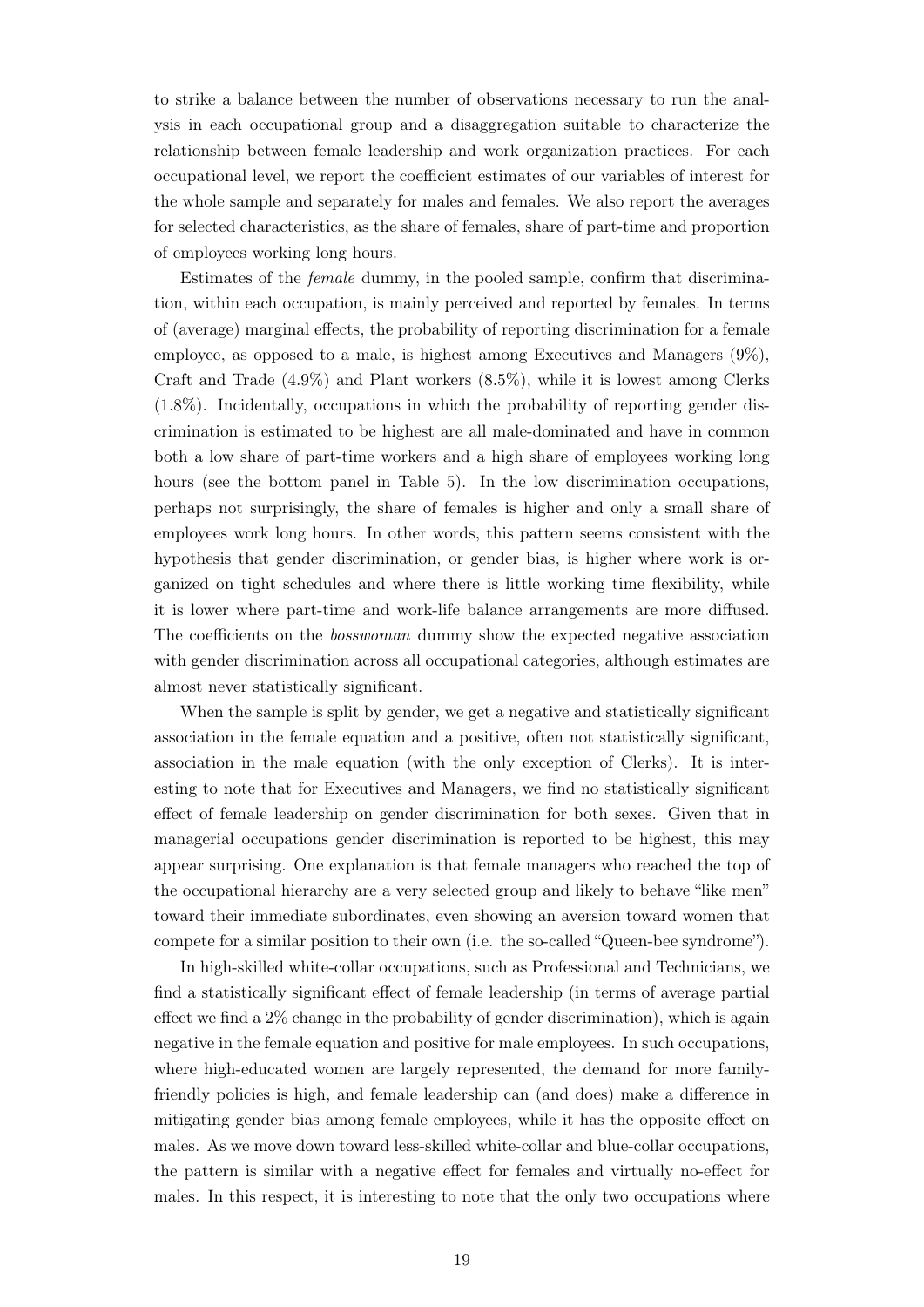the bosswoman dummy is not statistically significant in the female equation are Clerks and Elementary jobs, where the proportion of employees working long hours is lowest and part-time is relatively high.

With respect to the other work organization variables included in the analysis (not reported here), we find, for all occupational groups, that work intensity and nothaving enough time to do the job are unambiguously associated with higher gender discrimination for both male and female employees, conversely working long hours is generally positive and statistically significant only in the female equation but not in the male equation. The variables concerning the family-friendliness of the work environment are negative and significant in the female equation and generally not significant in the male equation $^{15}$  $^{15}$  $^{15}$ .

While certainly some care is needed in interpreting the above results, as some unobserved attributes may drive the sorting of employees and female bosses across jobs and occupations, overall these findings provide robust evidence of a negative (positive) association between women in higher ranks (within each occupational group) and perceived discrimination by female (male) employees, a pattern that is also consistent with the way work is organized in terms of flexible working time and family-friendly practices  $^{16}$  $^{16}$  $^{16}$ .



Figure 2 - Predicted discrimination and family-friendly work environment by occupation

To show the relevance of the work environment for employees perceptions of gender discrimination and gender bias in the organization of work, in Figure 2 we report, for each occupation and sex, the extent of discrimination that would prevail

<sup>&</sup>lt;sup>15</sup>The whole set of results, not reported in Table 5, is available upon request with the authors.

 $16$ In this respect, [Goldin](#page-33-0) [\(2014\)](#page-33-0) shows that, even accounting for possible selection mechanisms, still a significant fraction of wage differentials between men and women can be explained by occupational differences in time flexibility and its associated costs.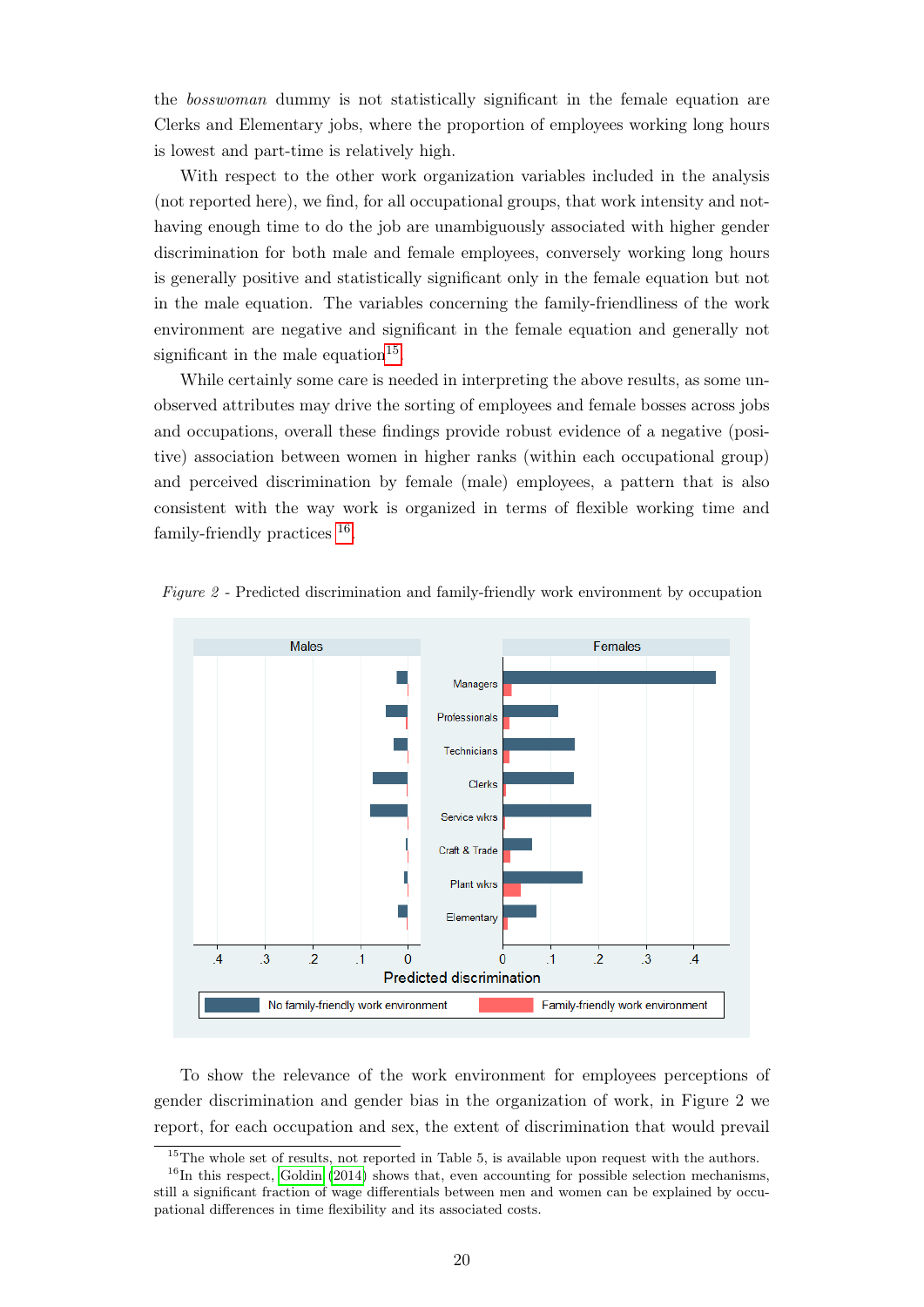in a job with (or without) a family-friendly work environment. In practice, using our coefficient estimates by occupation, we predict gender discrimination setting job attributes - in terms of work intensity, time flexibility and work-life balance - to represent a family-friendly as opposed to a non-family-friendly work environment. Comparing two jobs with and without family-friendly attributes in the same occupational category, we find that the latter is associated with a much higher perceived gender discrimination among female employees, while it makes little or no difference for male employees. In particular, the average predicted probability of reporting gender discrimination is estimated to be highest among female managers (45%) and in most white-collar occupations (from 13% to 19%), where such practices are rare or less common. These findings are consistent with the evidence reported in [Goldin](#page-33-0) [\(2014\)](#page-33-0), who finds that the penalties in terms of the gender pay gap are generally larger for highly-educated workers.

#### 7 Robustness checks

In order to test the robustness of our main findings, in this section we perform a number of sensitivity checks. We experiment several changes with respect to the model specification, different sub-samples of the population and clusters of countries, as well as alternative estimation methods. We report the coefficients of our main variables of interest (*bosswoman* and *female* dummies) in Table  $6^{17}$  $6^{17}$  $6^{17}$ . All robustness checks are performed on our preferred specification (column 4 in Table 2) and using the male-female pooled sample to avoid small sample biases<sup>[18](#page--1-0)</sup>.

Notice that, since the estimated coefficient on the bosswoman dummy has shown opposite signs across the female and male equations - with the marginal effect for females generally dominating, in magnitude, that of males -, a negative sign would be in line with an overall mitigating effect of female leadership on gender discrimination. First, we test whether our results are robust to changes in the reference sample (rows 1 to 7). Since our previous results showed that working long hours and being employed in larger establishments are positively associated with the probability of reporting gender discrimination, we replicate our exercise for employees working fulltime, part-time, in large and in small firms. In general, results show that the sign and significance of the coefficients of interest are not altered by the change in the reference population.

Second, we check the sensitivity of the results to the contribution of a specific country or set of countries (rows 8 to 11). The estimates and the statistical significance we obtain re-estimating the model excluding one country at the time does not alter the main findings. We always find that female employees are more likely to report gender discrimination (estimates range from 0.66 to 0.80), as compared to men; and that having a woman as immediate boss has an overall negative effect on perceived discrimination which is always statistically significant (estimates range from -0.225 to -0.16).

<sup>&</sup>lt;sup>17</sup>For each model we also report the Wald- $\chi^2$  test for the joint significance of all predictors

<sup>&</sup>lt;sup>18</sup>Disaggregation by gender is not feasible in the specification checks, as we test the robustness of our results across different sub-samples.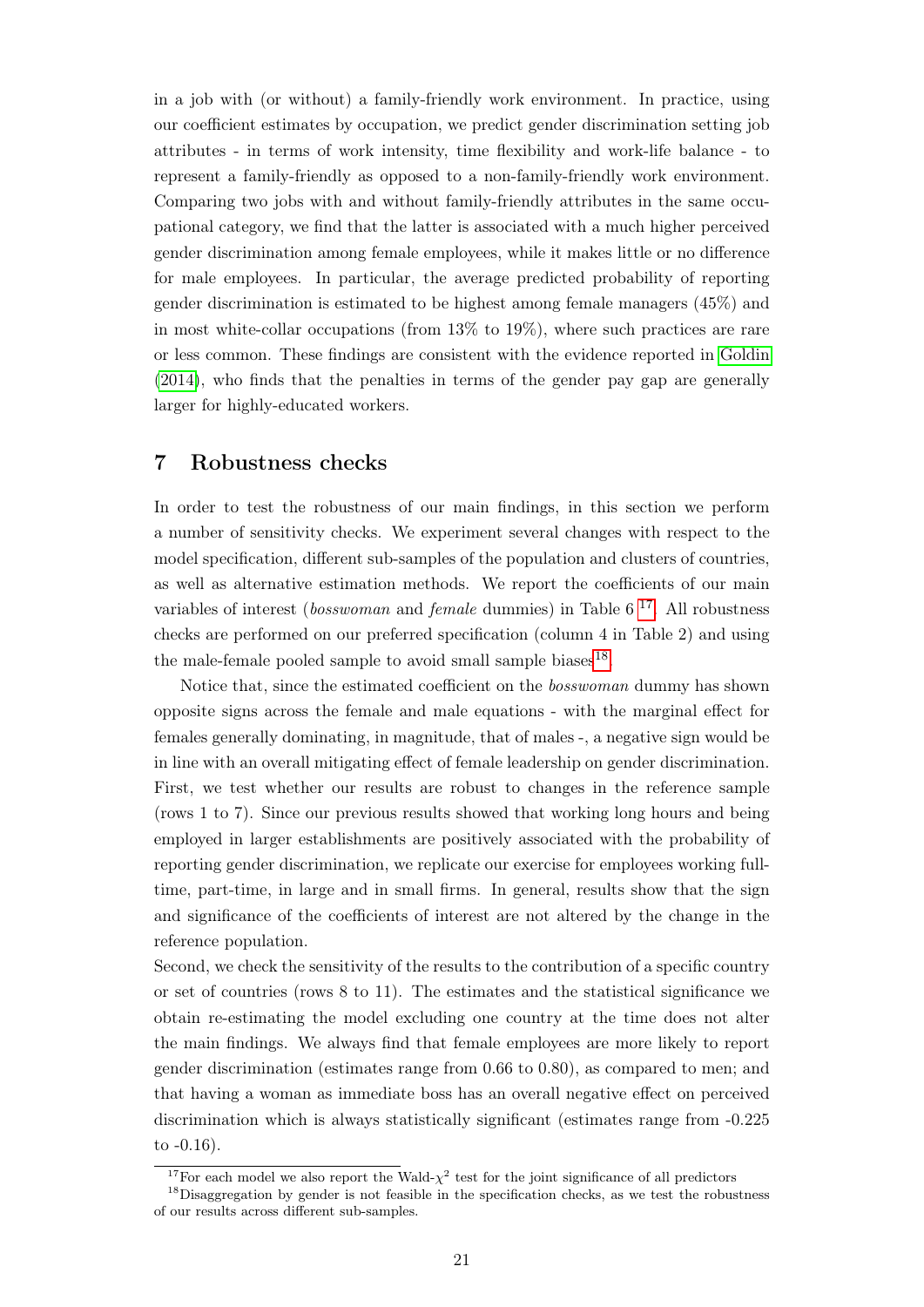|                                                  | <b>Estimated</b> coefficients |                        | Wald- $\chi^2$ | Obs.   |
|--------------------------------------------------|-------------------------------|------------------------|----------------|--------|
|                                                  | $\it Bosswoman$               | Female                 | $(p-value)$    |        |
| Different samples                                |                               |                        |                |        |
| 1. Fulltime                                      | $-0.159***$                   | $0.789***$             | 575.04         | 54,760 |
|                                                  | (0.0592)                      | (0.0634)               | (0.000)        |        |
| 2. Part-time                                     | $-0.239**$                    | $0.509***$             | 269.03         | 7,839  |
|                                                  | (0.104)                       | (0.183)                | (0.000)        |        |
| 3. Fulltime & high edu                           | $-0.246***$                   | $0.849***$             | 361.62         | 20,107 |
|                                                  | (0.0795)                      | (0.0947)               | (0.000)        |        |
| 4. Large firm $(\geq=100)$                       | $-0.334***$                   | $0.793***$             | 323.29         | 18,704 |
|                                                  | (0.0905)                      | (0.106)                | (0.000)        |        |
| 5. Small firm $(<100$ )                          | $-0.114*$                     | $0.762***$             | 480.80         | 44,614 |
|                                                  | (0.0635)                      | (0.0714)               | (0.000)        |        |
| 6. Public sector                                 | $-0.267***$                   | $0.705***$             | 352.61         | 21,310 |
|                                                  | (0.0859)                      | (0.101)                | (0.000)        |        |
| 7. Private sector                                | $-0.123*$                     | $0.798***$             | 487.82         | 42,008 |
|                                                  | (0.0639)                      | (0.0758)               | (0.000)        |        |
| Different samples by country                     |                               |                        |                |        |
|                                                  |                               |                        |                |        |
| 8. Drop countries: range [min; max] <sup>a</sup> | $[-0.225***; -0.157***]$      | $[0.657***; 0.803***]$ |                |        |
| 9. Drop outliers <sup>b</sup>                    | $-0.181***$                   | $0.754***$             | 573.44         | 59,629 |
|                                                  | (0.053)                       | (0.062)                | (0.000)        |        |
| 10. Drop outliers <sup>c</sup>                   | $-0.221***$                   | $0.796***$             | 555.01         | 59,960 |
|                                                  | (0.053)                       | (0.065)                | (0.000)        |        |
| 11.Only EU28                                     | $-0.224***$                   | $0.798***$             | 572.52         | 60,449 |
|                                                  | (0.053)                       | (0.064)                | (0.000)        |        |
| Different specifications                         |                               |                        |                |        |
| 12. control for income                           | $-0.176***$                   | $0.677***$             | 426.26         | 44,279 |
|                                                  | (0.0647)                      | (0.0731)               | (0.000)        |        |
| 13. control for satisfaction                     | $-0.185***$                   | $0.761***$             | 658.99         | 62,970 |
|                                                  | (0.0537)                      | (0.0061)               | (0.000)        |        |
| 14.control for social preferences                | $-0.167**$                    | $0.737***$             | 537.36         | 45,624 |
|                                                  | (0.0645)                      | (0.0710)               | (0.000)        |        |
| 15.control for psychosocial environment          | $-0.218***$                   | $0.676***$             | 511.87         | 40,093 |
|                                                  | (0.0689)                      | (0.0733)               | (0.000)        |        |
| 16. control for risk aversion                    | $-0.361**$                    | $0.767***$             | 461.58         | 9,225  |
|                                                  | (0.1404)                      | (0.1491)               | (0.000)        |        |
| Different estimation methods                     |                               |                        |                |        |
| 17. Complementary log-log model                  | $-0.412***$                   | $1.866***$             | 683.04         | 63,318 |
|                                                  | (0.1289)                      | (0.1657)               | (0.000)        |        |
| 18. Penalized likelihood model                   | $-0.439***$                   | 1.706***               | 1078.89        | 63,318 |
|                                                  | (0.0741)                      | (0.0880)               | (0.000)        |        |
| 19. Clustered std errors (country*year)          | $-0.183***$                   | $0.753***$             | 10427.40       | 63,318 |
|                                                  | (0.0614)                      | (0.0752)               | (0.000)        |        |
|                                                  |                               |                        |                |        |

Table  $6$  - Robustness checks

 $* p < 0.1, ** p < 0.05, *** p < 0.01$ ; robust standard errors in parentheses (columns 2 and 3).

<sup>a</sup> The range of estimates is obtained excluding one country at a time from our preferred specification.

b,c Countries characterized by high bosswoman/low discrimination, i.e. Estonia, Latvia and Lithuania; and by low bosswoman/high discrimination, i.e. Turkey and Greece.

We also check whether some countries, that could be regarded as outliers in terms of either average reported discrimination or share of women in leadership position, may influence the results. In particular, Baltic countries (Estonia, Lithuania and Latvia) appear to be characterized by a higher than average share of women in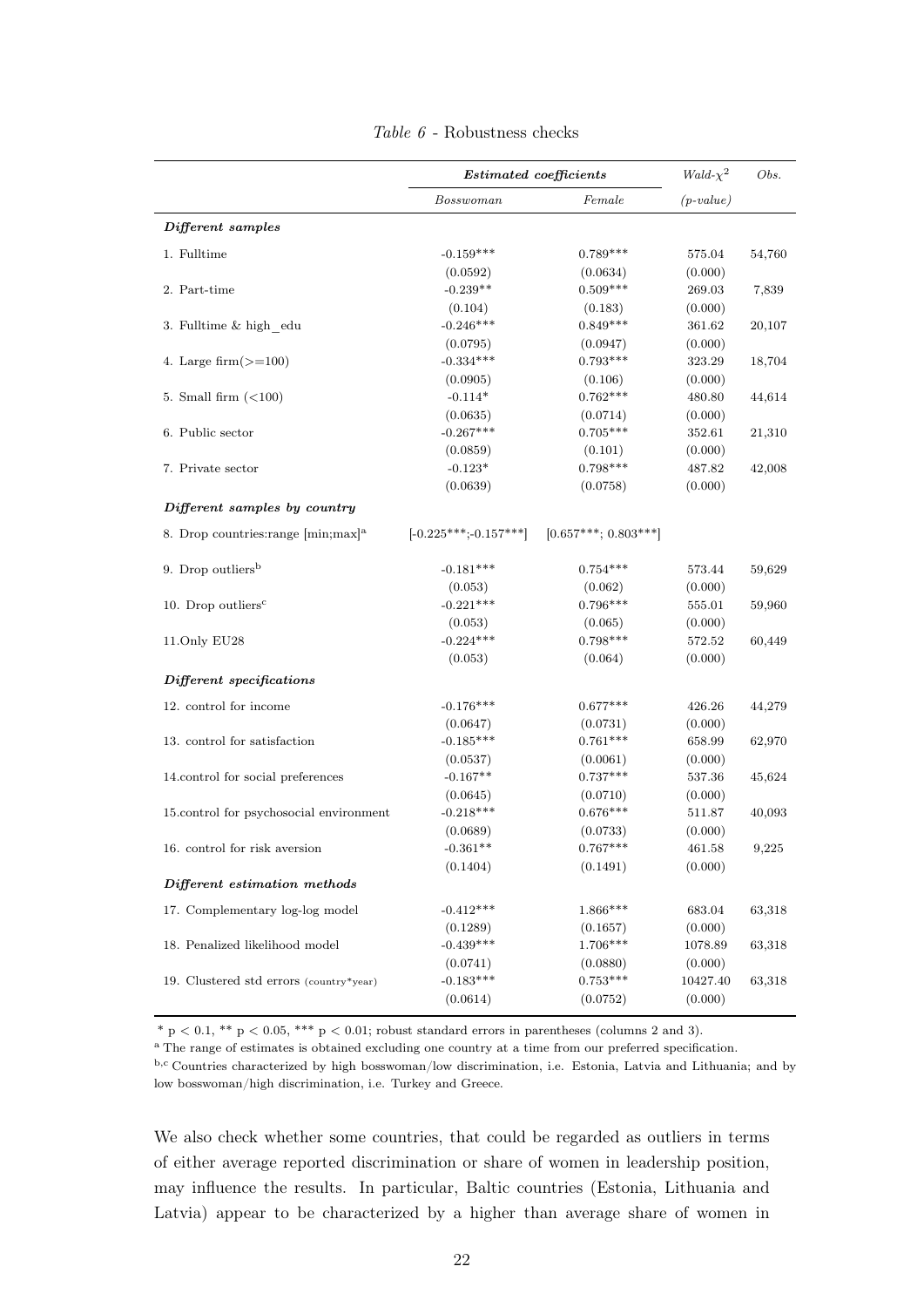leadership positions and by lower levels of perceived gender discrimination (even after controlling for the gender composition of the sample). Conversely, Turkey and Greece are at the other extreme, reporting high gender discrimination and a low share of female bosses. In row 11, we restrict the sample to the EU28 member countries, thus excluding Norway and Turkey which may have different institutions and cultural attitudes across gender. In all the above experimentations, we find no evidence that our main findings were affected or altered in any significant way.

Third, we check whether results are robust to the inclusion of additional controls that may be relevant in affecting gender discrimination at the workplace (rows 12 and 13). In particular, we augment the baseline specification including additional control variables for low income level (household income below the median) and low satisfaction with working conditions.

Since evidence from experimental and field studies has shown the importance of behavioral characteristics of men and women on discrimination and other laborrelated outcomes [\(Bertrand, 2011;](#page-32-1) [Dollar et al., 2001;](#page-32-4) [Niederle and Vesterlund, 2007\)](#page-33-4), we also include in our estimated model (rows 14 to 16) information on preferences for social activities outside work, psycho-social work environment (i.e. perceived job security and social relationships at the workplace) and attitudes toward risk (Dohmen et al.,  $2011$ <sup>[19](#page--1-0)</sup>. In general, results are not altered by the inclusion of all the above control variables.

We also investigate the sensitivity of our estimates to the limited incidence of non-zero outcomes in our dependent variable using alternative estimation methods that are robust to distributions with a large number of zeros, such as complementary log-log models ("zero-inflated" model) and penalized likelihood techniques<sup>[20](#page--1-0)</sup>. Further, given the cross-country time-series dimension of our dataset, to account for possible country and time specific heteroskedasticity we also estimated our preferred specification using standard errors clustered at the country and year level. When we correct for the "rare" nature of our outcome (rows 17 and 18) or for the presence of heteroskedasticity (row 19) estimates of our variables of interest remain strongly significant and bear the expected sign.

Since our measure of discrimination may be sensitive to individual judgment and reporting bias, we test whether female employees systematically under-report gender discrimination when in a job with a female boss (see Table A4 in Appendix). If this is the case, we should expect women to report lower or no discrimination also in other domains of discrimination for which we have information, such as age, race or nationality. We experimented alternative measures of discrimination reported by employees, and found no evidence of reporting bias. In a similar exercise, we use measures of perceived health or work hazards<sup>[21](#page--1-0)</sup>, and also found no evidence of

<sup>19</sup>Detailed information on variables' specification can be found in the Appendix.

<sup>20</sup>Recent literature in political and social sciences has raised the issue of explaining and predicting rare events (i.e. binary dependent variables with fewer ones than zeroes) with binary choice models. Besides the bias due to small samples, recent studies [\(King and Zeng, 2001\)](#page-33-15) have argued that in rare events data the biases in probabilities can be meaningful even with big sample sizes and that these biases result in an underestimation of event probabilities. To address these concerns we experimented both complementary log-log and penalized likelihood methods.

<sup>&</sup>lt;sup>21</sup>We selected two questions available in each wave of the EWCS: "Do you think your health or safety is at risk because of your work?" and "does your work effect your health? ".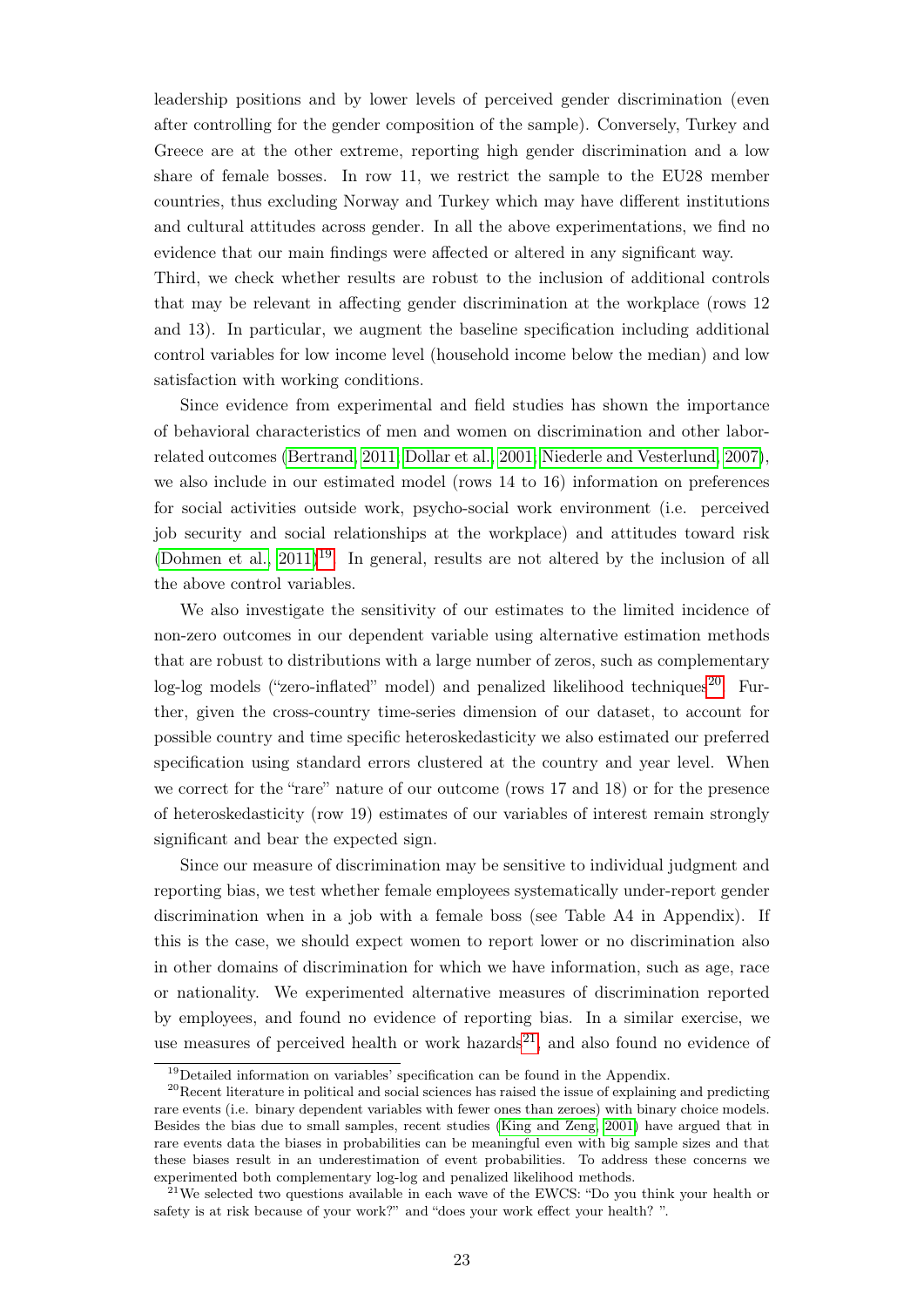reporting bias.

Finally, we investigate the hypothesis that gender discrimination and female leadership may differ across clusters of countries (see Table A5 in the Appendix). In particular, since estimation by single country is unfeasible due to the small sample sizes, we group countries in clusters, according to some ad hoc common cultural or institutional attributes. [22](#page--1-0) .

Overall, we do not find evidence of significant differences across country-clusters in the way female leadership is associated to gender inequalities within firms. In all clusters women (compared to men) are more likely to report gender discrimination at the workplace, and female leadership is negatively associated with gender dis-crimination (or not statistically significant)<sup>[23](#page--1-0)</sup>. The association of *bosswoman* with overall gender discrimination in terms of (average) marginal effect shows a stronger relationship in Baltic and Eastern European (Northern) countries (around  $-1\%$ ), while the effect is milder for Mediterranean countries and not statistically significant for Anglosaxon and Eastern European (Southern) countries. Whilst particular care should be used in interpreting the differences across clusters of countries - as due to small sample sizes point estimates are less precise and in some case not statistically significant -, still results are consistent with female leadership being stronger where the cultural environment is more favorable to women, and where women are more present in higher ranks of the occupational hierarchy  $^{24}$  $^{24}$  $^{24}$ .

#### 7.1 Earnings and Career Advancement

The measure of direct gender discrimination, or gender bias, used in this study is not standard in the literature, where variables such as pay or promotions have been used instead. To compare our main findings with existing studies, we replicate our analysis using more traditional variables. In particular, we estimate different specifications of equation (1) - on the male-female pooled sample - where the association of female leadership with gender discrimination is assessed with respect to earnings and career advancements. In order to see whether having a female boss, as opposed to a male one, is associated to a lower wage penalty or better prospects for career advancement for women (compared to men), we interact the bosswoman dummy with the female dummy. In Table 7, we also investigate the heterogeneity of the female leadership

<sup>&</sup>lt;sup>22</sup>Country-clusters are generally classified according to welfare regimes and labor market institutions (see [\(Muffels and Luijkx, 2005\)](#page-33-16)). In practice, we have used the following classification: Nordic (DK, SE, FI), Continental (AT, BE, DE, LU, NL, FR), Mediterranean (GR, IT, SP, PO), Anglosaxon (IRL, UK), Baltic (EE, LT, LV), Eastern/North (BG, CZ, HU, PL, SLV, SLK, RO) and Eastern/South (CY, MT, HR).

<sup>&</sup>lt;sup>23</sup>In terms of (average) marginal effect, the probability of female employees to perceive discrimination (compared to male employees) is found to be higher in Anglosaxons (around  $4\%$ ), Nordic and Continental countries (around 3.2%); while it is significantly lower in South-Eastern European countries (below 2%).

 $^{24}$ In Baltic countries where both the female employment to population ratio, and the share of females in managerial and supervisory positions are high, we find a much stronger association between female leadership and gender discrimination as compared to other country-clusters. Conversely, in Mediterranean and Eastern European (Southern) countries that are characterized by a lower share of women in leadership positions, the estimated marginal effect of female leadership on gender discrimination is significantly smaller.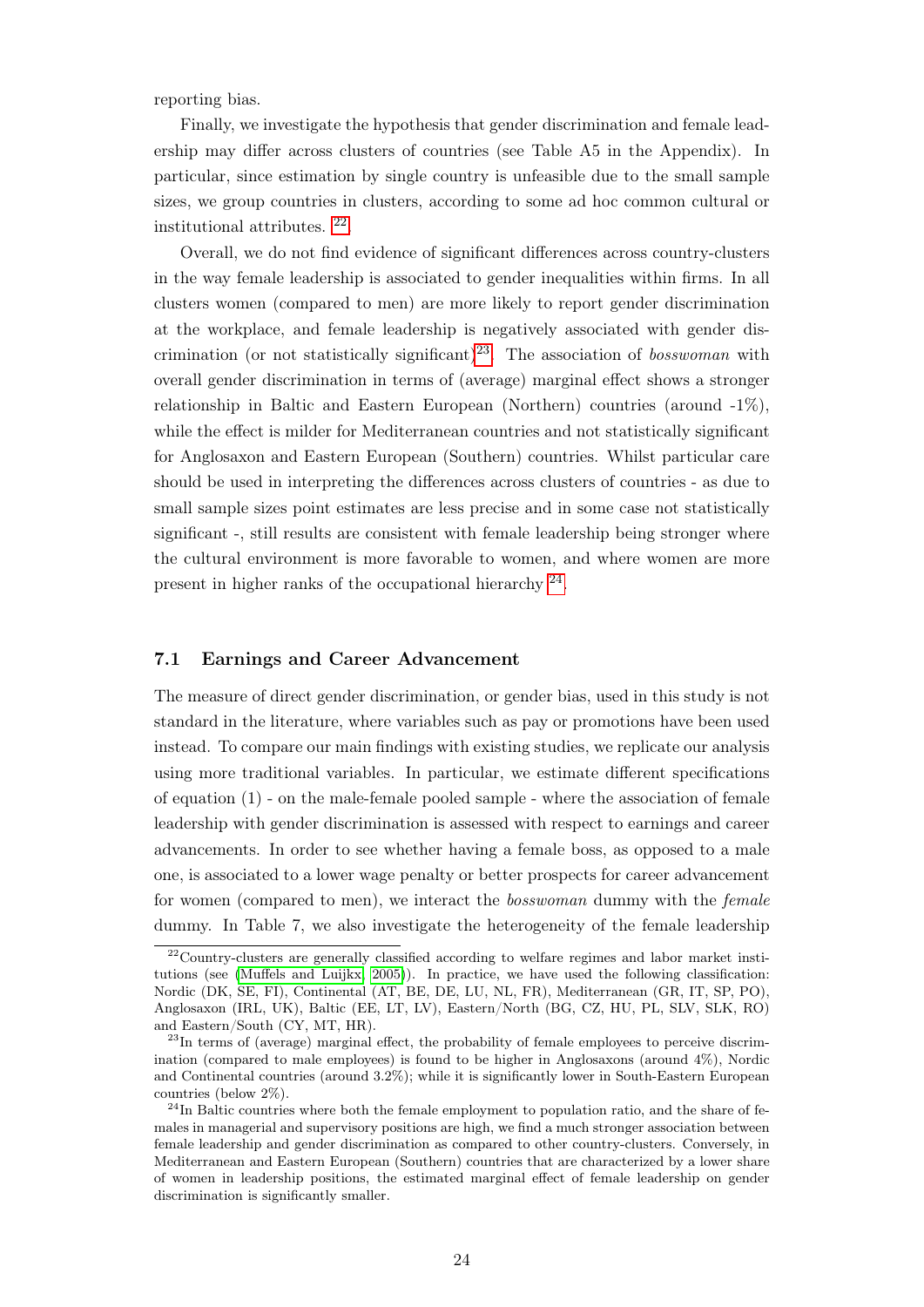dummy for female dominated jobs, as compared to other jobs.

|                       |              | $\bm{Earnings}$ | Career advancements |             |  |
|-----------------------|--------------|-----------------|---------------------|-------------|--|
|                       | (1)          | (2)             | (3)                 | (4)         |  |
| bosswoman             | $-0.0818***$ | $-0.0827***$    | $-0.186**$          | $-0.212***$ |  |
|                       | (0.0225)     | (0.0232)        | (0.0733)            | (0.0766)    |  |
| female                | $-0.205***$  | $-0.205***$     | $-0.144***$         | $-0.126***$ |  |
|                       | (0.0144)     | (0.0151)        | (0.0439)            | (0.0454)    |  |
| bosswoman*female      | $0.0531**$   | $0.0511*$       | $0.279***$          | $0.226**$   |  |
|                       | (0.0264)     | (0.0300)        | (0.0839)            | (0.0900)    |  |
| mostlywomen           | $-0.111***$  | $-0.113***$     | $-0.281***$         | $-0.327***$ |  |
|                       | (0.0143)     | (0.0174)        | (0.0424)            | (0.0534)    |  |
| bosswoman*mostlywomen |              | 0.00422         |                     | 0.121       |  |
|                       |              | (0.0283)        |                     | (0.0841)    |  |

Table 7 - Female leadership, career advancements and earnings (2010)

\* p  $< 0.1$ , \*\* p  $< 0.05$ , \*\*\* p  $< 0.01$ ; robust standard errors in parentheses.

Empirical specification as in Table 2, column 4.

Estimates for the most recent wave (2010).

The main findings confirm the pay and career gender gap usually reported in the literature. Female employees, on average, earn less than men (-20.5 %), receive a lower pay if employed in a female-dominated job  $(-11.0\%)$ , and are more likely to be in a leadership position in jobs where pay is, on average, lower (-8.2%). Similar results are found when considering career opportunities, namely: female employees, on average, exhibit a lower probability of being promoted, are less likely to be promoted if there are many women around, and they reach a leadership position in jobs where, on average, the likelihood of career advancement is lower, as compared to jobs where males are higher up in the occupational hierarchy.

However, in line with our main findings, the coefficients on the interaction terms between the bosswoman dummy and the female dummy are positive and statistically significant, suggesting a mitigating role for the pay gap and an enhanced probability of career advancement when the immediate boss is a woman. Conversely, we do not find any difference in the above results if the job has predominantly female or male employees.

Overall, we find support for the hypothesis that females in executive and supervisory positions are able to reduce gender imbalances of other (female) employees in subordinate layers of the occupational hierarchy, reducing the gender gap in both pay and career opportunities.

#### 8 Selectivity

The overall pattern emerging from the empirical analysis discussed in previous sections indicates the existence of a negative association between female leadership and overall gender discrimination. This effect is found to differ between female and male employees: typically strongly negative (statistically significant) for females and positive (or not statistically significant) for males, particularly in female-dominated jobs.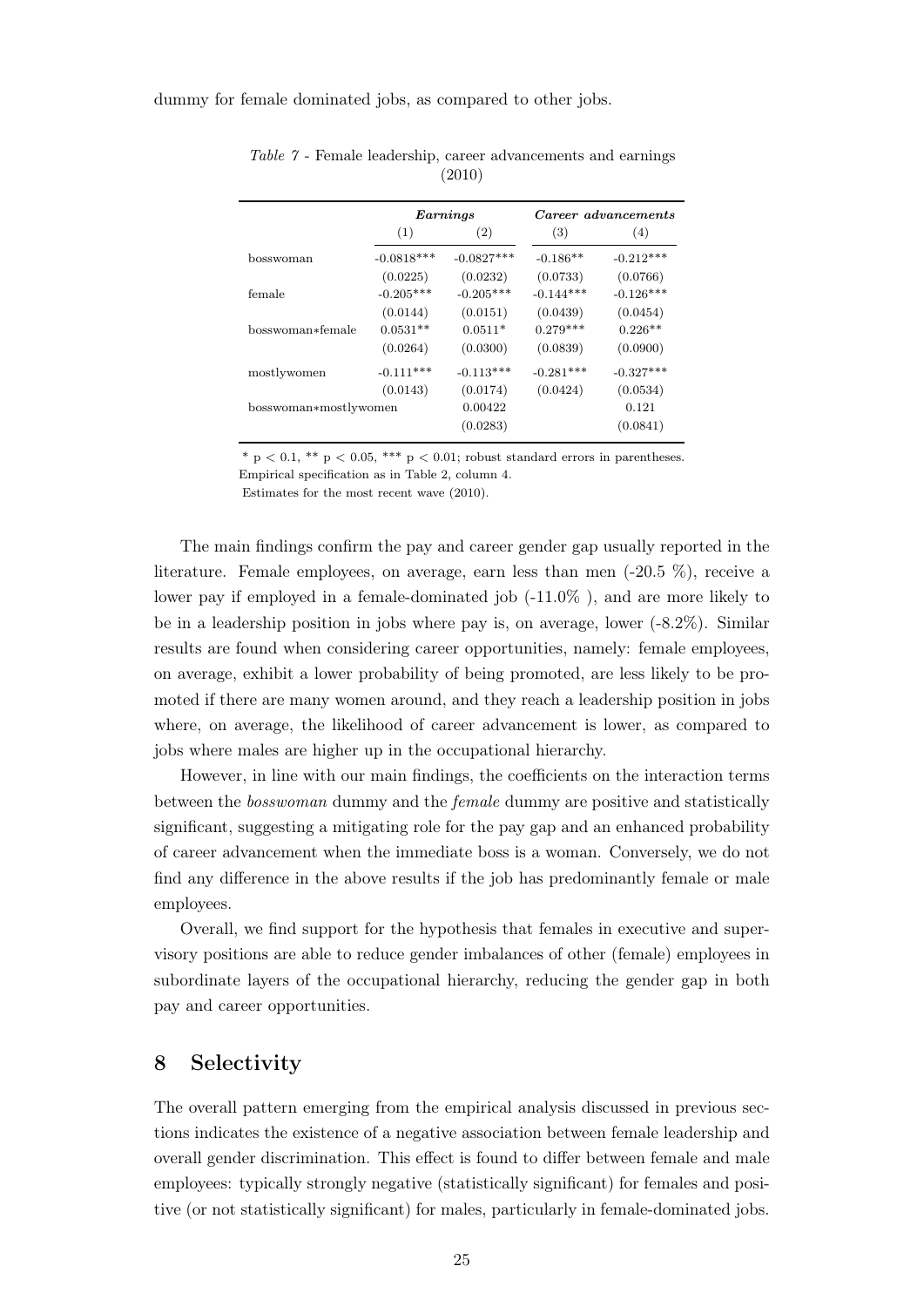Moreover, the family-friendliness of the work environment, in terms of time flexibility and work-life balance practices, is found to play a relevant role in further reducing gender discrimination.

However, since work organization practices are chosen by firms, and women are likely to sort themselves in jobs where the work environment is more family-friendly and career advancements more probable, it is difficult to discern whether the estimated effects of female leadership on gender discrimination are causal or capture simple correlations. As already discussed, the estimated effect of female leadership could reflect the fact that in firms with more family-friendly work environment (mainly demanded by women), women are more likely to be promoted in managerial and supervisory positions and gender inequalities are expected to be lower. While controlling for a large set of workplace characteristics and work organization practices, or estimating the relationship within occupational categories, should reduce the likelihood of a spurious correlation, we cannot exclude that unobserved job and workplace characteristics (i.e. unobserved heterogeneity) or the lower propensity to discriminate against women (i.e. reverse causality) affect our estimates. In all the circumstances described above, the endogenous selection process - i.e. matching family-friendly job attributes and the presence of women in managerial and supervisory positions with lower gender discrimination - is likely to provide biased estimates of the true effect of female bosses on gender discrimination.

In this section, to address the above problems, we complement our empirical strategy in two different ways. First, to account for unobserved heterogeneity, we start by saturating the baseline specification with a large set of fixed-effects obtained interacting country, industry and firm-size dummies (for a total of 660 dummies). Next, we include country-specific time trends to control for time-varying unobservables that change over time, such as changes in social norms or cultural attitudes toward gender discrimination or women in leadership positions. Second, we specify a selection equation for the probability of having a woman as boss and estimate it jointly with the probability of reporting discrimination. In practice we estimate a bivariate probit model allowing for the correlation in the error terms of the two equations. Our identification strategy exploits information on the variation, across countries and over time, in the Generosity of national Parental Leave systems (GPL), and in the stringency of Employment Protection Legislation (EPL). In particular, we instrument the probability of having a woman as immediate boss with an index of GPL that increases with the number of weeks available for maternity, parental and childcare leave (and the associated cash benefits), as well as with an EPL index which increases with the stringency of the regulation for regular and temporary employment contracts<sup>[25](#page--1-0)</sup>.

The rationale behind the choice of these instruments is the following. The generosity of the welfare system with respect to parental leave, by increasing the attachment of females to their job also increases their probability of being promoted to higher ranks of the occupational hierarchy [\(Bøler et al., 2014\)](#page-32-19). Similarly, the

<sup>&</sup>lt;sup>25</sup>Detailed information on how we constructed of our instruments are provided in the Appendix.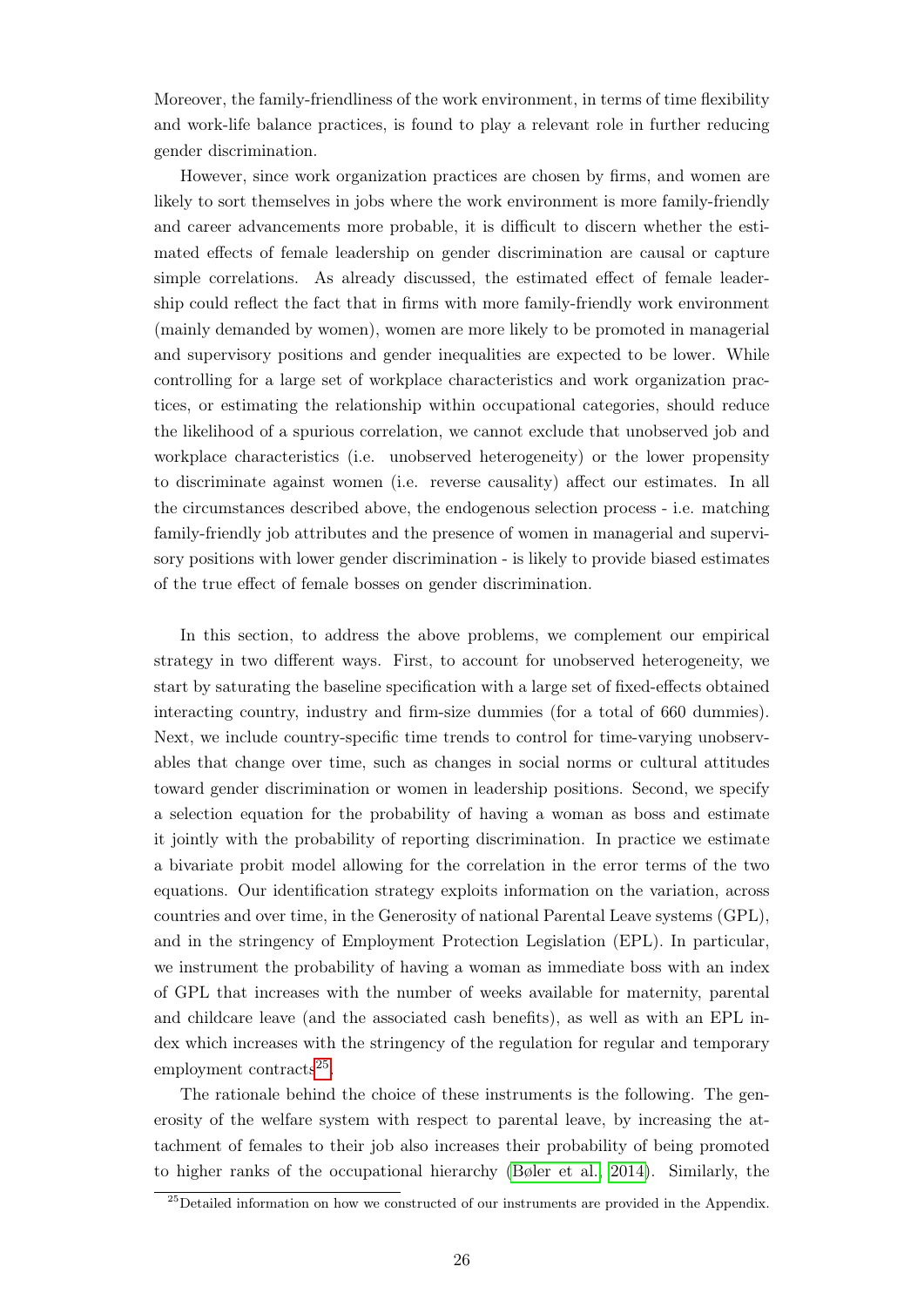stringency of employment protection regulations, by protecting insiders from competition, is likely to favor employment and career progression of employees with higher seniority. Hence, in labor market segments where women are sufficiently represented, stricter EPL can foster career progression and result in a larger share of females in leadership positions. Moreover, since there are obvious complementarities between the above policies - i.e. high employment protection and high generosity mutually reinforcing the likelihood of career advancement for women - we also include an interaction term between the two indices.

Notice, however, that since the information on the GPL and EPL indices is available only for a subset of the countries in our dataset (namely EU15 and Norway), estimates of the bivariate probit model are based on this restricted sample. For comparison purposes, we also re-estimated our baseline probit model on the same restricted sample (column 3 in Table 8).

|                                             |             | Heterogeneity |             | Selection            |
|---------------------------------------------|-------------|---------------|-------------|----------------------|
|                                             | (1)         | (2)           | (3)         | (4)                  |
| bosswoman                                   | $-0.171***$ | $-0.1858***$  | $-0.199***$ | $-0.720***$          |
|                                             | (0.0528)    | (0.0528)      | (0.0567)    | (0.0992)             |
| female                                      | $0.758***$  | $0.758***$    | $0.811***$  | $0.923***$           |
|                                             | (0.0609)    | (0.0610)      | (0.0696)    | (0.0678)             |
| FE (country*industry*firmsize)              | ✓           |               |             |                      |
| Country trends                              |             | ✓             |             |                      |
| Selection Equation                          |             |               |             |                      |
| <b>GPL</b>                                  |             |               |             | $0.276***$           |
|                                             |             |               |             | (0.1003)             |
| EPL                                         |             |               |             | $0.128*$             |
|                                             |             |               |             | (0.0712)             |
| $GPL*EPL$                                   |             |               |             | $-0.0803**$          |
|                                             |             |               |             | (0.0328)             |
| Wald Test of rho=0, $\chi^2$                |             |               |             | 27.49 ( $p=0.0000$ ) |
| Overidentification test statistic, $\chi^2$ |             |               |             | 5.10 ( $p=0.1644$ )  |
| N                                           | 53,409      | 63,318        | 44,475      | 44,475               |

Table 8 - Gender discrimination and female leadership (heterogeneity and selection)

 $*$  p  $< 0.1, **$  p  $< 0.05,***$  p  $< 0.01.$  Robust standard errors in parentheses (columns 1 to 4); robust standard errors clustered the country, year and firmsize level are used in columns 5 and 6.

As in the robustness checks section, to avoid a loss of precision in our point estimates due to small sample size, we implement the above estimations only on the male-female pooled sample.

The main set of results are reported in upper panel of Table 8, while in the lower panel we report estimates of the selection equation, as well as some statistics for the validity of the instruments<sup>[26](#page--1-0)</sup>.

<sup>&</sup>lt;sup>26</sup>The set of instruments allows for an over-identification test for the validity of the exclusion restrictions.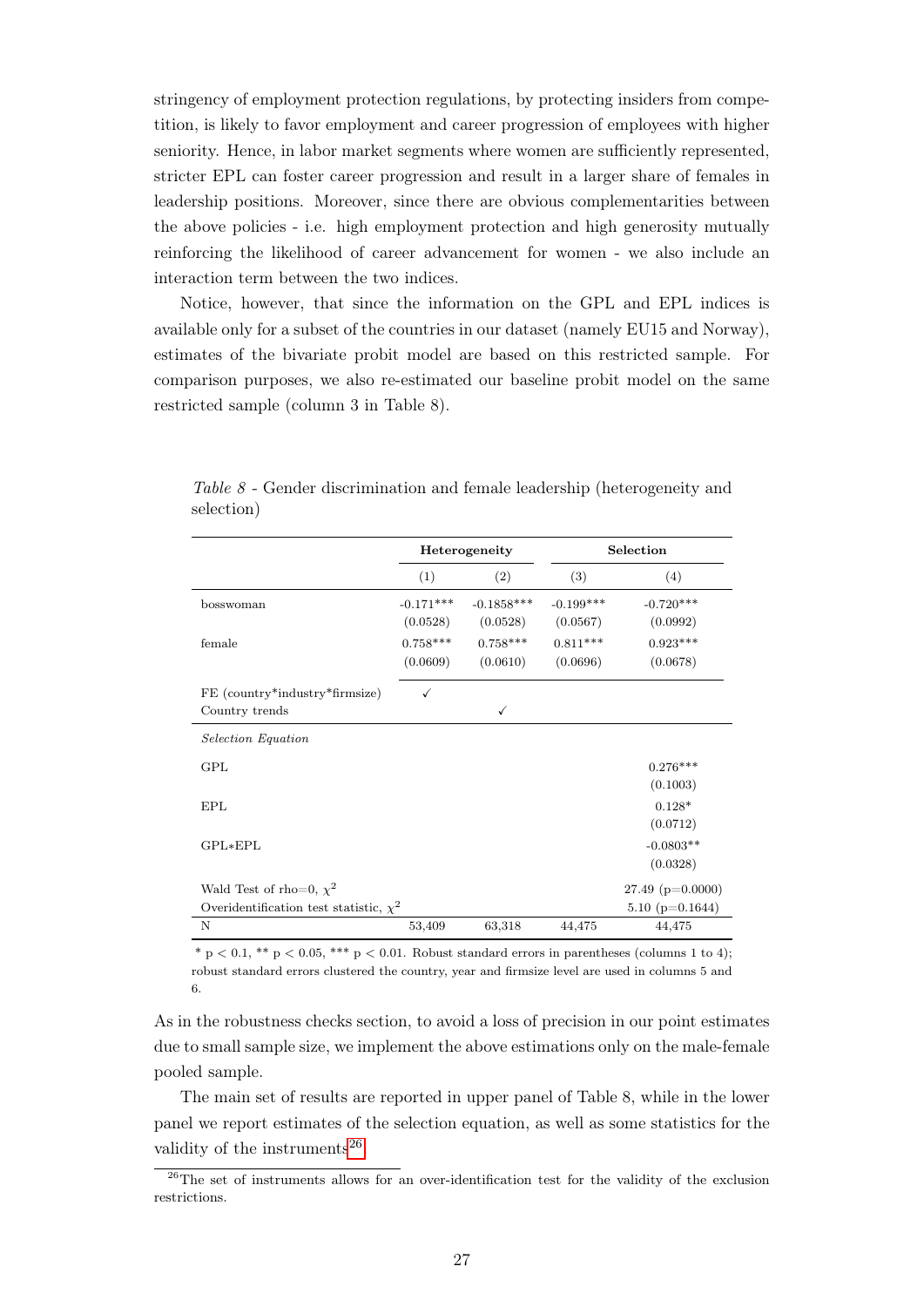In columns 1 and 2, we report the coefficients of our variables of interest estimated adding respectively a large set of fixed effects and country specific trends to the baseline specification. Results show that both the negative sign, the magnitude of coefficients as well as the statistical significance of the *bosswoman* dummy are not altered when an alternative specification is used. This suggests that timeinvariant unobserved characteristics by country, industry and firm size, or, alternatively, country-specific unobserved trends are not driving our results.

Results for the bivariate probit model are reported in column 4. Notice that the Wald test for the correlation of the error terms across the two equations strongly rejects the hypothesis of exogeneity, implying that gender discrimination and female leadership are not likely to be independent. Also, standard diagnostic tests indicate that our instruments are not weak  $27$  and that exclusion restrictions for the validity of the instruments  $hold^{28}$  $hold^{28}$  $hold^{28}$ .

Hence, when we model the potential endogeneity of the bosswoman dummy, we find a larger and statistically significant negative effect of female leadership on perceived gender discrimination, suggesting that our previous estimates might have been bias downward. We interpret this evidence as providing support for a causal interpretation of the effect of female leadership on gender discrimination within firms.

#### 9 Conclusions

This study presents evidence that women in leadership positions can contribute to reduce gender discrimination and perceptions of gender bias within firms. We show that female leadership is associated with an overall lower probability for employees to report being discriminated on the basis of their sex. However, this effect is shown to differ between female and male employees: lower discrimination among females and higher discrimination for males, with the former effect always dominating in magnitude. When we investigate the mechanisms underlying gender differences, we find evidence of a "women helping women" effect, suggesting that female leadership generates positive spillovers reducing discrimination, particularly where women are over-represented. We also find that the way work is organized, in terms of flexible working time and family-friendly practices, matters for gender discrimination all along the occupational hierarchy, but in particularly among women in high-skilled occupations. We find support for the above findings even when we consider more traditional variables, such as pay and career advancement. Finally, when we explicitly model the potential endogeneity of female leadership, arising from the non-random distribution of females in managerial and supervisory positions in the occupational hierarchy, we find support for a causal interpretation of our main findings. The evidence reported in this study is consistent with most of the existing literature on gender discrimination which predicts that women in leadership positions have less

<sup>&</sup>lt;sup>27</sup>A simple  $\chi^2$ -test for the joint significance of the instruments in the selection equation confirms the relevance of the instruments.

<sup>&</sup>lt;sup>28</sup>Overidentification test statistic in bivariate probit models is the  $\chi^2$  statistic for the joint significance of the instruments in the structural equation for discrimination. The null hypothesis is that instruments are not jointly significant regressors in such equation.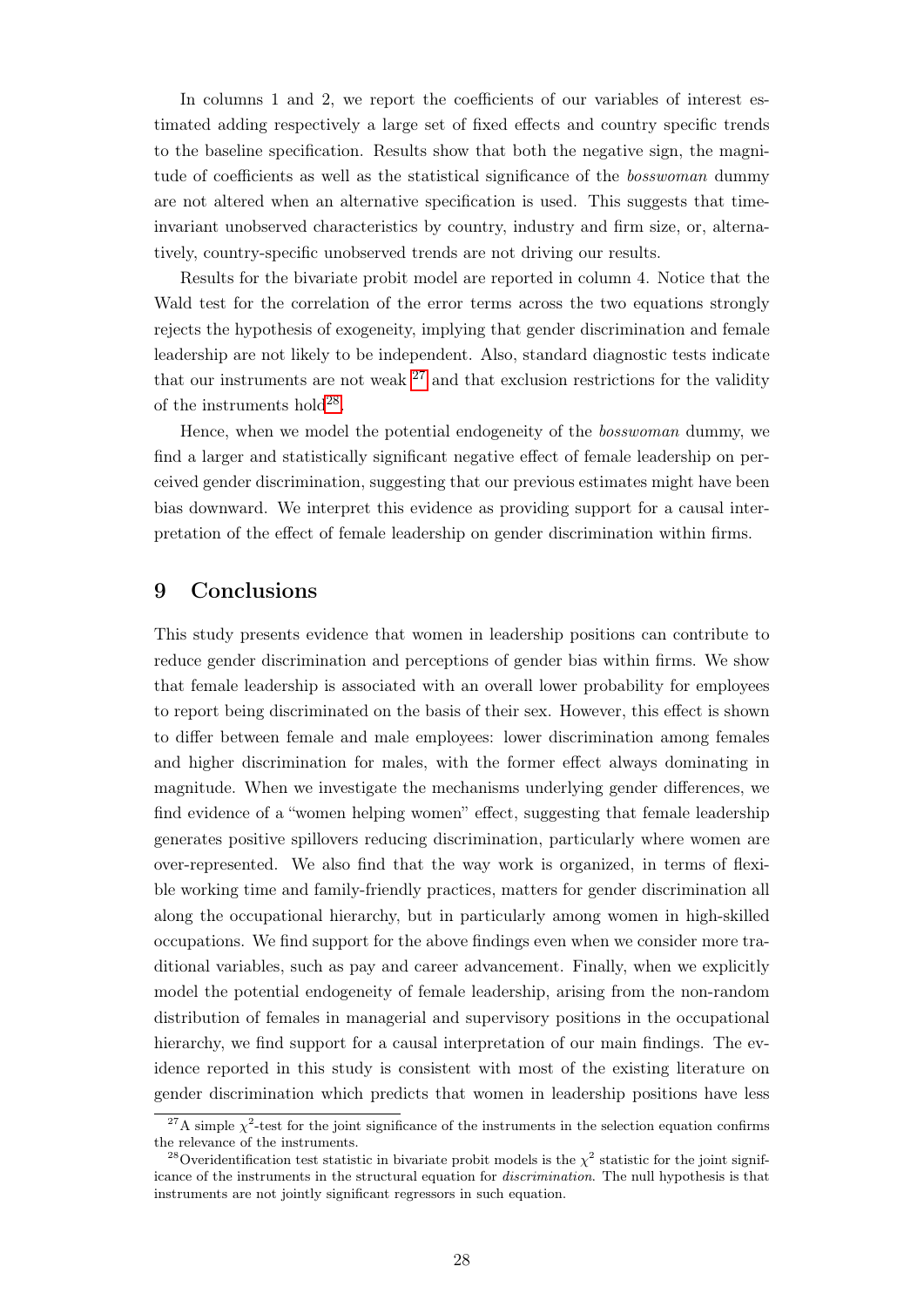discriminatory tastes, better information to assess the productivity of other women and are less likely to introduce gender imbalances in the organization of work. In this respect, we also show that women who are in supervisory or managerial positions are an important complement to firms' practices that are more friendly to employees with family obligations (mostly women), resulting in a lower gender discrimination. We find no evidence, however, that any of the above effects hold among women at the very top of the company's occupational hierarchy (i.e. CEO or executive managers), which seems to suggest that women who are selected for those positions through highly competitive rank-ordered tournaments do not behave differently from men in similar positions. The implications of the above findings for gender discrimination at work are numerous. First, promoting a higher presence of women in leadership positions, all along the occupational structure, is an effective way of reducing gender bias and discrimination toward women in workplaces. This has a direct (causal) effect, as well as an indirect (spill-over) effect on female subordinates in predominantly female jobs. While there is evidence of an adverse effect on male employees in predominantly female jobs, it is difficult to say whether this is the result of reversal of (taste or statistical) discrimination against women, or a genuine behavioral effect of women discrimination toward men. Second, our results show that when there is a gender bias in the way work is organized (long working hours, rigid working-time schedules and low work-life balance) women are more likely to be penalized, as compared to men. Thus, promoting family-friendly work practices such as part-time work, flexible working time and parental leave arrangements is another effective way to better balance work and life across gender, particularly for women (and men) with caring responsibilities. Whether this should be done through company's welfare provided schemes, through public subsidies for part-time work and child care facilities, or both is yet to be assessed. Conversely, any company or public policy that disproportionately rewards long and inflexible working time schedules, either through company bonuses or tax-breaks on overtime work, as well as career concerns that are centered on high work intensity and rank-ordered tournaments are most likely to reduce equality of opportunities for women in organizations. While affirmative action and mandatory quotas for women in executive boards may reverse this pattern, our results suggest that female leadership can have a welfare improving effect on gender discrimination all along the occupational hierarchy.

#### References

- <span id="page-31-0"></span>Ahern, K. R. and Dittmar, A. K. (2012), 'The changing of the boards: The impact on firm valuation of mandated female board representation', Quarterly Journal of Economics 127(1), 137–197.
- <span id="page-31-3"></span>Aigner, D. J. and Cain, G. G. (1977), 'Statistical theories of discrimination in labor markets', Industrial and Labor Relations Review 30(2), 175–187.
- <span id="page-31-2"></span>Albrecht, J., Bjorklund, A. and Vroman, S. (2003), 'Is there a glass ceiling in Sweden?', Journal of Labor Economics  $21(1)$ , 145-177.
- <span id="page-31-1"></span>Artz, B., Goodall, A. H. and Oswald, A. J. (2014), 'Boss competence and worker well-being', IZA Discussion Paper (DP No. 8559).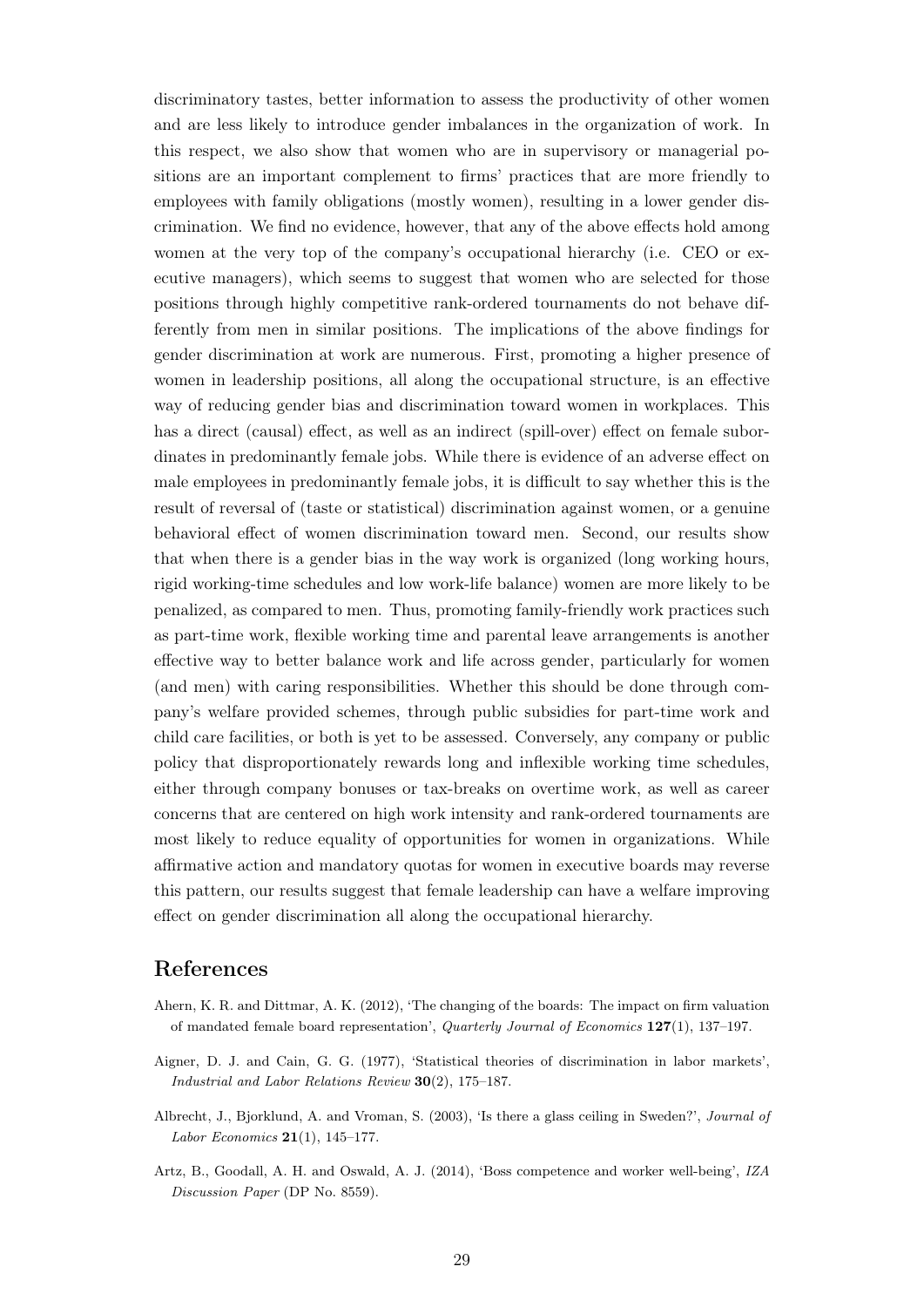- <span id="page-32-12"></span>Bagues, M., Sylos-Labini, M. and Zinovyeva, N. (2014), 'Do gender quotas pass the test? Evidence from academic evaluations in italy', Scuola Superiore Sant'Anna, LEM Working Paper Series 14.
- <span id="page-32-14"></span>Barbulescu, R. and Bidwell, M. (2013), 'Do women choose different jobs from men? Mechanisms of application segregation in the market for managerial workers', Organization Science  $24(3)$ , 737– 756.
- <span id="page-32-10"></span>Becker, G. S. (1957), The economics of discrimination, University of Chicago press.
- <span id="page-32-13"></span>Bednar, S. and Gicheva, D. (2014), 'Are Female Supervisors More Female-Friendly?', American Economic Review 104(5), 370–375.
- <span id="page-32-11"></span>Bell, L. A. (2005), 'Women-led firms and the gender gap in top executive jobs', IZA Discussion Paper (DP No.1689).
- <span id="page-32-1"></span>Bertrand, M. (2011), 'New perspectives on gender', Handbook of labor economics 4, 1543–1590.
- <span id="page-32-0"></span>Bertrand, M., Black, S. E., Jensen, S. and Lleras-Muney, A. (2014), 'Breaking the glass ceiling? The effect of board quotas on female labor market outcomes in norway', NBER Working Paper (WP No.20256).
- <span id="page-32-6"></span>Bertrand, M. and Schoar, A. (2003), 'Managing with style: The effect of managers on firm policies', The Quarterly Journal of Economics 118(4), 1169–1208.
- <span id="page-32-15"></span>Bloom, N., Kretschmer, T. and Van Reenan, J. (2009), 'Work-life balance, management practices and productivity', International differences in the business practices and productivity of firms pp. 15–54.
- <span id="page-32-19"></span>Bøler, E. A., Javorcik, B. and Ulltveit-Moe, K. H. (2014), 'Globalization: A Woman's Best Friend? Exporters and the Gender Wage Gap', CEPR Discussion Paper .
- <span id="page-32-8"></span>Booth, A. and Leigh, A. (2010), 'Do employers discriminate by gender? A field experiment in female-dominated occupations', Economics Letters 107(2), 236–238.
- <span id="page-32-9"></span>Cardoso, A. R. and Winter-Ebmer, R. (2007), 'Female-Led Firms and Gender Wage Policies', Industrial and Labor Relations Review 64(1), 143–163.
- <span id="page-32-2"></span>Croson, R. and Gneezy, U. (2009), 'Gender differences in preferences', Journal of Economic literature 47(2), 448–474.
- <span id="page-32-16"></span>Datta Gupta, N. and Eriksson, T. (2012), 'HRM Practices and the Within-Firm Gender Wage Gap', British Journal of Industrial Relations 50(3), 554–580.
- <span id="page-32-5"></span>Dohmen, T., Falk, A., Huffman, D., Sunde, U., Schupp, J. and Wagner, G. G. (2011), 'Individual risk attitudes: Measurement, determinants, and behavioral consequences', Journal of the European Economic Association 9(3), 522–550.
- <span id="page-32-4"></span>Dollar, D., Fisman, R. and Gatti, R. (2001), 'Are women really the "fairer" sex? Corruption and women in government', Journal of Economic Behavior  $\mathcal{B}$  Organization 46(4), 423-429.
- <span id="page-32-18"></span>Eurofound (2010), 'Fifth European Working Conditions Survey - Weighting Report'.
- <span id="page-32-17"></span>Eurofound (2012), 'Fifth European Working Conditions Survey - Overview Report'.
- <span id="page-32-7"></span>Flabbi, L., Macis, M., Moro, A. and Schivardi, F. (2014), 'Do Female Executives Make a Difference? The Impact of Female Leadership on Gender Gaps and Firm Performance', CEPR Discussion Paper (No.10228).
- <span id="page-32-3"></span>Fortin, N. M. (2008), 'The gender wage gap among young adults in the united states the importance of money versus people', Journal of Human Resources 43(4), 884–918.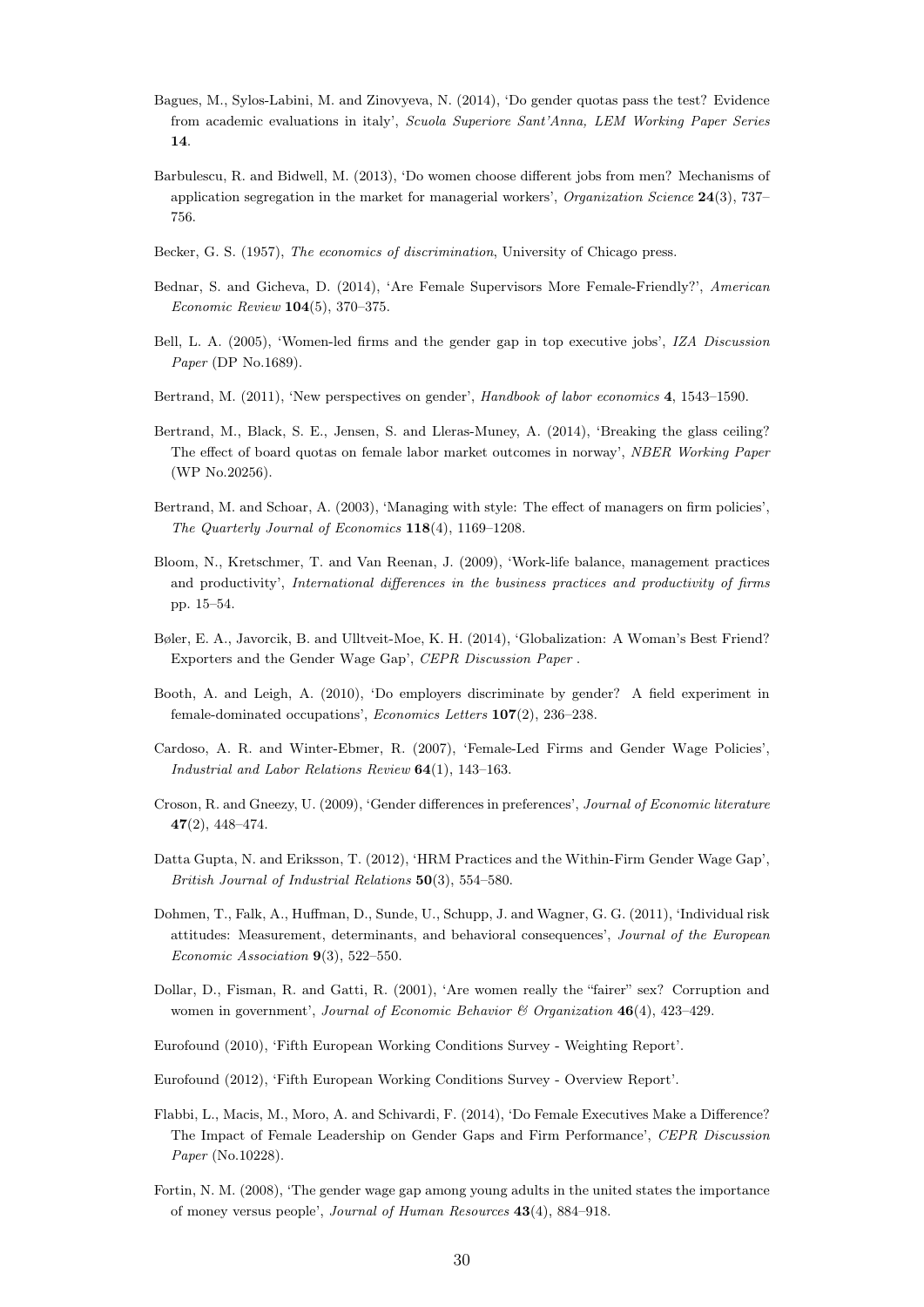- <span id="page-33-9"></span>Gagliarducci, S. and Paserman, D. (2015), 'The Effect of Female Leadership on Establishment and Employee Outcomes: Evidence from Linked Employer-Employee Data', Research in Labor Economics 41, 341–372.
- <span id="page-33-17"></span>Gauthier, A. H. (2002), 'Family policies in industrialized countries: is there convergence?', *Popula*tion 57(3), 447–474.
- <span id="page-33-3"></span>Goldin, C. (2006), 'The quiet revolution that transformed women's employment, education, and family', American Economic Review 96(2), 1–21.
- <span id="page-33-0"></span>Goldin, C. (2014), 'A grand gender convergence: Its last chapter', American Economic Review 104(4), 1091–1119.
- <span id="page-33-13"></span>Goldin, C. and Katz, L. F. (2012), 'The most egalitarian of all professions: Pharmacy and the evolution of a family-friendly occupation', NBER Working Paper (WP No.18410).
- <span id="page-33-6"></span>IMF (2013), 'Women, Work, and the Economy: Macroeconomic Gains from Gender Equity'.
- <span id="page-33-14"></span>Kato, T. and Kodama, N. (2015), 'Work-Life Balance Practices, Performance-Related Pay, and Gender Equality in the Workplace: Evidence from Japan', *IZA Discussion Paper* (DP No.9379).
- <span id="page-33-15"></span>King, G. and Zeng, L. (2001), 'Logistic regression in rare events data', *Political analysis* 9(2), 137– 163.
- <span id="page-33-12"></span>Kunze, A. and Miller, A. R. (2014), 'Women Helping Women? Evidence from Private Sector Data on Workplace Hierarchies', NBER Working Paper (WP No. 20761).
- <span id="page-33-10"></span>Lazear, E. P., Shaw, K. L. and Stanton, C. T. (2012), 'The value of bosses', NBER Working Paper (WP No.18317).
- <span id="page-33-5"></span>Matsa, D. A. and Miller, A. R. (2013), 'A female style in corporate leadership? Evidence from quotas', American Economic Journal: Applied Economics 5(3), 136–169.
- <span id="page-33-16"></span>Muffels, R. and Luijkx, R. (2005), 'Job mobility and employment patterns across European welfare states. Is there a "trade-off" or a "double bind" between flexibility and security?', Institute for Labour Studies, Amsterdam 25(05), 2010.
- <span id="page-33-11"></span>Neumark, D. and Gardecki, R. (1998), 'Women helping women? Role-model and mentoring effects on female Ph. D. student in economics', Journal of Human Resources, 33(1), 220–246.
- <span id="page-33-2"></span>Niederle, M. (2014), 'Gender', NBER Working Paper (WP No.20788).
- <span id="page-33-4"></span>Niederle, M. and Vesterlund, L. (2007), 'Do women shy away from competition? Do men compete too much?', Quarterly Journal of Economics 122(3), 1067–1101.
- <span id="page-33-1"></span>OECD (2007), 'Babies and bosses: reconciling work and family life: A synthesis of findings for OECD countries'.
- <span id="page-33-7"></span>Olivetti, C. and Petrongolo, B. (2016), 'The evolution of gender gaps in industrialized countries', NBER Working Paper (WP No.21887).
- <span id="page-33-8"></span>Weichselbaumer, D. and Winter-Ebmer, R. (2007), 'The effects of competition and equal treatment laws on gender wage differentials', Economic Policy 22(50), 236–287.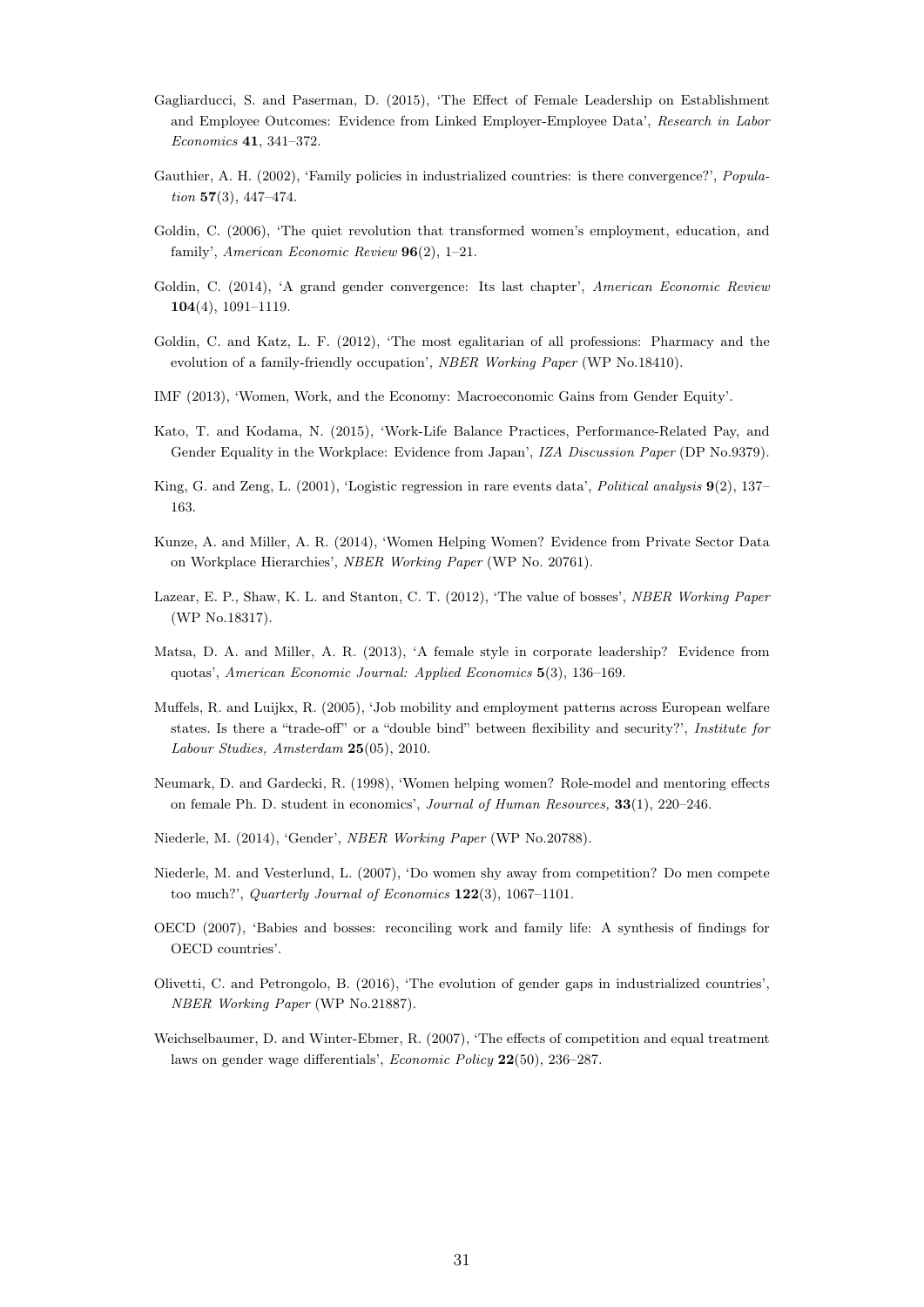### 10 Appendix

#### Generosity of parental leave systems

Information on the generosity of parental leave systems in European Countries are gathered from the dataset used in [Gauthier](#page-33-17) [\(2002\)](#page-33-17), whose sources are OECD and ILO statistics. Our index of generosity is constructed as a summary scale of 6 items (normalized to [0, 1]): total number of paid weeks of maternal leave (including weeks before and after childbirth), total number of weeks of childcare leave, total number of weeks of parental leave, cash benefits received during maternity leave (as a percentage of female wages), cash benefits received during parental leave and cash benefits received during childcare leave.

#### Employment Protection Legislation

EPL indexes refer to OECD summary indicators of Employment Protection Legislation, measuring the procedures and costs involved in dismissing individuals [\(www.oecd.org/employment/EPL\)](http://www.oecd.org/employment/emp/oecdindicatorsofemploymentprotection.htm).

In particular, we used both the index of employment protection for regular workers, including additional provisions for collective dismissals, and the one for temporary workers, which measures the stringency of the regulation on the use of fixed-term and temporary work agency contracts.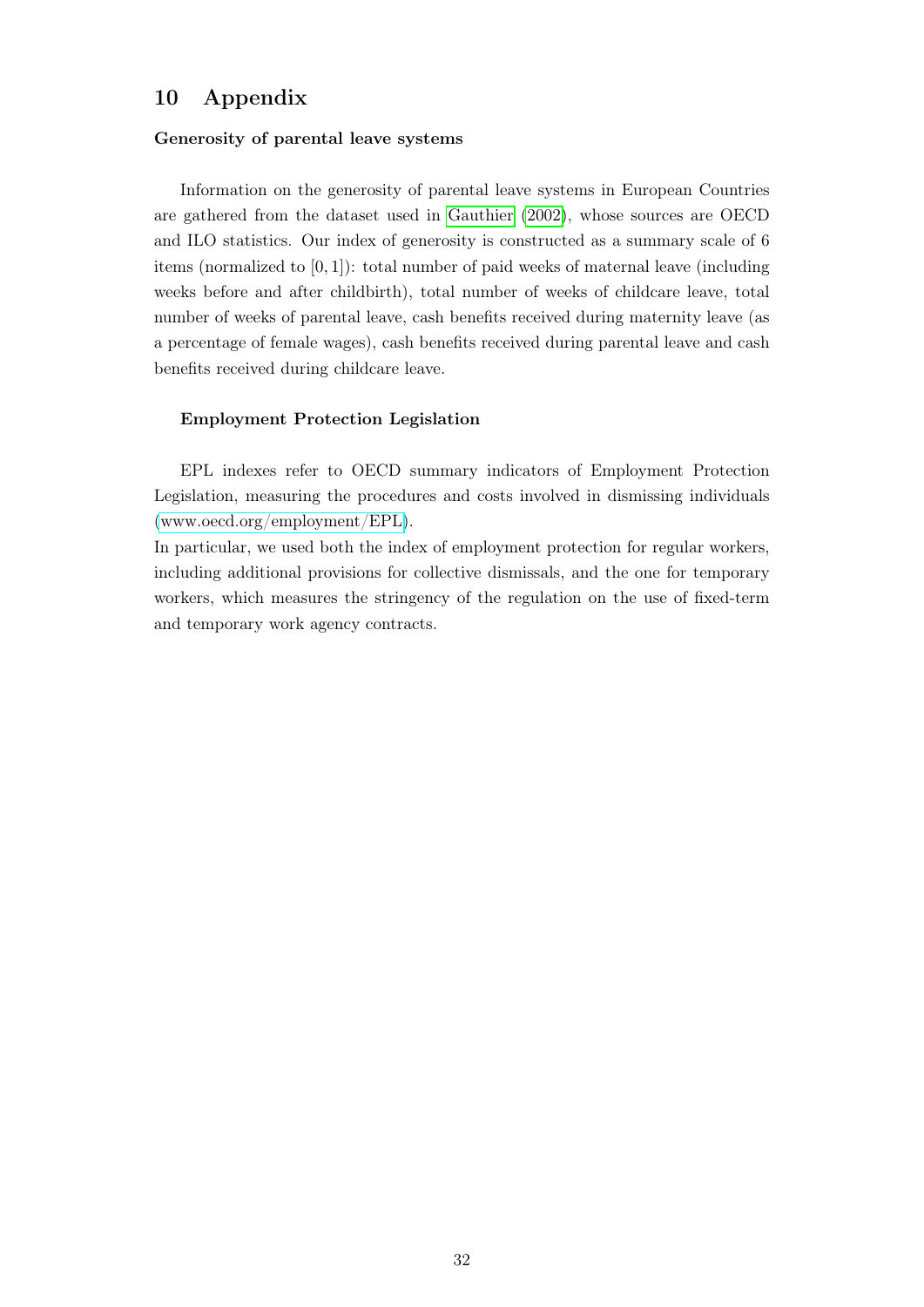| Variable                                                         | Description                                                           |             | Mean        |        |  |
|------------------------------------------------------------------|-----------------------------------------------------------------------|-------------|-------------|--------|--|
|                                                                  |                                                                       | All         | Females     | Males  |  |
| discrimination_sex                                               | dummy= 1 if respondent subjected to<br>discrimination linked to sex   | 0.017       | 0.03        | 0.006  |  |
| bosswoman                                                        | $dummy=1$ if respondent's boss<br>is a woman                          | 0.244       | 0.43        | 0.096  |  |
| Demographics                                                     |                                                                       |             |             |        |  |
| female                                                           | $dummy = 1$ if female                                                 | 0.443       |             |        |  |
| Age Groups:                                                      | $d$ ummies = 1 if in age group                                        |             |             |        |  |
| $15 - 24$                                                        |                                                                       | 0.112       | 0.115       | 0.109  |  |
| $25 - 35$                                                        |                                                                       | 0.297       | 0.29        | 0.303  |  |
| $36 - 55$                                                        |                                                                       | 0.512       | 0.521       | 0.505  |  |
| $56+$                                                            |                                                                       | 0.079       | 0.075       | 0.083  |  |
| partner                                                          | $dummy=1$ if respondent has a<br>partner/spouse                       | 0.699       | 0.685       | 0.709  |  |
| Education<br>compulsory                                          |                                                                       | 0.11        | 0.094       | 0.123  |  |
| secondary                                                        |                                                                       | 0.555       | 0.551       | 0.558  |  |
| tertiary                                                         |                                                                       | 0.335       | 0.355       | 0.319  |  |
| femaleshare                                                      | share of females in                                                   | 0.446       | 0.566       | 0.351  |  |
|                                                                  | country, year, occupation and firm dimension (large/small)            |             |             |        |  |
| Firm and Job characteristics                                     |                                                                       |             |             |        |  |
| Occupation 1-digit ISCO-88                                       |                                                                       |             |             |        |  |
| ISCO 1 - Managers                                                |                                                                       | 0.055       | 0.041       | 0.066  |  |
| ISCO 2 - Professionals                                           |                                                                       | 0.147       | 0.171       | 0.127  |  |
| ISCO 3 - Technicians                                             |                                                                       | 0.151       | 0.178       | 0.131  |  |
| ISCO 4 - Clerks                                                  |                                                                       | 0.134       | 0.209       | 0.075  |  |
| ISCO 5 - Service workers                                         |                                                                       | 0.146       | 0.208       | 0.097  |  |
| ISCO 6 and 7 - Craft & Trade                                     |                                                                       | 0.162       | 0.048       | 0.253  |  |
| ISCO 8 - Plant & Machinery                                       |                                                                       | 0.105       | 0.043       | 0.155  |  |
| ISCO 9 - Elementary occupations                                  |                                                                       | 0.1         | 0.102       | 0.097  |  |
| <i>Industry</i> 1-digit NACE rev.1.1<br>Mining and Manufacturing |                                                                       | 0.225       | 0.154       | 0.282  |  |
| Electricity, gas, and water supply                               |                                                                       | 0.016       | 0.006       | 0.024  |  |
| Construction                                                     |                                                                       | 0.083       | 0.022       | 0.132  |  |
| Wholesale and trade                                              |                                                                       | $\,0.153\,$ | $\rm 0.183$ | 0.128  |  |
| Hotels and restaurants                                           |                                                                       | 0.038       | 0.046       | 0.032  |  |
| Transport and communication                                      |                                                                       | 0.07        | 0.038       | 0.096  |  |
| Financial intermediation                                         |                                                                       | 0.037       | 0.041       | 0.035  |  |
| RE activities                                                    |                                                                       | 0.067       | 0.067       | 0.068  |  |
| <b>PA</b>                                                        |                                                                       | 0.078       | 0.082       | 0.075  |  |
| Other services                                                   |                                                                       | 0.232       | $0.36\,$    | 0.13   |  |
| ln(dimension)                                                    | log of firm size                                                      | 3.829       | 3.667       | 3.958  |  |
| tenure                                                           | years in the company                                                  | 9.403       | 8.588       | 10.049 |  |
| pubsector                                                        | $dump = 1$ if respondent<br>works in the public sector                | 0.283       | 0.355       | 0.225  |  |
|                                                                  |                                                                       |             |             |        |  |
| Work Organization                                                |                                                                       |             |             |        |  |
| Work Intensity                                                   |                                                                       |             |             |        |  |
| pace of work                                                     | $dummy = 1$ if the job involves                                       | 0.617       | 0.576       | 0.649  |  |
|                                                                  | -working at high speed                                                |             |             |        |  |
| enough time                                                      | -working with tight deadlines<br>$dummy = 1$ if respondent has enough | 0.845       | 0.846       | 0.845  |  |
|                                                                  | time to get the job done                                              |             |             |        |  |
| Time flexibility                                                 |                                                                       |             |             |        |  |
| long hours                                                       | $dummy = 1$ if respondent works                                       | 0.361       | 0.253       | 0.447  |  |
|                                                                  | $ >$ 40 hours a week or                                               |             |             |        |  |

### Table A1 - Description and means of the variables used

Continues from previous page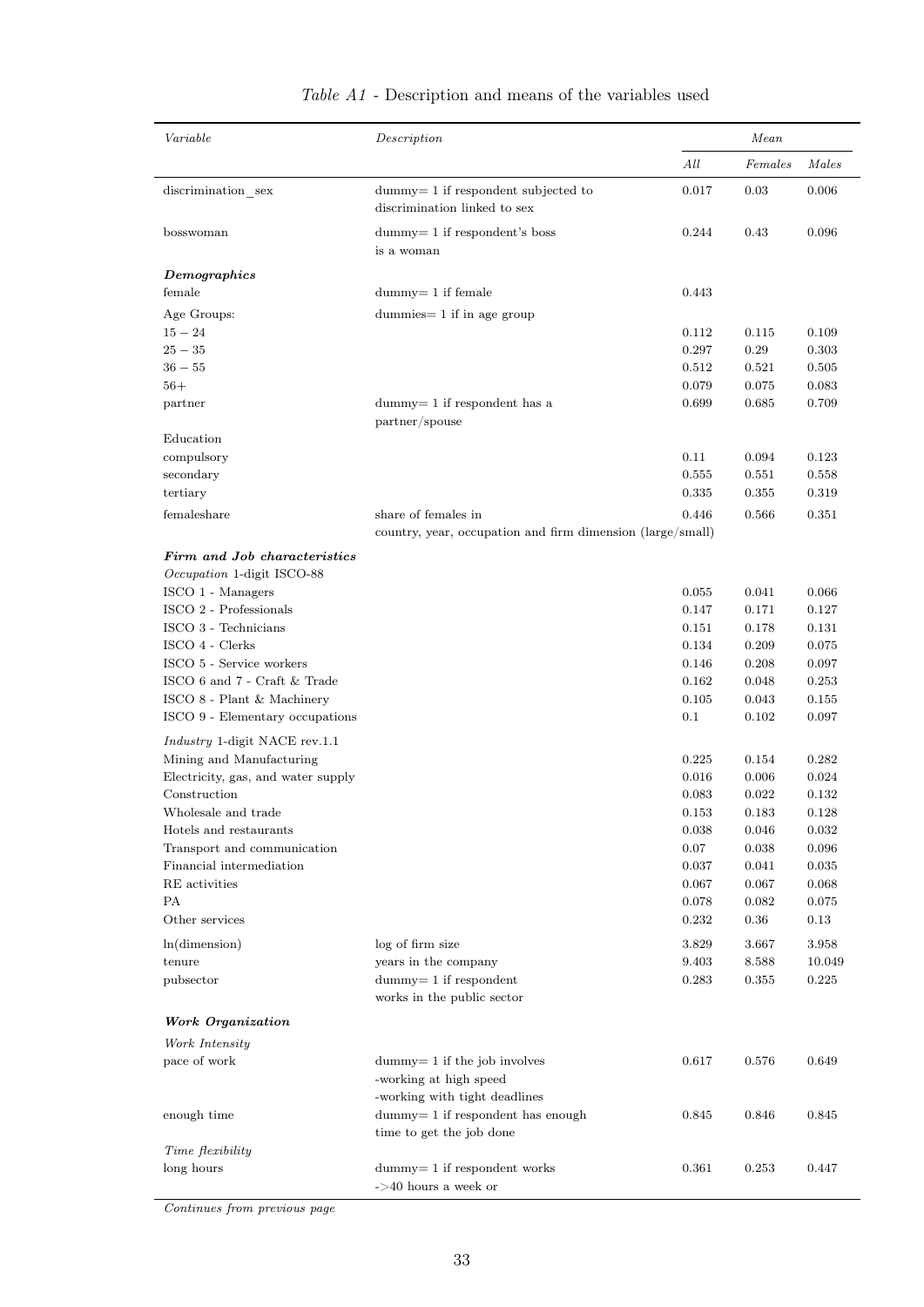| $\ldots$ table A.1 continued |                                                                |       |         |       |
|------------------------------|----------------------------------------------------------------|-------|---------|-------|
| Variable                     | Description                                                    |       | Mean    |       |
|                              |                                                                | All   | Females | Males |
|                              | $-$ >10 hours a day at least once a month                      |       |         |       |
| breaks at work               | $dummy = 1$ if respondent is able to                           | 0.587 | 0.55    | 0.615 |
|                              | take a break when wished                                       |       |         |       |
| Work environment             |                                                                |       |         |       |
| colleagues support           | $dummy = 1$ if respondent receives                             | 0.899 | 0.891   | 0.905 |
|                              | support from collegues                                         |       |         |       |
| work-life balance            | dummy = $1$ if "well" or "very well" to                        | 0.68  | 0.705   | 0.66  |
|                              | Do your working hours fit in with                              |       |         |       |
|                              | your family or social commitments?                             |       |         |       |
| partime                      | $dummy = 1$ if respondent works                                | 0.141 | 0.257   | 0.049 |
|                              | less than 30 hours a week                                      |       |         |       |
| career advancements          | $d$ ummy $= 1$ if respondent agrees or strongly agrees         | 0.32  | 0.296   | 0.339 |
|                              | with "My job offers good prospects for career advancements"    |       |         |       |
| riskaversion                 | dummy= 1 if respondent always uses                             | 0.926 | 0.941   | 0.919 |
|                              | protective equipment when required                             |       |         |       |
| low wage                     | dummy= 1 if respondent's wage                                  | 0.394 | 0.509   | 0.302 |
|                              | lies below median                                              |       |         |       |
| satisfaction                 | dummy= $1$ if respondent is very/satisfied                     | 0.831 | 0.84    | 0.823 |
|                              | with working conditions                                        |       |         |       |
| Social preferences           | $d$ ummies $= 1$ if respondent involved in                     |       |         |       |
| voluntary                    |                                                                | 0.067 | 0.061   | 0.072 |
| political                    |                                                                | 0.017 | 0.011   | 0.021 |
| childcaring                  |                                                                | 0.49  | 0.538   | 0.45  |
| sport                        |                                                                | 0.48  | 0.446   | 0.506 |
| Psycho-social environment    |                                                                |       |         |       |
| favorable environment        | $d_{\text{dummy}} = 1$ if respondent agrees or strongly agrees | 0.84  | 0.839   | 0.841 |
|                              | - " I feel at home in this organization"                       |       |         |       |
|                              | - "I have very good friends at work"                           |       |         |       |
| job security                 | $d$ ummy $= 1$ if respondent strongly disagrees,               | 0.837 | 0.844   | 0.832 |
|                              | disagrees or neither agrees nor disagrees with                 |       |         |       |
|                              | "I might lose my job in the next 6 months"                     |       |         |       |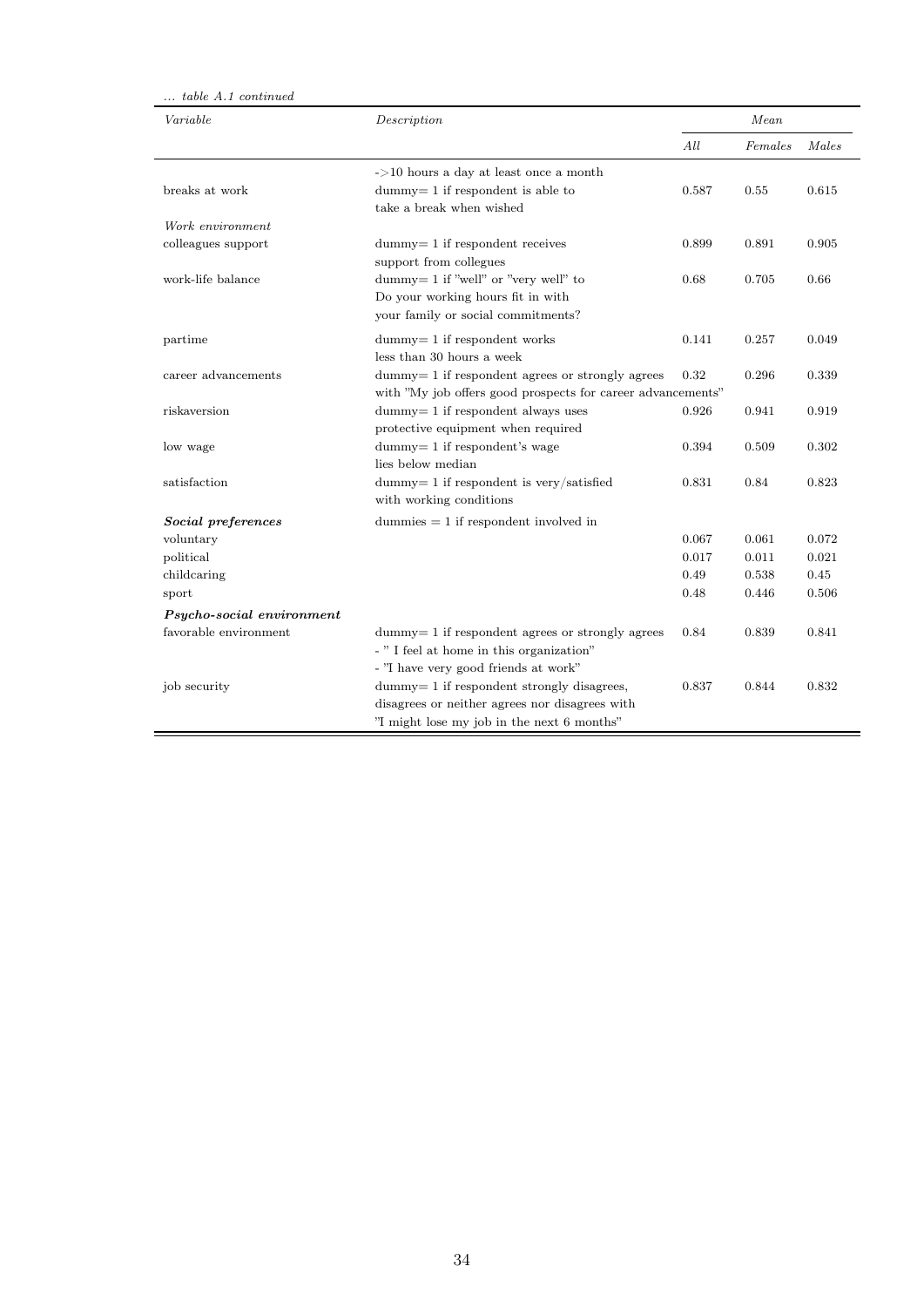|                          | Whole Sample | Female      | Male         |
|--------------------------|--------------|-------------|--------------|
| bosswoman                | $-0.183***$  | $-0.246***$ | $0.207**$    |
|                          | (0.0528)     | (0.0564)    | (0.0990)     |
| female                   | $0.753***$   |             |              |
|                          | (0.0612)     |             |              |
| femaleshare              | $-0.0295$    | $-0.332$    | $0.633**$    |
|                          | (0.194)      | (0.234)     | (0.320)      |
| age $25 - 35$            | 0.0142       | $-0.0354$   | 0.157        |
|                          | (0.0762)     | (0.0914)    | (0.131)      |
| age $36 - 55$            | $-0.0175$    | $-0.0656$   | 0.111        |
|                          | (0.0793)     | (0.0939)    | (0.148)      |
| age $56+$                | $-0.432***$  | $-0.482***$ | $-0.341$     |
|                          | (0.117)      | (0.135)     | (0.256)      |
| partner                  | $-0.140***$  | $-0.130**$  | $-0.128$     |
|                          | (0.0444)     | (0.0510)    | (0.0900)     |
| secondary educ           | $-0.100$     | $-0.0737$   | $-0.148$     |
|                          | (0.0787)     | (0.100)     | (0.132)      |
| tertiary educ            | $-0.0678$    | 0.00375     | $-0.303**$   |
|                          | (0.0893)     | (0.114)     | (0.140)      |
| ln(dimension)            | $0.0407***$  | 0.0253      | $0.0864***$  |
|                          | (0.0143)     | (0.0163)    | (0.0278)     |
| tenure                   | $-0.00327$   | $-0.00288$  | $-0.00244$   |
|                          | (0.00287)    | (0.00344)   | (0.00532)    |
| public sector            | 0.0790       | 0.0674      | 0.0757       |
|                          | (0.0628)     | (0.0734)    | (0.119)      |
| pace of work             | $0.193***$   | $0.157***$  | $0.319***$   |
|                          | (0.0522)     | (0.0598)    | (0.0996)     |
| enough time              | $-0.195***$  | $-0.180***$ | $-0.240***$  |
|                          | (0.0514)     | (0.0652)    | (0.0803)     |
| long hours               | $0.193***$   | $0.274***$  | 0.0518       |
|                          | (0.0484)     | (0.0568)    | (0.0867)     |
| breaks at work           | $-0.168***$  | $-0.193***$ | $-0.0915$    |
|                          | (0.0437)     | (0.0523)    | (0.0778)     |
| colleagues support       | $-0.0983$    | $-0.128*$   | $-0.0260$    |
|                          | (0.0600)     | (0.0717)    | (0.120)      |
| work-life balance        | $-0.363***$  | $-0.412***$ | $-0.273***$  |
|                          | (0.0538)     | (0.0636)    | (0.0948)     |
| constant                 | $-2.155***$  | $-1.119***$ | $-2.738***$  |
|                          | (0.222)      | (0.253)     | (0.442)      |
| Industry and occupation  | ✓            | ✓           | ✓            |
| Country and Year Dummies | $\checkmark$ | ✓           | $\checkmark$ |
|                          |              |             |              |
| $pseudo-R2$              | 0.1216       | 0.0965      | 0.1356       |
| N                        | 63,318       | 31,637      | 30,624       |

Table A2 - Gender discrimination and female leadership full specification for Table 2 and Table 3

 $*$  p  $< 0.1$ ,  $**$  p  $< 0.05$ ,  $**$  p  $< 0.01$ ; robust standard errors in parentheses. Empirical specification as in Table 2, column 4.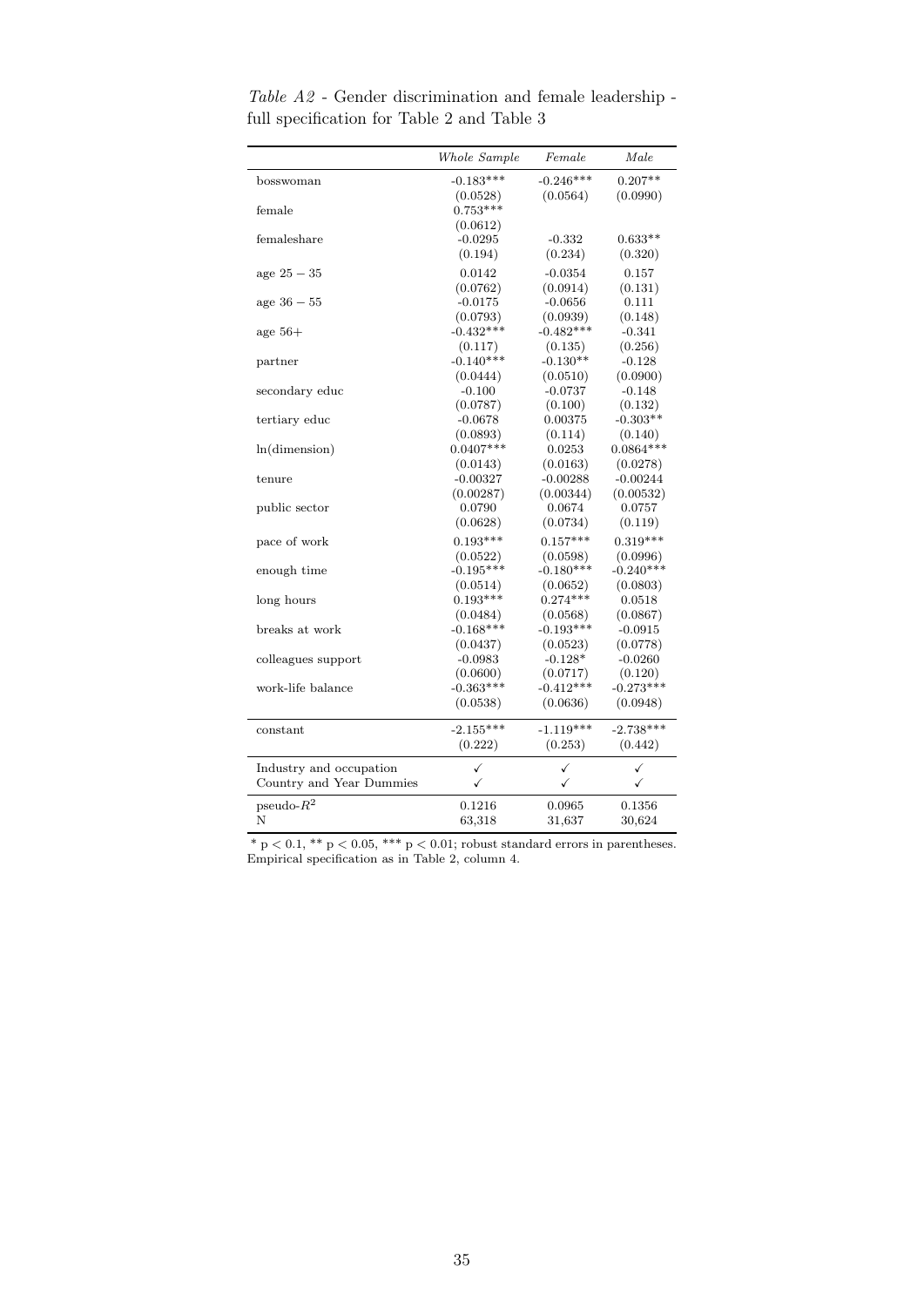|                          | Whole Sample | Female      | Male         |
|--------------------------|--------------|-------------|--------------|
| bosswoman                | $-0.635***$  | $-1.445***$ | $0.391*$     |
|                          | (0.174)      | (0.321)     | (0.217)      |
| female                   | $2.802***$   |             |              |
|                          | (0.260)      |             |              |
| femaleshare              | $-0.109$     | $-2.050$    | $1.009*$     |
|                          | (0.720)      | (1.46)      | (0.522)      |
| age $25 - 35$            | 0.0526       | $-0.219$    | 0.250        |
|                          | (0.282)      | (0.566)     | (0.209)      |
| $age 36 - 55$            | $-0.0649$    | $-0.405$    | 0.178        |
|                          | (0.294)      | (0.582)     | (0.234)      |
| age $56+$                | $-1.603***$  | $-2.978***$ | $-0.544$     |
|                          | (0.448)      | (0.867)     | (0.418)      |
| partner                  | $-0.518***$  | $-0.805**$  | $-0.205$     |
|                          | (0.164)      | (0.315)     | (0.143)      |
| secondary educ           | $-0.372$     | $-0.455$    | $-0.236$     |
|                          | (0.292)      | (0.619)     | (0.214)      |
| tertiary educ            | $-0.251$     | 0.0232      | $-0.483**$   |
|                          | (0.332)      | (0.707)     | (0.229)      |
| ln(dimension)            | $0.151***$   | 0.156       | $0.138***$   |
|                          | (0.0534)     | (0.101)     | (0.0478)     |
| tenure                   | $-0.0121$    | $-0.0178$   | $-0.00389$   |
|                          | (0.0106)     | (0.0212)    | (0.00846)    |
| public sector            | 0.293        | 0.416       | 0.121        |
|                          | (0.234)      | (0.454)     | (0.190)      |
| pace of work             | $0.669***$   | $0.929***$  | $0.441***$   |
|                          | (0.169)      | (0.334)     | (0.126)      |
| enough time              | $-0.807***$  | $-1.223**$  | $-0.446***$  |
|                          | (0.236)      | (0.484)     | (0.172)      |
| long hours               | $0.753***$   | $1.867***$  | 0.0826       |
|                          | (0.199)      | (0.427)     | (0.139)      |
| breaks at work           | $-0.631***$  | $-1.199***$ | $-0.148$     |
|                          | (0.169)      | (0.335)     | (0.128)      |
| colleagues support       | $-0.393$     | $-0.860*$   | $-0.0425$    |
|                          | (0.255)      | (0.520)     | (0.201)      |
| work-life balance        | $-1.487***$  | $-2.844***$ | $-0.473***$  |
|                          | (0.249)      | (0.505)     | (0.181)      |
| constant                 | $-2.146***$  | $-1.108***$ | $-2.729***$  |
|                          | (0.222)      | (0.252)     | (0.446)      |
| Industry and occupation  | ✓            | ✓           | ✓            |
| Country and Year Dummies | ✓            | ✓           | $\checkmark$ |
| $pseudo-R2$              | 0.1216       | 0.0965      | 0.1356       |
|                          |              |             |              |

Table A3 - Full specification for Table 2 and Table 3 (marginal effects)

 $*$  p  $< 0.1$ ,  $**$  p  $< 0.05$ ,  $***$  p  $< 0.01$ ; robust standard errors in parentheses. Empirical specification as in Table 2, column 4.

Marginal effects and standard errors are multiplied by 100.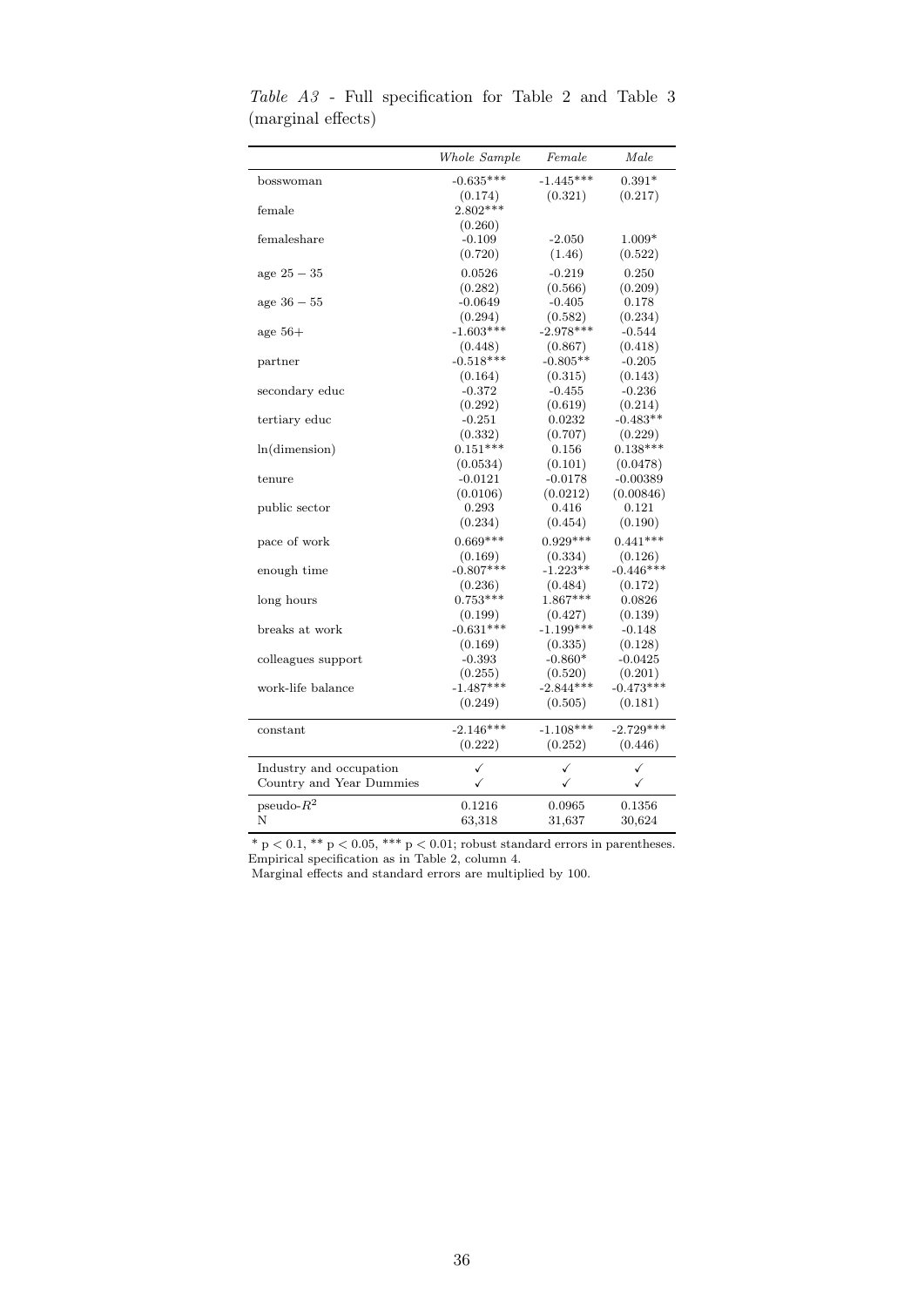|               | Perceived discrimination                  |               |              |  |  |
|---------------|-------------------------------------------|---------------|--------------|--|--|
|               | Age                                       | Race          | Nationality  |  |  |
| bosswoman     | 0.0369                                    | $0.202**$     | $0.145*$     |  |  |
|               | (0.0537)                                  | (0.0864)      | (0.0795)     |  |  |
| femaleshare   | 0.125                                     | $-0.0809$     | $-0.177$     |  |  |
|               | (0.255)                                   | (0.316)       | (0.321)      |  |  |
| constant      | $-1.183***$                               | $-1.784***$   | $-2.144***$  |  |  |
|               | (0.273)                                   | (0.372)       | (0.346)      |  |  |
| pseudo- $R^2$ | 0.0855                                    | 0.1060        | 0.1152       |  |  |
| N             | 30,517                                    | 30,517        | 30,517       |  |  |
|               | Placebo test on other subjective measures |               |              |  |  |
|               |                                           | Health safety | Work affects |  |  |
|               |                                           | Risk          | Health       |  |  |
| bosswoman     |                                           | $-0.0139$     | 0.00880      |  |  |
|               |                                           | (0.0305)      | (0.0273)     |  |  |
| femaleshare   |                                           | 0.0748        | 0.0332       |  |  |
|               |                                           | (0.137)       | (0.125)      |  |  |
| constant      |                                           | $-0.537***$   | 0.0606       |  |  |
|               |                                           | (0.153)       | (0.141)      |  |  |
| $pseudo-R2$   |                                           | 0.1177        | 0.1481       |  |  |
| N             |                                           | 30,517        | 30,517       |  |  |

Table  $A_4$  - Robustness checks (reporting bias on female sample)

\*  $p < 0.1$ , \*\*  $p < 0.05$ , \*\*\*  $p < 0.01$ ; robust standard errors in parentheses. Empirical specification as in Table 2, column 4.